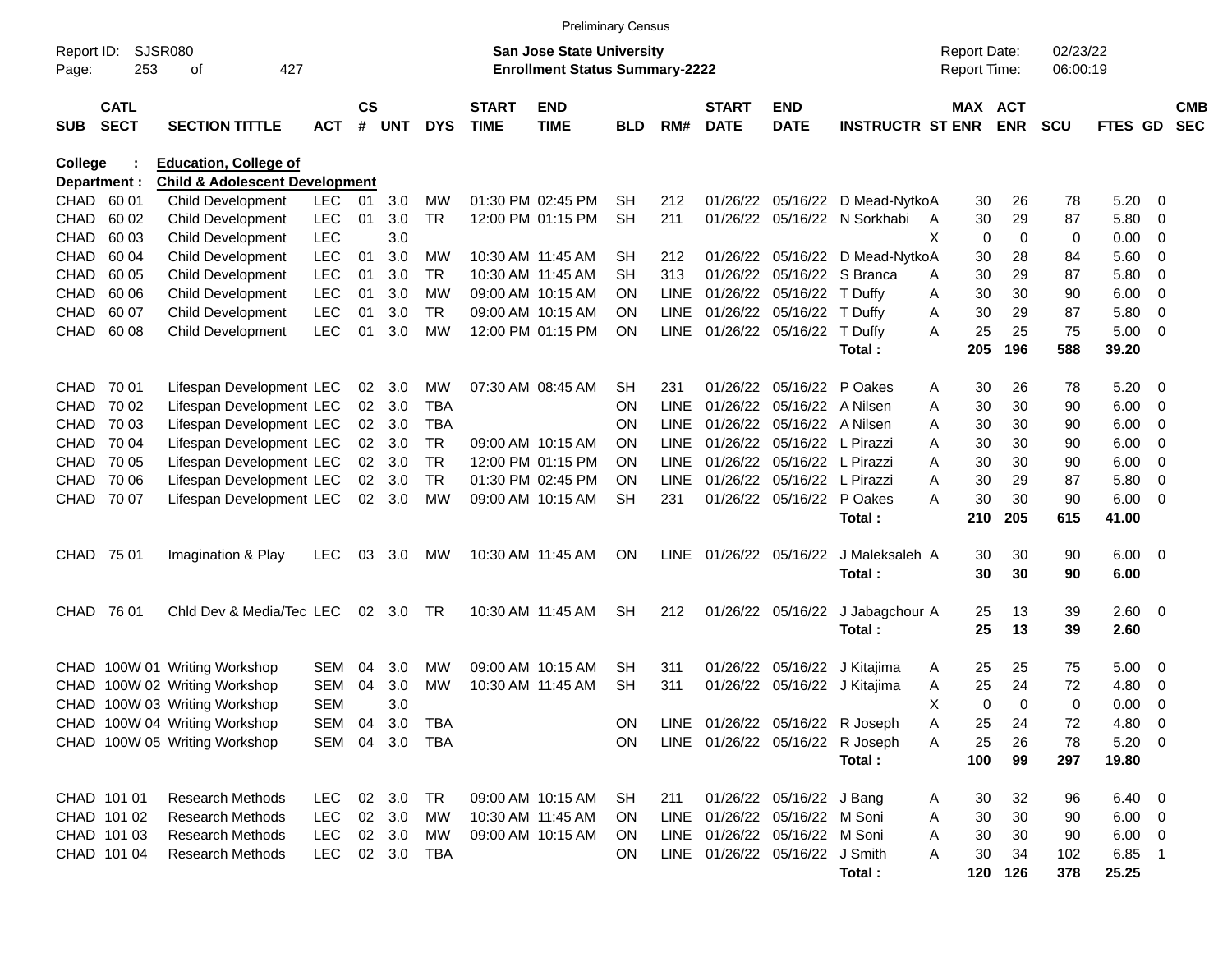|                            |                            |                                                                      |                                        |                |                   |                                     |                             |                                                                           | <b>Preliminary Census</b>           |                            |                                  |                                  |                                                                               |                                     |                       |                         |                      |                         |                                                    |                          |
|----------------------------|----------------------------|----------------------------------------------------------------------|----------------------------------------|----------------|-------------------|-------------------------------------|-----------------------------|---------------------------------------------------------------------------|-------------------------------------|----------------------------|----------------------------------|----------------------------------|-------------------------------------------------------------------------------|-------------------------------------|-----------------------|-------------------------|----------------------|-------------------------|----------------------------------------------------|--------------------------|
| Report ID:<br>Page:        | 254                        | <b>SJSR080</b><br>427<br>оf                                          |                                        |                |                   |                                     |                             | <b>San Jose State University</b><br><b>Enrollment Status Summary-2222</b> |                                     |                            |                                  |                                  |                                                                               | <b>Report Date:</b><br>Report Time: |                       |                         | 02/23/22<br>06:00:19 |                         |                                                    |                          |
| <b>SUB</b>                 | <b>CATL</b><br><b>SECT</b> | <b>SECTION TITTLE</b>                                                | <b>ACT</b>                             | <b>CS</b><br># | <b>UNT</b>        | <b>DYS</b>                          | <b>START</b><br><b>TIME</b> | <b>END</b><br><b>TIME</b>                                                 | BLD                                 | RM#                        | <b>START</b><br><b>DATE</b>      | <b>END</b><br><b>DATE</b>        | <b>INSTRUCTR ST ENR</b>                                                       |                                     | MAX ACT<br><b>ENR</b> |                         | <b>SCU</b>           | <b>FTES GD</b>          |                                                    | <b>CMB</b><br><b>SEC</b> |
|                            | CHAD 102 01<br>CHAD 102 02 | Dev of Self in Soc<br>Dev of Self in Soc                             | <b>LEC</b><br><b>LEC</b>               | 02<br>02       | 3.0<br>3.0        | TBA<br><b>TBA</b>                   |                             |                                                                           | <b>ON</b><br><b>ON</b>              | <b>LINE</b><br><b>LINE</b> | 01/26/22                         | 05/16/22<br>01/26/22 05/16/22    | A Nilsen<br>A Nilsen                                                          | Α<br>A                              | 30<br>30              | 29<br>30                | 87<br>90             | 5.80<br>6.05            | $\overline{\mathbf{0}}$<br>-1                      |                          |
|                            |                            |                                                                      |                                        |                |                   |                                     |                             |                                                                           |                                     |                            |                                  |                                  | Total:                                                                        |                                     | 60                    | 59                      | 177                  | 11.85                   |                                                    |                          |
|                            | CHAD 104 01<br>CHAD 104 02 | Program Evaluation<br><b>Program Evaluation</b>                      | <b>LEC</b><br><b>LEC</b>               | 02<br>02       | 3.0<br>3.0        | <b>TR</b><br><b>TR</b>              |                             | 10:30 AM 11:45 AM<br>12:00 PM 01:15 PM                                    | <b>SH</b><br><b>SH</b>              | 231<br>231                 | 01/26/22                         | 05/16/22<br>01/26/22 05/16/22    | R Marx<br>R Marx<br>Total:                                                    | A<br>A                              | 30<br>25<br>55        | 29<br>15<br>44          | 87<br>45<br>132      | 5.80<br>3.00<br>8.80    | $\overline{\mathbf{0}}$<br>$\overline{0}$          |                          |
| CHAD                       | CHAD 106 01<br>106 02      | Childhood<br>Childhood                                               | <b>LEC</b><br><b>LEC</b>               | 02<br>02       | 3.0<br>3.0        | <b>TBA</b><br><b>TBA</b>            |                             |                                                                           | <b>ON</b><br><b>ON</b>              | <b>LINE</b><br><b>LINE</b> | 01/26/22                         | 01/26/22 05/16/22<br>05/16/22    | T Campbell<br>T Campbell                                                      | A<br>A                              | 30<br>25              | 29<br>25                | 87<br>75             | 5.80<br>5.00            | $\overline{\mathbf{0}}$<br>$\mathbf 0$             |                          |
| CHAD                       | 106 03<br>CHAD 106 04      | Childhood<br>Childhood                                               | <b>LEC</b><br><b>LEC</b>               | 02<br>02       | 3.0<br>3.0        | <b>TBA</b><br><b>TBA</b>            |                             |                                                                           | <b>ON</b><br><b>ON</b>              | <b>LINE</b><br><b>LINE</b> | 01/26/22                         | 05/16/22<br>01/26/22 05/16/22    | R Love<br>R Love                                                              | Α<br>A                              | 30<br>25              | 29<br>24                | 87<br>72             | 5.80<br>4.80            | $\mathbf 0$<br>$\overline{0}$                      |                          |
|                            | CHAD 131 01                | <b>Resl &amp; Risk School</b>                                        | <b>LEC</b>                             |                | 3.0               |                                     |                             |                                                                           |                                     |                            |                                  |                                  | Total:                                                                        | X                                   | 110<br>0              | 107<br>0                | 321<br>0             | 21.40<br>0.00           | $\overline{\mathbf{0}}$                            |                          |
|                            |                            |                                                                      |                                        |                |                   |                                     |                             |                                                                           |                                     |                            |                                  |                                  | Total:                                                                        |                                     | $\bf{0}$              | 0                       | 0                    | 0.00                    |                                                    |                          |
| CHAD<br><b>KIN</b><br>CHAD | 149 01<br>149 01<br>149 02 | Child Health & Activ<br>Child Health & Activ<br>Child Health & Activ | <b>LEC</b><br><b>LEC</b><br><b>LEC</b> | 02<br>02<br>02 | 3.0<br>3.0<br>3.0 | <b>TR</b><br><b>TR</b><br><b>TR</b> |                             | 10:30 AM 11:45 AM<br>10:30 AM 11:45 AM<br>10:30 AM 11:45 AM               | <b>SH</b><br><b>SH</b><br><b>SH</b> | 240<br>240<br>311          | 01/26/22<br>01/26/22<br>01/26/22 | 05/16/22<br>05/16/22<br>05/16/22 | L Pirazzi<br>L Pirazzi<br>L Pirazzi                                           | A<br>Α<br>A                         | 40<br>0<br>30         | 40<br>$\mathbf 0$<br>22 | 120<br>0<br>66       | 8.00<br>0.00<br>4.40    | 0 <sup>o</sup><br>0 <sup>o</sup><br>0 <sup>o</sup> |                          |
| KIN.                       | 149 02                     | Child Health & Activ                                                 | <b>LEC</b>                             | 02             | 3.0               | <b>TR</b>                           |                             | 10:30 AM 11:45 AM                                                         | <b>SH</b>                           | 311                        |                                  | 01/26/22 05/16/22                | L Pirazzi<br>Total:                                                           | А                                   | 0<br>70               | $\overline{c}$<br>64    | 6<br>192             | 0.40<br>12.80           | $0\,C$                                             |                          |
| CHAD                       | CHAD 150 01<br>150 02      | Language Development.EC<br>Language Development.EC                   |                                        | 02<br>02       | 3.0<br>3.0        | <b>TR</b><br>MW                     |                             | 10:30 AM 11:45 AM<br>09:00 AM 10:15 AM                                    | <b>SH</b><br><b>SH</b>              | 211<br>211                 | 01/26/22                         | 01/26/22 05/16/22<br>05/16/22    | J Bang<br>D Mead-NytkoA                                                       | Α                                   | 30<br>25              | 27<br>13                | 81<br>39             | 5.40<br>2.60            | $\overline{\mathbf{0}}$<br>$\mathbf 0$             |                          |
|                            | CHAD 150 03<br>CHAD 150 04 | Language Development EC<br>Language Development.EC                   |                                        | 02             | 3.0<br>3.0        | MW                                  |                             | 10:30 AM 11:45 AM                                                         | <b>SH</b>                           | 315                        | 01/26/22                         | 05/16/22                         | T O'Donnell- A                                                                | X                                   | 0<br>25               | $\mathbf 0$<br>25       | 0<br>75              | 0.00<br>5.00            | $\mathbf 0$<br>$\mathbf 0$                         |                          |
| CHAD                       | 150 05                     | Language Development.EC                                              |                                        | 02             | 3.0               | TR                                  |                             | 04:00 PM 05:15 PM                                                         | ON                                  | LINE                       | 01/26/22                         | 05/16/22                         | L Lasman<br>Total:                                                            | A<br>110                            | 30                    | 28<br>93                | 84<br>279            | 5.60<br>18.60           | 0                                                  |                          |
|                            | CHAD 151 01<br>CHAD 151 02 | Literacy Development LEC<br>Literacy Development LEC 02 3.0          |                                        |                | $02 \quad 3.0$    | TR<br><b>TR</b>                     |                             | 07:30 AM 08:45 AM<br>09:00 AM 10:15 AM                                    | <b>SH</b><br><b>SH</b>              | 315<br>315                 |                                  |                                  | 01/26/22 05/16/22 TO'Donnell- A<br>01/26/22 05/16/22 T O'Donnell- A<br>Total: |                                     | 30<br>30<br>60        | 22<br>29<br>51          | 66<br>87<br>153      | 4.40<br>5.80 0<br>10.20 | $\overline{\phantom{0}}$                           |                          |
|                            | CHAD 152 01                | <b>ECE Curriculum</b>                                                | <b>LEC</b>                             |                | 02 3.0            | MW                                  |                             | 09:00 AM 10:15 AM                                                         | <b>SH</b>                           | 315                        |                                  |                                  | 01/26/22 05/16/22 T O'Donnell- A<br>Total:                                    |                                     | 30<br>30              | 29<br>29                | 87<br>87             | 5.80 0<br>5.80          |                                                    |                          |
|                            | CHAD 157 01                | Program Management LEC 02 3.0 MW 10:30 AM 11:45 AM                   |                                        |                |                   |                                     |                             |                                                                           | ON                                  |                            |                                  |                                  | LINE 01/26/22 05/16/22 D Izenstark A                                          |                                     | 30                    | 32                      | 96                   | 6.40 0                  |                                                    |                          |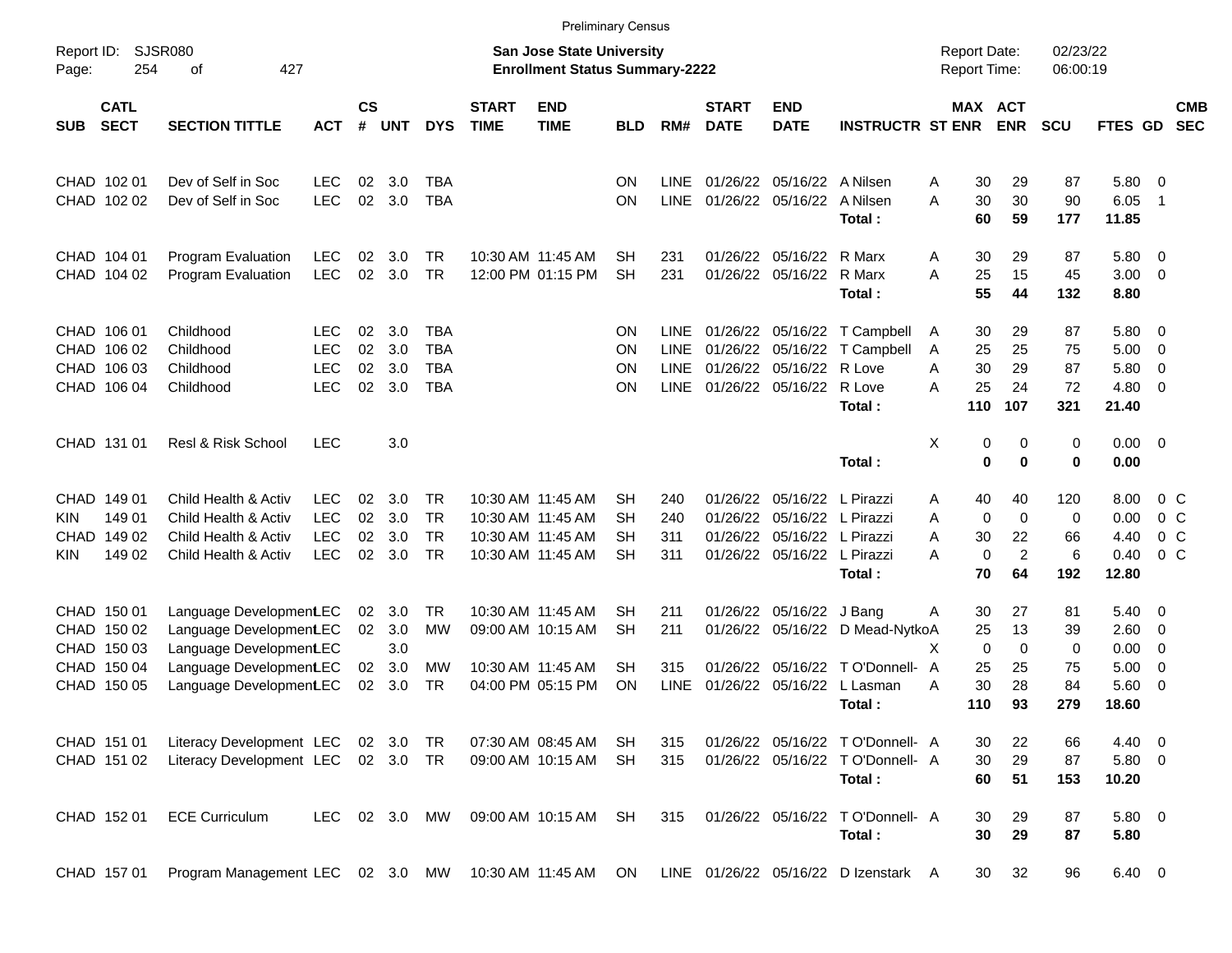|                     |                            |                                   |            |                    |            |                        |                             | <b>Preliminary Census</b>                                          |            |             |                             |                               |                                       |                                     |                       |                      |                     |                          |                          |
|---------------------|----------------------------|-----------------------------------|------------|--------------------|------------|------------------------|-----------------------------|--------------------------------------------------------------------|------------|-------------|-----------------------------|-------------------------------|---------------------------------------|-------------------------------------|-----------------------|----------------------|---------------------|--------------------------|--------------------------|
| Report ID:<br>Page: | 255                        | <b>SJSR080</b><br>427<br>οf       |            |                    |            |                        |                             | San Jose State University<br><b>Enrollment Status Summary-2222</b> |            |             |                             |                               |                                       | <b>Report Date:</b><br>Report Time: |                       | 02/23/22<br>06:00:19 |                     |                          |                          |
| <b>SUB</b>          | <b>CATL</b><br><b>SECT</b> | <b>SECTION TITTLE</b>             | <b>ACT</b> | $\mathsf{cs}$<br># | <b>UNT</b> | <b>DYS</b>             | <b>START</b><br><b>TIME</b> | <b>END</b><br><b>TIME</b>                                          | <b>BLD</b> | RM#         | <b>START</b><br><b>DATE</b> | <b>END</b><br><b>DATE</b>     | <b>INSTRUCTR ST ENR</b>               |                                     | MAX ACT<br><b>ENR</b> | <b>SCU</b>           | <b>FTES GD</b>      |                          | <b>CMB</b><br><b>SEC</b> |
|                     | CHAD 157 02                | Program Management LEC            |            |                    | 3.0        |                        |                             |                                                                    |            |             |                             |                               |                                       | Χ<br>0                              | 0                     | 0                    | $0.00 \t 0$         |                          |                          |
|                     |                            |                                   |            |                    |            |                        |                             |                                                                    |            |             |                             |                               | Total:                                | 30                                  | 32                    | 96                   | 6.40                |                          |                          |
|                     | CHAD 158 01                | Community Practicum LEC           |            | 02                 | 3.0        | W                      |                             | 09:00 AM 09:50 AM                                                  | ON         | <b>LINE</b> | 01/26/22                    | 05/16/22                      | D Izenstark                           | 30<br>A                             | 37                    | 37                   | $7.40 \quad 0$      |                          |                          |
|                     | CHAD 158 02                | Community Practicum LAB           |            |                    | 15 0.0     | TBA                    |                             |                                                                    |            |             |                             | 01/26/22 05/16/22             | D Izenstark                           | 30<br>A                             | 37                    | 74                   | $0.00 \t 0$         |                          |                          |
|                     |                            |                                   |            |                    |            |                        |                             |                                                                    |            |             |                             |                               | Total:                                | 60                                  | 74                    | 111                  | 7.40                |                          |                          |
|                     | CHAD 159 01                | K-8 Practicum                     | <b>LEC</b> |                    | 3.0        |                        |                             |                                                                    |            |             |                             |                               |                                       | 0<br>X.                             | 0                     | 0                    | $0.00 \t 0$         |                          |                          |
|                     | CHAD 159 02                | K-8 Practicum                     | LAB        |                    | 0.0        |                        |                             |                                                                    |            |             |                             |                               |                                       | X<br>0                              | $\Omega$              | 0                    | 0.00                | $\overline{\mathbf{0}}$  |                          |
|                     | CHAD 159 03                | K-8 Practicum                     | <b>LEC</b> | 02                 | 3.0        | T                      |                             | 01:30 PM 02:20 PM                                                  | ΟN         | <b>LINE</b> | 01/26/22                    | 05/16/22 R Marx               |                                       | A<br>30                             | 39                    | 39                   | 7.80                | - 0                      |                          |
|                     | CHAD 159 04                | K-8 Practicum                     | LAB        | 15                 | 0.0        | <b>TBA</b>             |                             |                                                                    | ON         | <b>LINE</b> |                             | 01/26/22 05/16/22             | R Marx<br>Total:                      | A<br>30<br>60                       | 39<br>78              | 78<br>117            | $0.00 \t 0$<br>7.80 |                          |                          |
|                     |                            |                                   |            |                    |            |                        |                             |                                                                    |            |             |                             |                               |                                       |                                     |                       |                      |                     |                          |                          |
|                     | CHAD 160 01                | <b>ECE Practicum</b>              | LEC        | 02                 | 3.0        | R                      |                             | 03:30 PM 04:20 PM                                                  | SН         | 239         | 01/26/22                    | 05/16/22 J Foster             |                                       | 30<br>Α                             | 33                    | 33                   | $6.60$ 0            |                          |                          |
|                     | CHAD 160 02                | <b>ECE Practicum</b>              | LAB        | 15                 | 0.0        | <b>MW</b>              |                             | 08:45 AM 11:45 AM                                                  | <b>CCB</b> | 118         | 01/26/22                    | 05/16/22 J Foster             |                                       | 6<br>Α                              | 6                     | 12                   | 0.00                | $\overline{\phantom{0}}$ |                          |
|                     | CHAD 160 03                | <b>ECE Practicum</b>              | LAB        | 15                 | 0.0        | TR.                    |                             | 08:45 AM 11:45 AM                                                  | <b>CCB</b> | 118         | 01/26/22                    | 05/16/22 J Foster             |                                       | 6<br>Α                              | 5                     | 10                   | 0.00                | - 0                      |                          |
|                     | CHAD 160 04                | <b>ECE Practicum</b>              | LAB        | 15                 | 0.0        | МW                     |                             | 12:15 PM 03:15 PM                                                  | <b>CCB</b> | 118         | 01/26/22                    | 05/16/22 J Foster             |                                       | 5<br>Α                              | 6                     | 12                   | 0.00                | - 0                      |                          |
|                     | CHAD 160 05                | <b>ECE Practicum</b>              | LAB        | 15                 | 0.0        | TR.                    |                             | 12:15 PM 03:15 PM                                                  | <b>CCB</b> | 118         | 01/26/22                    | 05/16/22 J Foster             |                                       | 5<br>Α                              | $\overline{7}$        | 14                   | 0.00                | - 0                      |                          |
|                     | CHAD 160 06                | <b>ECE Practicum</b>              | LAB        | 15                 | 0.0        | <b>MW</b><br><b>TR</b> |                             | 08:40 AM 11:40 AM                                                  | SН         | 117O        | 01/26/22                    | 05/16/22 J Fraser             |                                       | 4<br>Α<br>4<br>А                    | 5<br>4                | 10<br>8              | 0.00                | - 0                      |                          |
|                     | CHAD 160 07                | <b>ECE Practicum</b>              | LAB        | 15                 | 0.0        |                        |                             | 08:40 AM 11:40 AM                                                  | <b>SH</b>  | 117O        |                             | 01/26/22 05/16/22 J Fraser    | Total:                                | 60                                  | 66                    | 99                   | $0.00 \t 0$<br>6.60 |                          |                          |
|                     |                            |                                   |            |                    |            |                        |                             |                                                                    |            |             |                             |                               |                                       |                                     |                       |                      |                     |                          |                          |
|                     | CHAD 161 01                | <b>ECE Administration</b>         | <b>LEC</b> |                    | 3.0        |                        |                             |                                                                    |            |             |                             |                               |                                       | X<br>0                              | 0                     | 0                    | $0.00 \t 0$         |                          |                          |
|                     | CHAD 161 02                | <b>ECE Administration</b>         | <b>LEC</b> | 03                 | 3.0        | TBA                    |                             |                                                                    | ΟN         | LINE        |                             | 01/26/22 05/16/22             | M Conroy                              | A<br>30                             | 36                    | 108                  | $7.20 \t 0$         |                          |                          |
|                     |                            |                                   |            |                    |            |                        |                             |                                                                    |            |             |                             |                               | Total:                                | 30                                  | 36                    | 108                  | 7.20                |                          |                          |
|                     | CHAD 162 01                | Culture & Dev                     | LEC        | 02                 | 3.0        | TBA                    |                             |                                                                    | ΟN         | <b>LINE</b> | 01/26/22                    | 05/16/22 A Shah               |                                       | 30<br>Α                             | 31                    | 93                   | 6.25                | - 1                      |                          |
|                     | CHAD 162 02                | Culture & Dev                     | <b>LEC</b> | 02                 | 3.0        | TBA                    |                             |                                                                    | ΟN         | <b>LINE</b> |                             | 01/26/22 05/16/22 A Shah      |                                       | 30<br>A                             | 31                    | 93                   | 6.20                | $\overline{\phantom{0}}$ |                          |
|                     |                            |                                   |            |                    |            |                        |                             |                                                                    |            |             |                             |                               | Total:                                | 60                                  | 62                    | 186                  | 12.45               |                          |                          |
|                     | CHAD 163 01                | Adolescent Dev                    | <b>LEC</b> |                    | 02 3.0     | TR                     |                             | 01:30 PM 02:45 PM ON                                               |            | LINE        |                             | 01/26/22 05/16/22 K Tsai      |                                       | 30<br>A                             | 29                    | 87                   | 5.80 0              |                          |                          |
|                     | CHAD 163 02                | Adolescent Dev                    | <b>LEC</b> |                    | 02 3.0     | TR                     |                             | 12:00 PM 01:15 PM                                                  | <b>SH</b>  | 313         |                             | 01/26/22 05/16/22 S Kaul      |                                       | 25<br>Α                             | 12                    | 36                   | $2.40 \ 0$          |                          |                          |
|                     | CHAD 163 03                | <b>Adolescent Dev</b>             | <b>LEC</b> |                    | 02 3.0 TR  |                        |                             | 12:00 PM 01:15 PM                                                  | ON.        |             |                             | LINE 01/26/22 05/16/22 K Tsai |                                       | 30<br>Α                             | 29                    | 87                   | 5.80 0              |                          |                          |
|                     |                            |                                   |            |                    |            |                        |                             |                                                                    |            |             |                             |                               | Total:                                | 85                                  | 70                    | 210                  | 14.00               |                          |                          |
|                     | CHAD 164 01                | Contemporary Parent LEC 02 3.0    |            |                    |            | TBA                    |                             |                                                                    | ON.        |             |                             |                               | LINE 01/26/22 05/16/22 J Maleksaleh A | 30                                  | 32                    | 96                   | $6.40\ 0$           |                          |                          |
|                     | CHAD 164 02                | Contemporary Parent LEC           |            |                    | 02 3.0     | TBA                    |                             |                                                                    | ON.        | LINE        |                             | 01/26/22 05/16/22 A Shah      |                                       | 30<br>Α                             | 31                    | 93                   | $6.20 \ 0$          |                          |                          |
|                     | CHAD 164 03                | Contemporary Parent LEC 02 3.0 TR |            |                    |            |                        |                             | 01:30 PM 02:45 PM                                                  | SH         | 211         |                             | 01/26/22 05/16/22 S Kaul      |                                       | 30<br>Α                             | 20                    | 60                   | $4.00 \ 0$          |                          |                          |
|                     |                            |                                   |            |                    |            |                        |                             |                                                                    |            |             |                             |                               | Total:                                | 90                                  | 83                    | 249                  | 16.60               |                          |                          |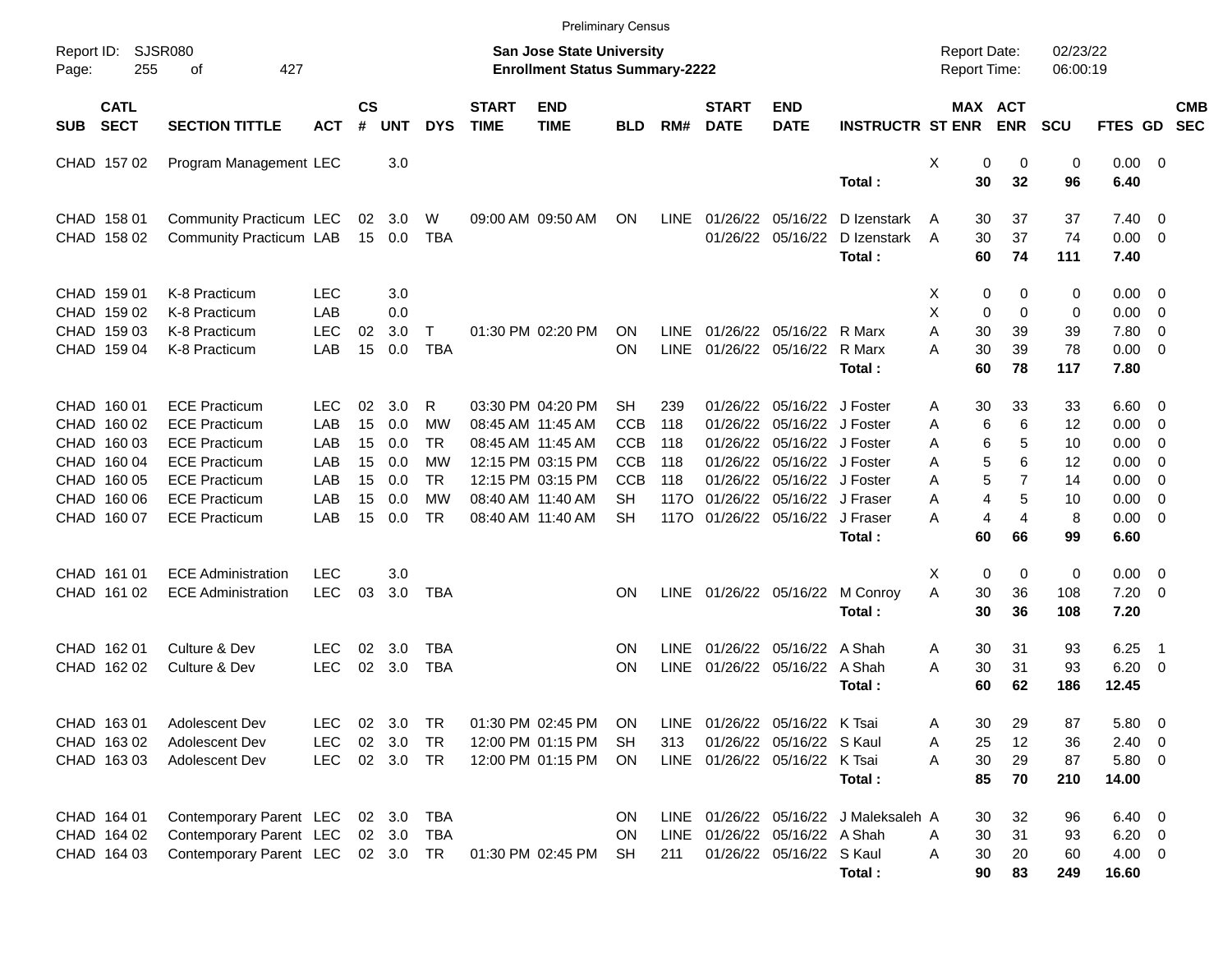|                                                                                   |                                                                                                                                          |                                                      |                            |                                 |                                             |                             | <b>Preliminary Census</b>                                                                             |                                          |                                                  |                                                          |                                                                                                                                                                      |                                                                           |                                                       |                                       |                                   |                                                                     |                                 |                          |
|-----------------------------------------------------------------------------------|------------------------------------------------------------------------------------------------------------------------------------------|------------------------------------------------------|----------------------------|---------------------------------|---------------------------------------------|-----------------------------|-------------------------------------------------------------------------------------------------------|------------------------------------------|--------------------------------------------------|----------------------------------------------------------|----------------------------------------------------------------------------------------------------------------------------------------------------------------------|---------------------------------------------------------------------------|-------------------------------------------------------|---------------------------------------|-----------------------------------|---------------------------------------------------------------------|---------------------------------|--------------------------|
| Report ID:<br>256<br>Page:                                                        | SJSR080<br>427<br>оf                                                                                                                     |                                                      |                            |                                 |                                             |                             | <b>San Jose State University</b><br><b>Enrollment Status Summary-2222</b>                             |                                          |                                                  |                                                          |                                                                                                                                                                      |                                                                           | <b>Report Date:</b><br>Report Time:                   |                                       | 02/23/22<br>06:00:19              |                                                                     |                                 |                          |
| <b>CATL</b><br><b>SECT</b><br><b>SUB</b>                                          | <b>SECTION TITTLE</b>                                                                                                                    | <b>ACT</b>                                           | <b>CS</b><br>#             | <b>UNT</b>                      | <b>DYS</b>                                  | <b>START</b><br><b>TIME</b> | <b>END</b><br><b>TIME</b>                                                                             | <b>BLD</b>                               | RM#                                              | <b>START</b><br><b>DATE</b>                              | <b>END</b><br><b>DATE</b>                                                                                                                                            | <b>INSTRUCTR ST ENR</b>                                                   |                                                       | <b>MAX ACT</b><br><b>ENR</b>          | <b>SCU</b>                        | FTES GD                                                             |                                 | <b>CMB</b><br><b>SEC</b> |
| CHAD 165 01<br>CHAD 165 02                                                        | <b>Risk &amp; Resilience</b><br><b>Risk &amp; Resilience</b>                                                                             | <b>LEC</b><br><b>LEC</b>                             | 03<br>03                   | 3.0 <sub>2</sub><br>3.0         | R<br><b>TR</b>                              |                             | 10:30 AM 11:45 AM<br>09:00 AM 10:15 AM                                                                | ΟN<br><b>SH</b>                          | <b>LINE</b><br>231                               | 01/26/22<br>01/26/22                                     | 05/16/22 C Pham<br>05/16/22 M Smith                                                                                                                                  | Total:                                                                    | 30<br>A<br>30<br>A<br>60                              | 32<br>15<br>47                        | 96<br>45<br>141                   | 6.40<br>3.00<br>9.40                                                | - 0<br>- 0                      |                          |
| CHAD 168 01<br>CHAD 168 02<br><b>CHAD</b><br>168 03<br>CHAD 168 04<br>CHAD 168 05 | Social Emotional Dev LEC<br>Social Emotional Dev LEC<br>Social Emotional Dev LEC<br>Social Emotional Dev LEC<br>Social Emotional Dev LEC |                                                      | 02<br>02<br>02<br>02<br>02 | 3.0<br>3.0<br>3.0<br>3.0<br>3.0 | TR<br><b>TR</b><br>МW<br>МW<br><b>TR</b>    |                             | 07:30 AM 08:45 AM<br>09:00 AM 10:15 AM<br>12:00 PM 01:15 PM<br>10:30 AM 11:45 AM<br>10:30 AM 11:45 AM | SН<br><b>SH</b><br><b>SH</b><br>SН<br>ON | 212<br>212<br>239<br>239<br><b>LINE</b>          | 01/26/22<br>01/26/22<br>01/26/22<br>01/26/22<br>01/26/22 | 05/16/22<br>05/16/22<br>05/16/22 A Shah<br>05/16/22                                                                                                                  | 05/16/22 K Hassett<br>K Hassett<br>A Shah<br>J Maleksaleh A<br>Total:     | 30<br>A<br>30<br>Α<br>30<br>Α<br>30<br>Α<br>30<br>150 | 14<br>28<br>30<br>30<br>32<br>134     | 42<br>84<br>90<br>90<br>96<br>402 | 2.80<br>5.60<br>6.00<br>6.00<br>6.40<br>26.80                       | - 0<br>- 0<br>0<br>0<br>- 0     |                          |
| CHAD 169 01<br>CHAD 169 02<br>CHAD 169 03<br>CHAD 169 04                          | <b>Child Motivation</b><br><b>Child Motivation</b><br><b>Child Motivation</b><br><b>Child Motivation</b>                                 | <b>LEC</b><br><b>LEC</b><br><b>LEC</b><br><b>LEC</b> | 02<br>02<br>02<br>02       | 3.0<br>3.0<br>3.0<br>3.0        | TR.<br><b>TR</b><br><b>MW</b><br><b>TBA</b> |                             | 10:30 AM 11:45 AM<br>12:00 PM 01:15 PM<br>12:00 PM 01:15 PM                                           | ΟN<br>ON<br>SН<br>ON                     | <b>LINE</b><br><b>LINE</b><br>314<br><b>LINE</b> | 01/26/22<br>01/26/22<br>01/26/22                         | 05/16/22<br>05/16/22<br>05/16/22 K Cross<br>01/26/22 05/16/22 K Cross                                                                                                | R Love<br>R Love<br>Total:                                                | 30<br>A<br>30<br>Α<br>30<br>Α<br>30<br>А<br>120       | 28<br>27<br>32<br>39<br>126           | 84<br>81<br>96<br>117<br>378      | 5.60<br>5.40<br>6.40<br>7.85<br>25.25                               | - 0<br>0<br>0<br>$\overline{1}$ |                          |
| CHAD 170 01<br>CHAD 170 02<br>CHAD 170 03<br>CHAD 170 04                          | Cognitive Dev<br>Cognitive Dev<br><b>Cognitive Dev</b><br><b>Cognitive Dev</b>                                                           | <b>LEC</b><br><b>LEC</b><br><b>LEC</b><br><b>LEC</b> | 02<br>02<br>02<br>02       | 3.0<br>3.0<br>3.0<br>3.0        | TR.<br><b>TR</b><br><b>MW</b><br><b>MW</b>  |                             | 12:00 PM 01:15 PM<br>01:30 PM 02:45 PM<br>12:00 PM 01:15 PM<br>01:30 PM 02:45 PM                      | SН<br>SН<br>ON<br>ON                     | 212<br>212<br><b>LINE</b><br><b>LINE</b>         | 01/26/22<br>01/26/22<br>01/26/22<br>01/26/22             | 05/16/22<br>05/16/22<br>05/16/22<br>05/16/22 M Soni                                                                                                                  | J Jabagchour A<br>J Jabagchour A<br>M Soni<br>Total:                      | 30<br>30<br>30<br>A<br>30<br>Α<br>120                 | 30<br>28<br>32<br>29<br>119           | 90<br>84<br>96<br>87<br>357       | 6.00<br>5.60<br>6.40<br>5.80<br>23.80                               | - 0<br>0<br>0<br>- 0            |                          |
| CHAD 173 01<br>CHAD 173 02<br>CHAD 173 03                                         | Intant/Toddler Dev<br>Intant/Toddler Dev<br>Intant/Toddler Dev                                                                           | <b>LEC</b><br><b>LEC</b><br><b>LEC</b>               | 03<br>03<br>03             | 3.0<br>3.0<br>3.0               | МW<br><b>TR</b><br><b>TBA</b>               |                             | 12:00 PM 01:15 PM<br>12:00 PM 01:15 PM                                                                | ΟN<br>ΟN<br>ON                           | LINE<br><b>LINE</b><br><b>LINE</b>               | 01/26/22<br>01/26/22                                     | 05/16/22<br>05/16/22<br>01/26/22 05/16/22                                                                                                                            | J Fraser<br>J Fraser<br>J Fraser<br>Total:                                | 30<br>A<br>30<br>Α<br>30<br>А<br>90                   | 29<br>29<br>29<br>87                  | 87<br>87<br>87<br>261             | 5.80<br>5.80<br>5.80<br>17.40                                       | - 0<br>0<br>0                   |                          |
| CHAD 180 01<br>CHAD 180 02                                                        | Individual Studies<br><b>Individual Studies</b>                                                                                          | <b>SUP</b><br>SUP 78 3.0 TBA                         | 78                         | 1.0                             | TBA                                         |                             |                                                                                                       | ΟN<br><b>ON</b>                          | <b>LINE</b>                                      |                                                          |                                                                                                                                                                      | 01/26/22 05/16/22 E Slusser<br>LINE 01/26/22 05/16/22 E Slusser<br>Total: | 5<br>Α<br>5<br>Α<br>10                                | 0<br>0<br>0                           | 0<br>0<br>0                       | 0.00<br>$0.00 \t 0$<br>0.00                                         | $\overline{\mathbf{0}}$         |                          |
| CHAD 195 01<br>CHAD 195 02<br>CHAD 195 03<br>CHAD 195 04<br>CHAD 195 05           | Senior Seminar<br>Senior Seminar<br><b>Senior Seminar</b><br>Senior Seminar<br><b>Senior Seminar</b>                                     | SEM 05<br>SEM<br>SEM<br>SEM<br>SEM 05 3.0            | 05<br>05<br>05             | 3.0<br>3.0<br>3.0<br>3.0        | TBA<br>TBA<br>TR<br><b>TBA</b><br>TBA       |                             | 12:00 PM 01:15 PM                                                                                     | <b>ON</b><br>ON.<br>SH.<br>ON.<br>ON.    | 239                                              |                                                          | LINE 01/26/22 05/16/22 R Mathur<br>LINE 01/26/22 05/16/22 R Mathur<br>01/26/22 05/16/22 M Smith<br>LINE 01/26/22 05/16/22 M Smith<br>LINE 01/26/22 05/16/22 R Mathur | Total:                                                                    | 25<br>A<br>25<br>Α<br>25<br>Α<br>25<br>A<br>25<br>A   | 24<br>24<br>15<br>26<br>24<br>125 113 | 72<br>72<br>45<br>78<br>72<br>339 | $4.80\ 0$<br>4.80 0<br>$3.00 \ 0$<br>$5.20 \t 0$<br>4.80 0<br>22.60 |                                 |                          |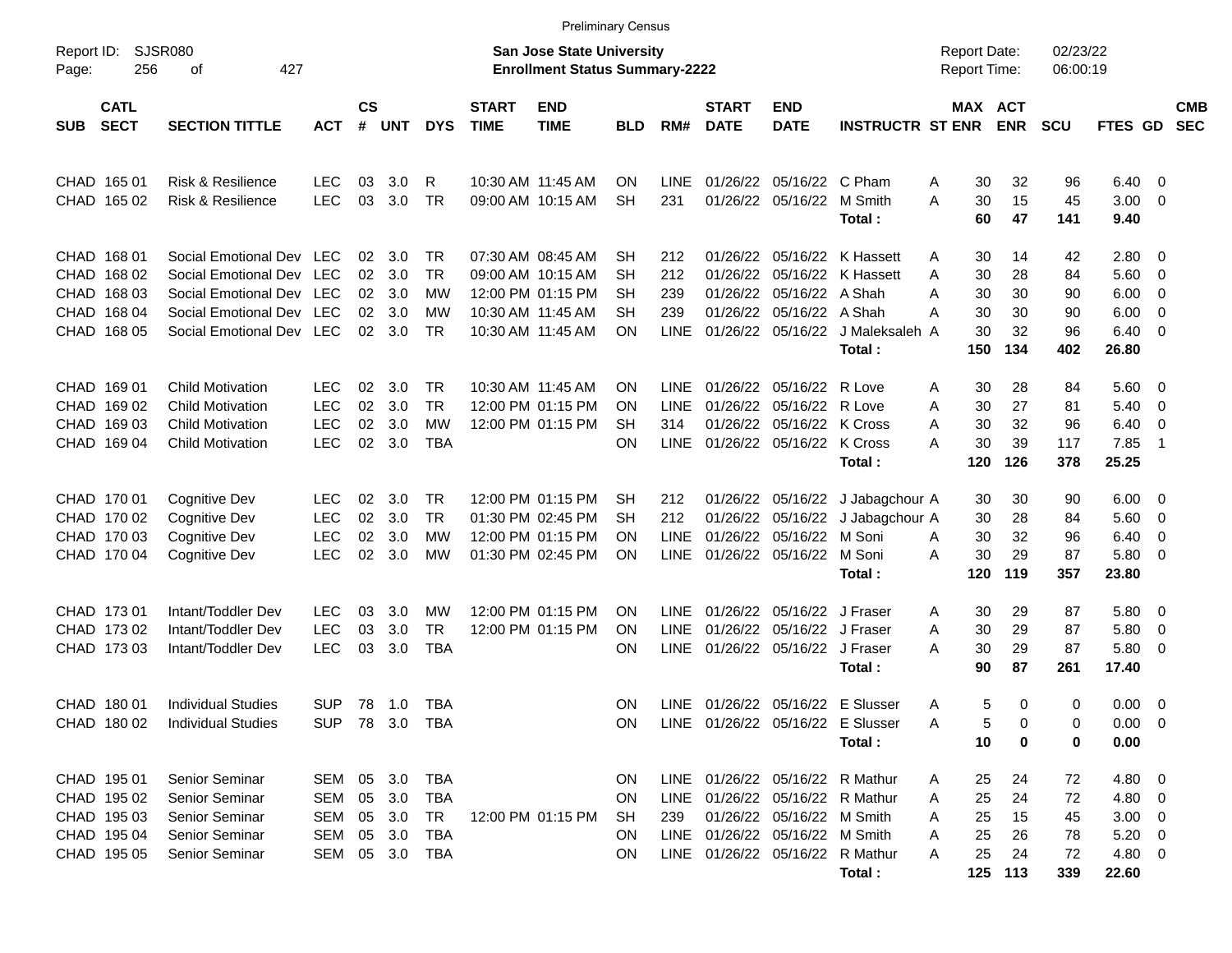|                                          |                                           |                          |                    |            |                          |                             | <b>Preliminary Census</b>                                                 |            |                            |                             |                                                  |                                                       |                                            |                     |                           |                                  |                                    |                                           |
|------------------------------------------|-------------------------------------------|--------------------------|--------------------|------------|--------------------------|-----------------------------|---------------------------------------------------------------------------|------------|----------------------------|-----------------------------|--------------------------------------------------|-------------------------------------------------------|--------------------------------------------|---------------------|---------------------------|----------------------------------|------------------------------------|-------------------------------------------|
| Report ID:<br>257<br>Page:               | <b>SJSR080</b><br>427<br>οf               |                          |                    |            |                          |                             | <b>San Jose State University</b><br><b>Enrollment Status Summary-2222</b> |            |                            |                             |                                                  |                                                       | <b>Report Date:</b><br><b>Report Time:</b> |                     |                           | 02/23/22<br>06:00:19             |                                    |                                           |
| <b>CATL</b><br><b>SECT</b><br><b>SUB</b> | <b>SECTION TITTLE</b>                     | <b>ACT</b>               | $\mathsf{cs}$<br># | <b>UNT</b> | <b>DYS</b>               | <b>START</b><br><b>TIME</b> | <b>END</b><br><b>TIME</b>                                                 | <b>BLD</b> | RM#                        | <b>START</b><br><b>DATE</b> | <b>END</b><br><b>DATE</b>                        | <b>INSTRUCTR ST ENR</b>                               |                                            | MAX ACT             | <b>ENR</b>                | <b>SCU</b>                       | <b>FTES GD</b>                     | <b>CMB</b><br><b>SEC</b>                  |
| CHAD 199 01<br>CHAD 199 02               | ChAD Honors<br><b>ChAD Honors</b>         | <b>SUP</b><br><b>SUP</b> | 78<br>78           | 1.0<br>3.0 | <b>TBA</b><br><b>TBA</b> |                             |                                                                           | ON<br>ON   | <b>LINE</b><br><b>LINE</b> | 01/26/22<br>01/26/22        | 05/16/22                                         | 05/16/22 E Slusser<br>E Slusser<br>Total:             | A<br>A                                     | 5<br>5<br>10        | 0<br>$\blacktriangleleft$ | $\mathbf 1$<br>0<br>$\mathbf{1}$ | 0.07<br>0.00<br>0.07               | $\overline{\mathbf{0}}$<br>$\overline{0}$ |
| CHAD 260B 01                             | Sem Ch & Adol Dev                         | SEM 05                   |                    | 3.0        | $\top$                   |                             | 04:00 PM 06:45 PM                                                         | <b>SH</b>  | 211                        | 01/26/22                    | 05/16/22                                         | N Sorkhabi<br>Total:                                  | A                                          | 10<br>10            | 10<br>10                  | 30<br>30                         | 2.50 10<br>2.50                    |                                           |
| CHAD 268 01                              | Sem Social Emotional SEM 05               |                          |                    | 3.0        | R                        |                             | 04:00 PM 06:45 PM                                                         | ON         | LINE                       |                             | 01/26/22 05/16/22                                | K Tsai<br>Total:                                      | Α                                          | 25<br>25            | 24<br>24                  | 72<br>72                         | 6.00 24<br>6.00                    |                                           |
| CHAD 298 01                              | Special Studies in C                      | <b>SUP</b>               |                    | 78 3.0     | <b>TBA</b>               |                             |                                                                           | ON         | <b>LINE</b>                |                             | 01/26/22 05/16/22                                | E Slusser<br>Total:                                   | A                                          | 5<br>5              | 7<br>$\overline{7}$       | 21<br>21                         | $1.75$ 7<br>1.75                   |                                           |
| CHAD 299 01                              | <b>Master's Thesis</b>                    | <b>SUP</b>               |                    | 78 3.0     | <b>TBA</b>               |                             |                                                                           | <b>ON</b>  | <b>LINE</b>                |                             | 01/26/22 05/16/22                                | E Slusser<br>Total:                                   | A                                          | 5<br>$5\phantom{a}$ | 2<br>$\overline{2}$       | 6<br>6                           | $0.50 \quad 2$<br>0.50             |                                           |
| Department :                             | <b>Child &amp; Adolescent Development</b> |                          |                    |            |                          |                             |                                                                           |            |                            |                             | <b>Lower Division:</b><br><b>Upper Division:</b> | <b>Department Total:</b><br><b>Graduate Division:</b> | 2390<br>1875                               | 470<br>45           | 2287<br>444<br>1800<br>43 | 6532<br>1332<br>5071<br>129      | 437.82<br>88.80<br>338.27<br>10.75 |                                           |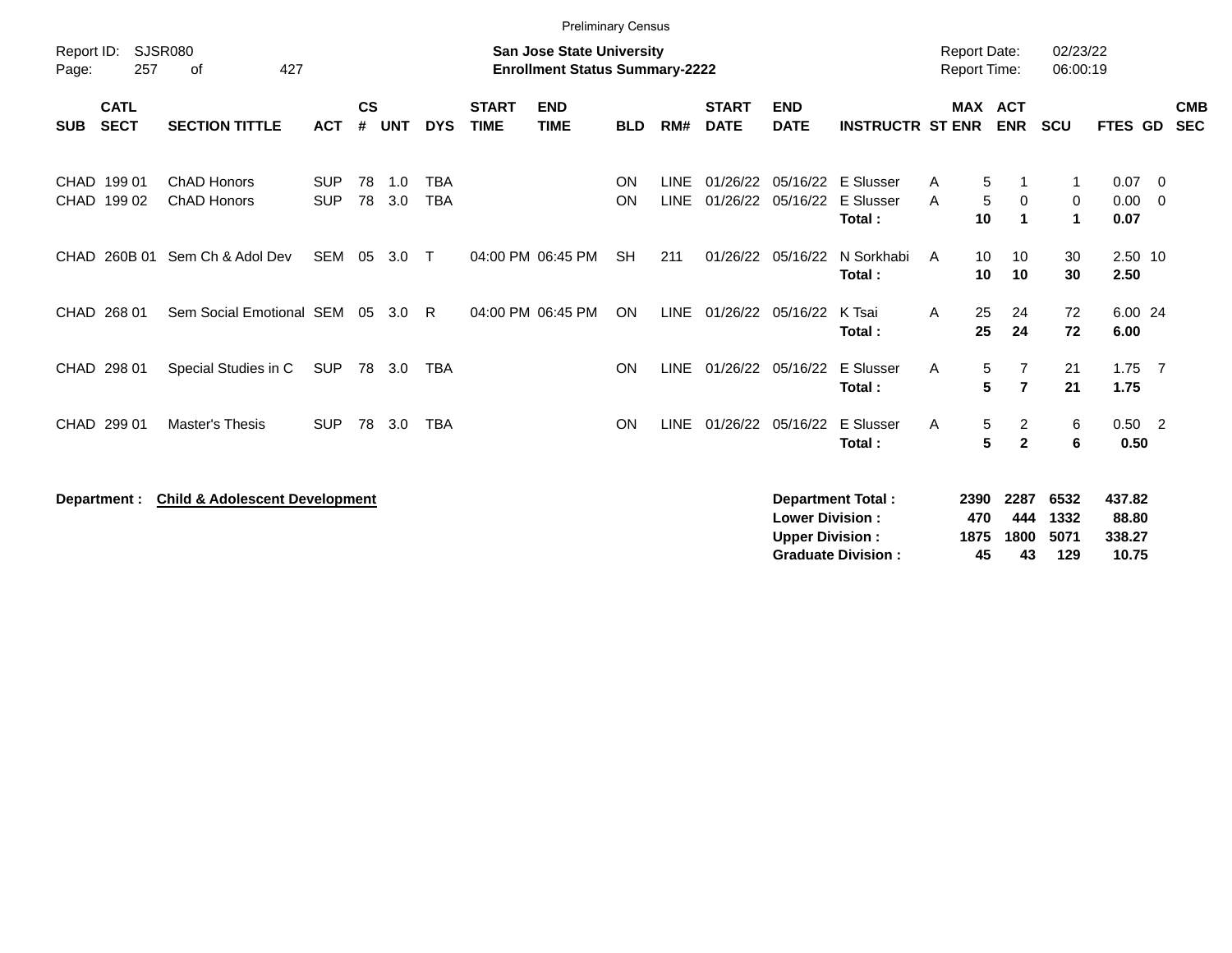|                |                            |                                  |              |                    |            |            |                             |                                       | <b>Preliminary Census</b> |             |                             |                            |                                     |                     |             |             |                |                         |                          |
|----------------|----------------------------|----------------------------------|--------------|--------------------|------------|------------|-----------------------------|---------------------------------------|---------------------------|-------------|-----------------------------|----------------------------|-------------------------------------|---------------------|-------------|-------------|----------------|-------------------------|--------------------------|
| Report ID:     |                            | <b>SJSR080</b>                   |              |                    |            |            |                             | <b>San Jose State University</b>      |                           |             |                             |                            |                                     | <b>Report Date:</b> |             | 02/23/22    |                |                         |                          |
| Page:          | 258                        | 427<br>оf                        |              |                    |            |            |                             | <b>Enrollment Status Summary-2222</b> |                           |             |                             |                            |                                     | Report Time:        |             | 06:00:19    |                |                         |                          |
| <b>SUB</b>     | <b>CATL</b><br><b>SECT</b> | <b>SECTION TITTLE</b>            | <b>ACT</b>   | $\mathsf{cs}$<br># | <b>UNT</b> | <b>DYS</b> | <b>START</b><br><b>TIME</b> | <b>END</b><br><b>TIME</b>             | <b>BLD</b>                | RM#         | <b>START</b><br><b>DATE</b> | <b>END</b><br><b>DATE</b>  | <b>INSTRUCTR ST ENR</b>             | MAX ACT             | <b>ENR</b>  | <b>SCU</b>  | <b>FTES GD</b> |                         | <b>CMB</b><br><b>SEC</b> |
| <b>College</b> |                            | <b>Education, College of</b>     |              |                    |            |            |                             |                                       |                           |             |                             |                            |                                     |                     |             |             |                |                         |                          |
| Department :   |                            | <b>Counselor Education</b>       |              |                    |            |            |                             |                                       |                           |             |                             |                            |                                     |                     |             |             |                |                         |                          |
| <b>EDCO</b>    | 4 0 1                      | <b>Career Exploration</b>        | <b>LEC</b>   | 01                 | 3.0        | M          |                             | 09:00 AM 10:15 AM                     |                           |             |                             | 01/26/22 05/16/22          |                                     | 30<br>Α             | 19          | 57          | 3.80           | $\overline{0}$          |                          |
| <b>EDCO</b>    | 4 0 2                      | <b>Career Exploration</b>        | <b>LEC</b>   | 01                 | 3.0        | M          |                             | 10:30 AM 11:45 AM                     |                           |             |                             | 01/26/22 05/16/22          |                                     | 30<br>Α             | 30          | 90          | 6.00           | 0                       |                          |
| <b>EDCO</b>    | 4 0 4                      | <b>Career Exploration</b>        | <b>LEC</b>   | 01                 | 3.0        | Τ          |                             | 09:00 AM 10:15 AM                     | SН                        | 431         |                             | 01/26/22 05/16/22 M Burns  |                                     | 30<br>A             | 15          | 45          | 3.00           | 0                       |                          |
| EDCO           | 4 0 5                      | <b>Career Exploration</b>        | <b>LEC</b>   | 01                 | 3.0        | $\top$     |                             | 10:30 AM 11:45 AM                     | <b>SH</b>                 | 431         |                             | 01/26/22 05/16/22 M Burns  |                                     | 30<br>Α             | 22          | 66          | 4.40           | 0                       |                          |
| EDCO           | 4 0 6                      | <b>Career Exploration</b>        | <b>LEC</b>   |                    | 3.0        |            |                             |                                       |                           |             |                             |                            |                                     | х<br>0              | $\mathbf 0$ | 0           | 0.00           | 0                       |                          |
| <b>EDCO</b>    | 4 0 7                      | <b>Career Exploration</b>        | <b>LEC</b>   |                    | 3.0        |            |                             |                                       |                           |             |                             |                            |                                     | X<br>0              | 0           | 0           | 0.00           | 0                       |                          |
| <b>EDCO</b>    | 4 0 8                      | <b>Career Exploration</b>        | <b>LEC</b>   | 01                 | 3.0        | М          |                             | 12:00 PM 01:15 PM                     |                           |             |                             | 01/26/22 05/16/22          |                                     | 30<br>А             | 26          | 78          | 5.20           | $\overline{0}$          |                          |
|                |                            |                                  |              |                    |            |            |                             |                                       |                           |             |                             |                            | Total:                              | 150                 | 112         | 336         | 22.40          |                         |                          |
|                | EDCO 180 01                | <b>Individual Studies</b>        | <b>SUP</b>   | 78                 | 2.0        | M          |                             | 04:00 PM 05:50 PM                     | <b>ON</b>                 | LINE        |                             | 01/26/22 05/16/22          | M Randle                            | 25<br>Α             | 24          | 48          | 3.20           | $\overline{\mathbf{0}}$ |                          |
|                | EDCO 180 02                | <b>Individual Studies</b>        | <b>SUP</b>   | 78                 | 2.0        | M          |                             | 09:00 AM 10:50 AM                     | ON                        | LINE        |                             |                            | 01/26/22 05/16/22 M Randle          | 25<br>Α             | 19          | 38          | 2.53           | 0                       |                          |
|                | EDCO 180 03                | <b>Individual Studies</b>        | <b>SUP</b>   |                    | 2.0        |            |                             |                                       |                           |             |                             |                            |                                     | X<br>0              | $\mathbf 0$ | 0           | 0.00           | 0                       |                          |
|                | EDCO 180 04                | <b>Individual Studies</b>        | <b>SUP</b>   | 78                 | 2.0        | F          |                             | 11:00 AM 12:50 PM                     | ON                        | LINE        |                             | 01/26/22 05/16/22          | <b>B</b> Petersen                   | 25<br>A             | 25          | 50          | 3.33           | 0                       |                          |
|                | EDCO 180 05                | <b>Individual Studies</b>        | <b>SUP</b>   | 78                 | 2.0        | м          |                             | 11:00 AM 12:50 PM                     | ON                        | <b>LINE</b> |                             |                            | 01/26/22 05/16/22 M Randle          | 25<br>А             | 21          | 42          | 2.80           | 0                       |                          |
|                | EDCO 180 07                | <b>Individual Studies</b>        | <b>SUP</b>   | 78                 | 2.0        | Τ          |                             | 06:00 PM 07:50 PM                     |                           |             |                             |                            | 01/26/22  05/16/22  H Mora-Torre A  | 25                  | 19          | 38          | 2.53           | 0                       |                          |
|                | EDCO 180 08                | <b>Individual Studies</b>        | <b>SUP</b>   | 78                 | 2.0        | W          |                             | 06:00 PM 07:50 PM                     | ON                        | LINE        |                             |                            | 01/26/22 05/16/22 V Chapman         | 25<br>A             | 16          | 32          | 2.13           | 0                       |                          |
|                | EDCO 180 10                | <b>Individual Studies</b>        | <b>SUP</b>   |                    | 3.0        |            |                             |                                       |                           |             |                             |                            |                                     | х<br>$\mathbf 0$    | $\mathbf 0$ | 0           | 0.00           | 0                       |                          |
|                | EDCO 180 11                | <b>Individual Studies</b>        | <b>SUP</b>   |                    | 3.0        |            |                             |                                       |                           |             |                             |                            |                                     | Χ<br>0              | 0           | 0           | 0.00           | 0                       |                          |
|                | EDCO 180 12                | <b>Individual Studies</b>        | <b>SUP</b>   |                    | 3.0        |            |                             |                                       |                           |             |                             |                            |                                     | X<br>0              | $\mathbf 0$ | $\mathbf 0$ | 0.00           | 0                       |                          |
|                |                            |                                  |              |                    |            |            |                             |                                       |                           |             |                             |                            | Total:                              | 150                 | 124         | 248         | 16.53          |                         |                          |
|                | EDCO 215 01                | Intro to Couns                   | <b>LEC</b>   | 03                 | 3.0        | M          |                             | 04:00 PM 06:45 PM                     | SН                        | 431         |                             | 01/26/22 05/16/22          | M Beach                             | 30<br>Α             | 28          | 84          | 7.00 28        |                         |                          |
|                |                            |                                  |              |                    |            |            |                             |                                       |                           |             |                             |                            | Total:                              | 30                  | 28          | 84          | 7.00           |                         |                          |
|                | EDCO 218 01                | <b>Couns Process</b>             | <b>LEC</b>   | 03                 | 3.0        | M          |                             | 07:00 PM 09:45 PM                     |                           |             |                             | 01/26/22 05/16/22          | L Capizzi                           | 30<br>A             | 26          | 78          | 6.50 26        |                         |                          |
|                |                            |                                  |              |                    |            |            |                             |                                       |                           |             |                             |                            | Total:                              | 30                  | 26          | 78          | 6.50           |                         |                          |
|                |                            |                                  |              |                    |            |            |                             |                                       |                           |             |                             |                            |                                     |                     |             |             |                |                         |                          |
|                | EDCO 221 01                | Research Couns Ed                | LEC          |                    | 03 3.0     | $\top$     |                             | 07:00 PM 09:45 PM                     |                           |             |                             | 01/26/22 05/16/22 M Beach  |                                     | 20<br>Α             | 23          | 69          | 5.75 23        |                         |                          |
|                |                            |                                  |              |                    |            |            |                             |                                       |                           |             |                             |                            | Total:                              |                     | 20 23       | 69          | 5.75           |                         |                          |
|                | EDCO 227 01                | Sch Fam Comm                     | LEC 03 3.0 R |                    |            |            |                             | 04:00 PM 06:45 PM                     |                           |             |                             | 01/26/22 05/16/22 A Uresti |                                     | A<br>30             | 17          | 51          | 4.25 17        |                         |                          |
|                |                            |                                  |              |                    |            |            |                             |                                       |                           |             |                             |                            | Total:                              | 30                  | 17          | 51          | 4.25           |                         |                          |
|                | EDCO 232 01                | Laws & Ethics Couns LEC 03 3.0 R |              |                    |            |            |                             | 04:00 PM 06:45 PM                     | ON                        |             |                             |                            | LINE 01/26/22 05/16/22 M Schekman A | 30                  | 30          | 90          | 7.50 30        |                         |                          |
|                |                            |                                  |              |                    |            |            |                             |                                       |                           |             |                             |                            | Total:                              | 30                  | 30          | 90          | 7.50           |                         |                          |
|                | EDCO 244 02                | <b>Cultural Couns</b>            | LEC 03 3.0 W |                    |            |            |                             | 07:00 PM 09:45 PM SH                  |                           | 444         |                             |                            | 01/26/22 05/16/22   Almazan         | 25<br>A             | 24          | 72          | 6.00 24        |                         |                          |
|                |                            |                                  |              |                    |            |            |                             |                                       |                           |             |                             |                            |                                     |                     |             |             |                |                         |                          |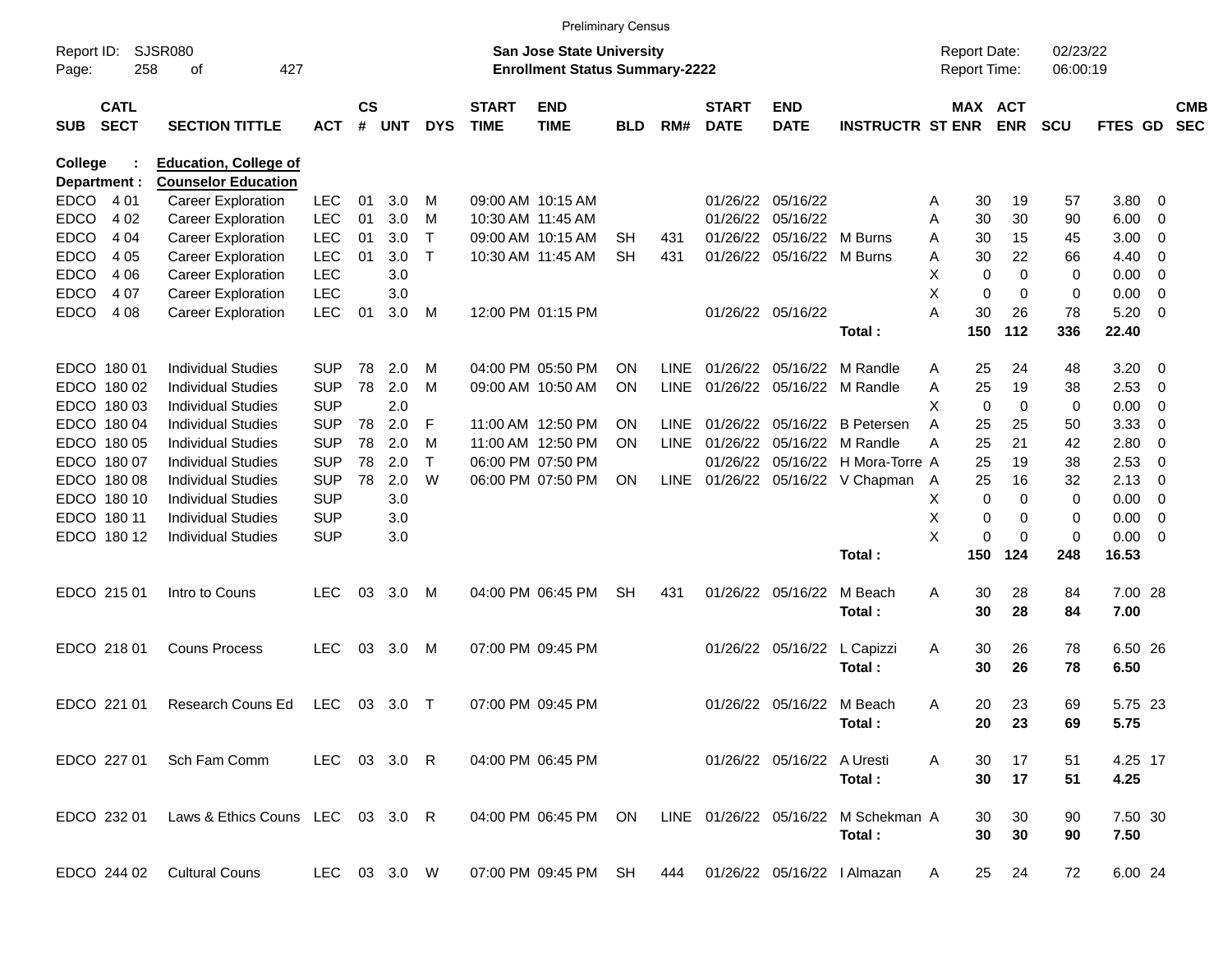|                     |                            |                                                        |                          |                |              |             |                             | <b>Preliminary Census</b>                                          |                        |            |                             |                                                 |                                                          |                                            |                              |                      |                                    |                          |
|---------------------|----------------------------|--------------------------------------------------------|--------------------------|----------------|--------------|-------------|-----------------------------|--------------------------------------------------------------------|------------------------|------------|-----------------------------|-------------------------------------------------|----------------------------------------------------------|--------------------------------------------|------------------------------|----------------------|------------------------------------|--------------------------|
| Report ID:<br>Page: | 259                        | SJSR080<br>427<br>οf                                   |                          |                |              |             |                             | San Jose State University<br><b>Enrollment Status Summary-2222</b> |                        |            |                             |                                                 |                                                          | <b>Report Date:</b><br><b>Report Time:</b> |                              | 02/23/22<br>06:00:19 |                                    |                          |
| <b>SUB</b>          | <b>CATL</b><br><b>SECT</b> | <b>SECTION TITTLE</b>                                  | <b>ACT</b>               | <b>CS</b><br># | <b>UNT</b>   | <b>DYS</b>  | <b>START</b><br><b>TIME</b> | <b>END</b><br><b>TIME</b>                                          | <b>BLD</b>             | RM#        | <b>START</b><br><b>DATE</b> | <b>END</b><br><b>DATE</b>                       | <b>INSTRUCTR ST ENR</b>                                  |                                            | MAX ACT<br><b>ENR</b>        | <b>SCU</b>           | FTES GD                            | <b>CMB</b><br><b>SEC</b> |
|                     | EDCO 244 03                | <b>Cultural Couns</b>                                  | <b>LEC</b>               | 03             | 3.0          | M           |                             | 07:00 PM 09:45 PM                                                  | <b>SH</b>              | 434        | 01/26/22                    | 05/16/22                                        | I Almazan<br>Total:                                      | 25<br>A<br>50                              | 26<br>50                     | 78<br>150            | 6.50 26<br>12.50                   |                          |
|                     | EDCO 248 01                | Dyn Behavior & Dev                                     | SEM                      | 05             | 3.0          | R           |                             | 07:00 PM 09:45 PM                                                  | ON                     | LINE       |                             | 01/26/22 05/16/22                               | K Phillips-M A<br>Total:                                 | 30<br>30                                   | 30<br>30                     | 90<br>90             | 7.50 30<br>7.50                    |                          |
|                     | EDCO 266 01<br>EDCO 266 02 | Ed & Career Plan<br>Ed & Career Plan                   | <b>SEM</b><br>SEM        | 05<br>05       | 3.0<br>3.0   | M<br>$\top$ |                             | 04:00 PM 06:45 PM<br>07:00 PM 09:45 PM                             |                        |            |                             | 01/26/22 05/16/22<br>01/26/22 05/16/22          | L Capizzi<br>L Capizzi<br>Total:                         | 30<br>A<br>30<br>A<br>60                   | 25<br>25<br>50               | 75<br>75<br>150      | 6.25 25<br>6.25 25<br>12.50        |                          |
|                     | EDCO 268 01<br>GERO 268 01 | Lifespan Dev<br>Lifespan Dev                           | <b>LEC</b><br><b>LEC</b> | 03<br>03       | 3.0<br>3.0   | W<br>W      |                             | 07:00 PM 09:45 PM<br>07:00 PM 09:45 PM                             | <b>SH</b><br><b>SH</b> | 431<br>431 | 01/26/22                    | 05/16/22<br>01/26/22 05/16/22                   | M Schekman A<br>M Schekman A<br>Total:                   | 30<br>30                                   | 30<br>0<br>$\mathbf 0$<br>30 | 90<br>0<br>90        | 7.50 30 C<br>$0.00 \t 0 C$<br>7.50 |                          |
|                     | EDCO 279 01<br>EDCO 279 02 | Adv Group Process<br><b>Adv Group Process</b>          | <b>SEM</b><br><b>SEM</b> | 05<br>05       | 3.0<br>3.0   | W<br>R      |                             | 04:00 PM 06:45 PM<br>07:00 PM 09:45 PM                             | <b>SH</b>              | 431        |                             | 01/26/22 05/16/22 A Uresti<br>01/26/22 05/16/22 | L Roberts<br>Total:                                      | 25<br>A<br>25<br>А<br>50                   | 22<br>21<br>43               | 66<br>63<br>129      | 5.50 22<br>5.25 21<br>10.75        |                          |
|                     | EDCO 282 01<br>EDCO 282 02 | <b>Assessmt for Couns</b><br><b>Assessmt for Couns</b> | LEC.<br><b>LEC</b>       | 03<br>03       | 3.0<br>3.0   | M<br>$\top$ |                             | 07:00 PM 09:45 PM<br>04:00 PM 06:45 PM                             |                        |            | 01/26/22                    | 05/16/22<br>01/26/22 05/16/22                   | M Mann StockA<br>M Mann StockA<br>Total:                 | 30<br>30<br>60                             | 17<br>23<br>40               | 51<br>69<br>120      | 4.25 17<br>5.75 23<br>10.00        |                          |
|                     | EDCO 283 01                | Adv Ed Assess                                          | SEM                      | 05             | 3.0          | W           |                             | 07:00 PM 09:45 PM                                                  | <b>ON</b>              |            | LINE 01/26/22 05/16/22      |                                                 | E Zepeda<br>Total:                                       | 25<br>A<br>25                              | 26<br>26                     | 78<br>78             | 6.45 25<br>6.45                    |                          |
|                     | EDCO 285 01                | <b>Trauma Couns</b>                                    | <b>LEC</b>               | 03             | 3.0          | $\top$      |                             | 07:00 PM 09:45 PM                                                  | ON                     |            | LINE 01/26/22 05/16/22      |                                                 | D Hibbert<br>Total:                                      | A<br>25<br>25                              | 10<br>10                     | 30<br>30             | 2.50 10<br>2.50                    |                          |
|                     | EDCO 286 01<br>EDCO 286 02 | Org Change & Dev<br>Org Change & Dev                   | <b>LEC</b><br><b>LEC</b> | 03<br>03       | 3.0<br>3.0   | M<br>W      |                             | 04:00 PM 06:45 PM<br>04:00 PM 06:45 PM                             | <b>SH</b><br><b>SH</b> | 434<br>431 | 01/26/22                    | 05/16/22                                        | M Schekman A<br>01/26/22 05/16/22 M Schekman A<br>Total: | 30<br>25                                   | 28<br>26<br>55 54            | 84<br>78<br>162      | 7.00 28<br>6.50 26<br>13.50        |                          |
|                     | EDCO 287 01                | Comp School Couns LEC 03 3.0 T                         |                          |                |              |             |                             | 04:00 PM 06:45 PM ON                                               |                        |            |                             |                                                 | LINE 01/26/22 05/16/22 L Roberts<br>Total:               | 25<br>A<br>25                              | 20<br>20                     | 60<br>60             | 5.00 20<br>5.00                    |                          |
|                     | EDCO 288 01                | Sem Couns Th Prac SEM 05 3.0 R                         |                          |                |              |             |                             | 07:00 PM 09:45 PM ON                                               |                        |            |                             | LINE 01/26/22 05/16/22 S Stovall                | Total:                                                   | A<br>25<br>25                              | 29<br>29                     | 87<br>87             | 7.25 29<br>7.25                    |                          |
|                     | EDCO 289 01                | Sem Prof Couns                                         |                          |                | SEM 05 3.0 T |             |                             | 04:00 PM 06:45 PM                                                  |                        |            |                             | 01/26/22 05/16/22 J Laker                       |                                                          | A                                          | 25<br>12                     | 36                   | 3.00 12                            |                          |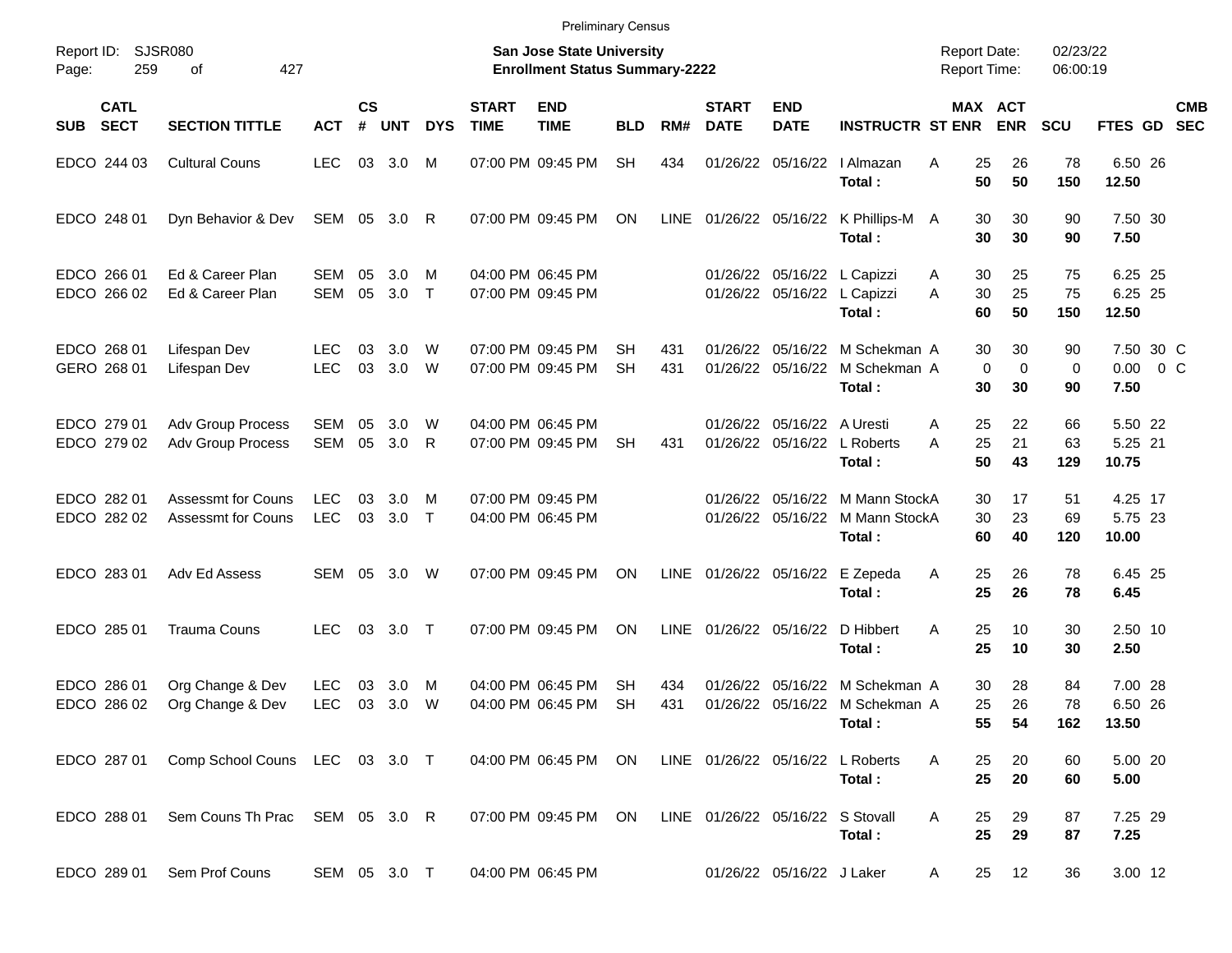|                                          |                             |            |                    |            |            |                             |                                                                           | <b>Preliminary Census</b> |             |                             |                                                  |                                                       |   |                                            |                          |                            |                                    |                |                          |
|------------------------------------------|-----------------------------|------------|--------------------|------------|------------|-----------------------------|---------------------------------------------------------------------------|---------------------------|-------------|-----------------------------|--------------------------------------------------|-------------------------------------------------------|---|--------------------------------------------|--------------------------|----------------------------|------------------------------------|----------------|--------------------------|
| Report ID: SJSR080<br>260<br>Page:       | 427<br>0f                   |            |                    |            |            |                             | <b>San Jose State University</b><br><b>Enrollment Status Summary-2222</b> |                           |             |                             |                                                  |                                                       |   | <b>Report Date:</b><br><b>Report Time:</b> |                          | 02/23/22<br>06:00:19       |                                    |                |                          |
| <b>CATL</b><br><b>SECT</b><br><b>SUB</b> | <b>SECTION TITTLE</b>       | <b>ACT</b> | $\mathsf{cs}$<br># | <b>UNT</b> | <b>DYS</b> | <b>START</b><br><b>TIME</b> | <b>END</b><br><b>TIME</b>                                                 | <b>BLD</b>                | RM#         | <b>START</b><br><b>DATE</b> | <b>END</b><br><b>DATE</b>                        | <b>INSTRUCTR ST ENR</b>                               |   | MAX ACT                                    | <b>ENR</b>               | <b>SCU</b>                 | <b>FTES GD</b>                     |                | <b>CMB</b><br><b>SEC</b> |
| EDCO 289 02                              | Sem Prof Couns              | <b>SEM</b> |                    | 3.0        |            |                             |                                                                           |                           |             |                             |                                                  | Total:                                                | X | 0<br>25                                    | 0<br>12                  | $\mathbf 0$<br>36          | 0.00<br>3.00                       | - 0            |                          |
| EDCO 292 01                              | Supv Exp Couns              | <b>SUP</b> | 36                 | 3.0        | <b>TBA</b> |                             |                                                                           | <b>ON</b>                 | <b>LINE</b> |                             | 01/26/22 05/16/22 J Laker                        |                                                       | A | 10                                         | 15                       | 45                         | 3.75 15                            |                |                          |
| EDCO 292 02                              | Supv Exp Couns              | <b>SUP</b> | 36                 | 3.0        | <b>TBA</b> |                             |                                                                           | <b>ON</b>                 | <b>LINE</b> |                             | 01/26/22 05/16/22 K Choi                         |                                                       | A | 10                                         | 10                       | 30                         | 2.50 10                            |                |                          |
| EDCO 292 03                              | Supv Exp Couns              | <b>SUP</b> | 36                 | 3.0        | <b>TBA</b> |                             |                                                                           | <b>ON</b>                 | <b>LINE</b> |                             | 01/26/22 05/16/22                                | A Uresti                                              | А | 10                                         | 9                        | 27                         | 2.25                               | - 9            |                          |
| EDCO 292 04                              | Supv Exp Couns              | <b>SUP</b> | 36                 | 3.0        | <b>TBA</b> |                             |                                                                           | <b>ON</b>                 | <b>LINE</b> |                             | 01/26/22 05/16/22                                | M Schekman A                                          |   | 10                                         | 11                       | 33                         | 2.75 11                            |                |                          |
| EDCO 292 05                              | Supv Exp Couns              | <b>SUP</b> | 36                 | 3.0        | <b>TBA</b> |                             |                                                                           | ON                        | <b>LINE</b> |                             | 01/26/22 05/16/22                                | L Roberts                                             | A | 10                                         | 12                       | 36                         | 3.00 12                            |                |                          |
| EDCO 292 06                              | Supv Exp Couns              | <b>SUP</b> | 36                 | 3.0        | <b>TBA</b> |                             |                                                                           | <b>ON</b>                 | LINE        |                             |                                                  | 01/26/22 05/16/22 A Gutierrez                         | A | 10                                         | $12 \overline{ }$        | 36                         | 3.00 12                            |                |                          |
| EDCO 292 07                              | Supv Exp Couns              | <b>SUP</b> | 36                 | 3.0        | <b>TBA</b> |                             |                                                                           | <b>ON</b>                 | LINE        |                             | 01/26/22 05/16/22                                | E Hugo                                                | A | 10                                         | 11                       | 33                         | 2.70 10                            |                |                          |
| EDCO 292 08                              | Supv Exp Couns              | <b>SUP</b> | 36                 | 3.0        | <b>TBA</b> |                             |                                                                           | ON                        | <b>LINE</b> |                             | 01/26/22 05/16/22                                | K Kruger                                              | A | 10                                         | 10                       | 30                         | 2.50 10                            |                |                          |
| EDCO 292 09                              | Supv Exp Couns              | <b>SUP</b> | 36                 | 3.0        | <b>TBA</b> |                             |                                                                           | <b>ON</b>                 | <b>LINE</b> |                             | 01/26/22 05/16/22                                | L Roberts                                             | А | 10                                         | 11                       | 33                         | 2.75 11                            |                |                          |
| EDCO 292 10                              | Supv Exp Couns              | <b>SUP</b> | 36                 | 3.0        | <b>TBA</b> |                             |                                                                           | <b>ON</b>                 | <b>LINE</b> |                             | 01/26/22 05/16/22                                | A Gutierrez                                           | A | 10                                         | 12                       | 36                         | 3.00 12                            |                |                          |
| EDCO 292 11                              | Supv Exp Couns              | <b>SUP</b> | 36                 | 3.0        | <b>TBA</b> |                             |                                                                           | <b>ON</b>                 | <b>LINE</b> |                             | 01/26/22 05/16/22                                | E Hugo                                                | Α | 10                                         | 10                       | 30                         | 2.50 10                            |                |                          |
| EDCO 292 12                              | Supv Exp Couns              | <b>SUP</b> |                    | 3.0        |            |                             |                                                                           |                           |             |                             |                                                  |                                                       | X | $\Omega$                                   | $\Omega$                 | $\mathbf 0$                | $0.00 \t 0$                        |                |                          |
|                                          |                             |            |                    |            |            |                             |                                                                           |                           |             |                             |                                                  | Total:                                                |   | 110                                        | 123                      | 369                        | 30.70                              |                |                          |
| EDCO 293 01                              | Prac Child & Sub Abu SEM 06 |            |                    | 3.0        | R          |                             | 04:00 PM 06:45 PM                                                         | <b>SH</b>                 | 434         |                             | 01/26/22 05/16/22                                | A Jaffer                                              | A | 25                                         | $\overline{7}$           | 21                         | 1.75                               | $\overline{7}$ |                          |
|                                          |                             |            |                    |            |            |                             |                                                                           |                           |             |                             |                                                  | Total:                                                |   | 25                                         | $\overline{7}$           | 21                         | 1.75                               |                |                          |
| EDCO 298 01                              | Spec Stud Couns Ed          | <b>SUP</b> | 48                 | 3.0        | <b>TBA</b> |                             |                                                                           | <b>ON</b>                 | <b>LINE</b> |                             | 01/26/22 05/16/22 J Laker                        |                                                       | A | 10                                         | 10                       | 30                         | 2.50 10                            |                |                          |
| EDCO 298 02                              | Spec Stud Couns Ed          | <b>SUP</b> | 48                 | 3.0        | <b>TBA</b> |                             |                                                                           | <b>ON</b>                 | LINE        |                             | 01/26/22 05/16/22                                | K Choi                                                | A | $12 \overline{ }$                          | 12                       | 36                         | 3.00 12                            |                |                          |
| EDCO 298 03                              | Spec Stud Couns Ed          | <b>SUP</b> | 48                 | 3.0        | <b>TBA</b> |                             |                                                                           | ON                        | <b>LINE</b> |                             | 01/26/22 05/16/22                                | M Beach                                               | A | 12                                         | 12                       | 36                         | 3.00 12                            |                |                          |
| EDCO 298 04                              | Spec Stud Couns Ed          | <b>SUP</b> | 48                 | 3.0        | <b>TBA</b> |                             |                                                                           | ON                        | LINE        |                             | 01/26/22 05/16/22                                | M Beach                                               | A | 12                                         | 15                       | 45                         | 3.75 15                            |                |                          |
|                                          |                             |            |                    |            |            |                             |                                                                           |                           |             |                             |                                                  | Total:                                                |   | 46                                         | 49                       | 147                        | 12.25                              |                |                          |
| EDCO 299 01                              | Master's Thesis             | <b>SUP</b> |                    | 78 3.0     | TBA        |                             |                                                                           |                           |             |                             | 01/26/22 05/16/22                                | J Laker                                               | Α | 3                                          | $\overline{\mathbf{c}}$  | $\,6$                      | $0.50$ 2                           |                |                          |
|                                          |                             |            |                    |            |            |                             |                                                                           |                           |             |                             |                                                  | Total:                                                |   | 3                                          | $\mathbf{2}$             | 6                          | 0.50                               |                |                          |
| Department :                             | <b>Counselor Education</b>  |            |                    |            |            |                             |                                                                           |                           |             |                             | <b>Lower Division:</b><br><b>Upper Division:</b> | <b>Department Total:</b><br><b>Graduate Division:</b> |   | 1084<br>150<br>150<br>784                  | 935<br>112<br>124<br>699 | 2681<br>336<br>248<br>2097 | 213.58<br>22.40<br>16.53<br>174.65 |                |                          |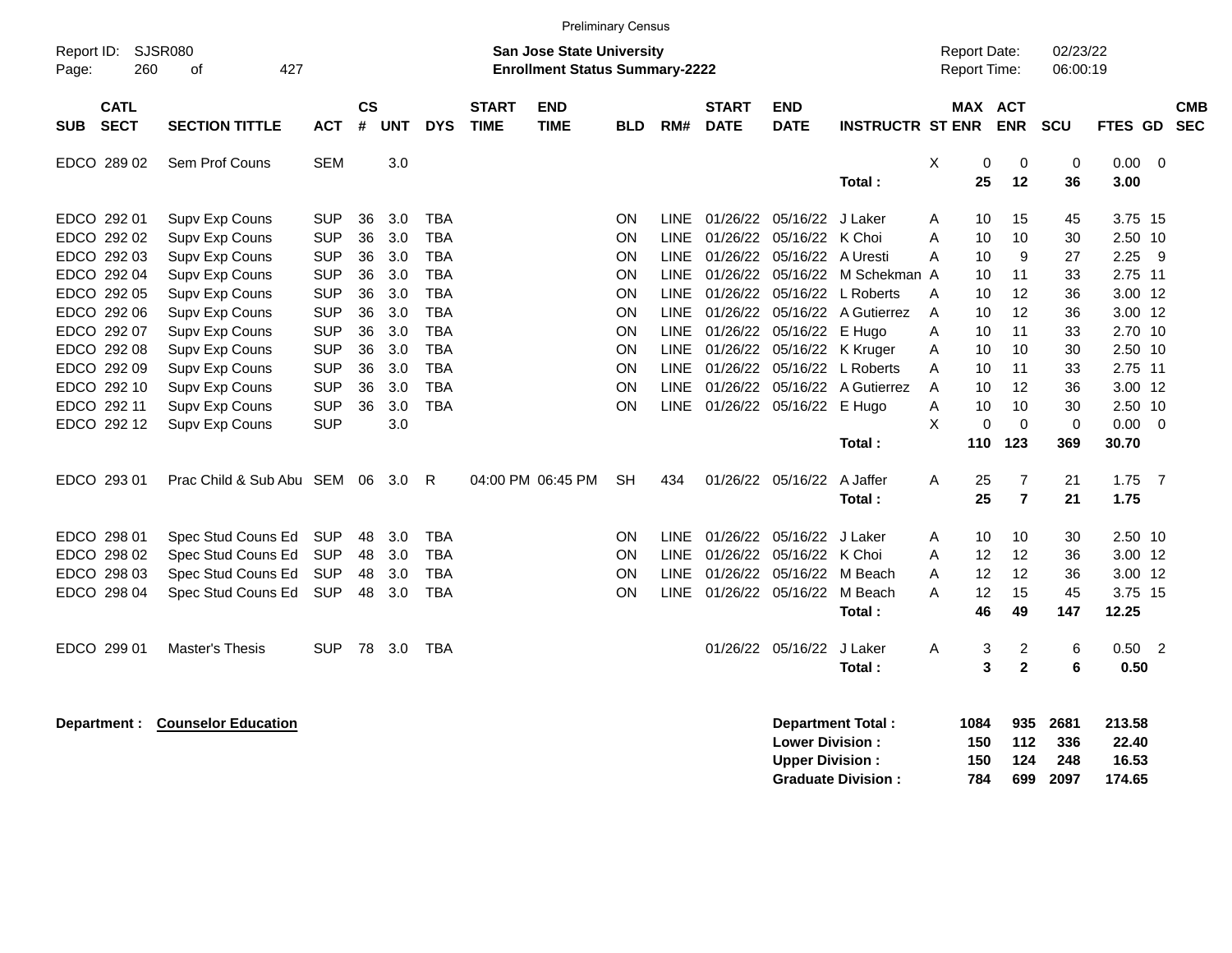|                     |                            |                                               |              |               |                |            |                             | <b>Preliminary Census</b>                                                 |            |     |                             |                             |                                  |   |          |                                     |                      |                   |                          |                          |
|---------------------|----------------------------|-----------------------------------------------|--------------|---------------|----------------|------------|-----------------------------|---------------------------------------------------------------------------|------------|-----|-----------------------------|-----------------------------|----------------------------------|---|----------|-------------------------------------|----------------------|-------------------|--------------------------|--------------------------|
| Report ID:<br>Page: | 261                        | <b>SJSR080</b><br>427<br>οf                   |              |               |                |            |                             | <b>San Jose State University</b><br><b>Enrollment Status Summary-2222</b> |            |     |                             |                             |                                  |   |          | <b>Report Date:</b><br>Report Time: | 02/23/22<br>06:00:19 |                   |                          |                          |
| <b>SUB</b>          | <b>CATL</b><br><b>SECT</b> | <b>SECTION TITTLE</b>                         | <b>ACT</b>   | $\mathsf{cs}$ | # UNT          | <b>DYS</b> | <b>START</b><br><b>TIME</b> | <b>END</b><br><b>TIME</b>                                                 | <b>BLD</b> | RM# | <b>START</b><br><b>DATE</b> | <b>END</b><br><b>DATE</b>   | <b>INSTRUCTR ST ENR</b>          |   |          | MAX ACT<br><b>ENR</b>               | <b>SCU</b>           | FTES GD           |                          | <b>CMB</b><br><b>SEC</b> |
| College             |                            | <b>Education, College of</b>                  |              |               |                |            |                             |                                                                           |            |     |                             |                             |                                  |   |          |                                     |                      |                   |                          |                          |
|                     | Department :               | <b>Communicative Disorders &amp; Sciences</b> |              |               |                |            |                             |                                                                           |            |     |                             |                             |                                  |   |          |                                     |                      |                   |                          |                          |
|                     | EDAU 170 01                | Audiology Intro                               | <b>LEC</b>   | 02            | 3.0            | W          |                             | 01:00 PM 03:45 PM                                                         | SН         | 334 |                             |                             | 01/26/22 05/16/22 J McCullough A |   | 35       | 32                                  | 96                   | 6.40              | - 0                      |                          |
|                     | EDAU 170 02                | Audiology Intro                               | <b>LEC</b>   | 02            | 3.0            | W          |                             | 04:00 PM 06:45 PM                                                         | <b>SH</b>  | 120 |                             | 01/26/22 05/16/22           | <b>E</b> Merritt<br>Total:       | Α | 22<br>57 | 20<br>52                            | 60<br>156            | 4.00<br>10.40     | $\overline{\mathbf{0}}$  |                          |
|                     | EDAU 177 01                | <b>Pract Audiology</b>                        | <b>SUP</b>   | 25            | 3.0            | м          |                             | 09:00 AM 11:45 AM                                                         | SН         | 412 |                             | 01/26/22 05/16/22 E Merritt |                                  | Α | 6        | 9                                   | 27                   | 2.25              | 9                        |                          |
|                     | EDAU 177 02                | <b>Pract Audiology</b>                        | <b>SUP</b>   | 25            | 3.0            | Т          |                             | 09:00 AM 11:45 AM                                                         | SН         | 412 |                             | 01/26/22 05/16/22 E Merritt |                                  | A | 6        | 9                                   | 27                   | 2.10              | - 6                      |                          |
|                     | EDAU 177 03                | <b>Pract Audiology</b>                        | <b>SUP</b>   | 25            | 3.0            | W          |                             | 09:00 AM 11:45 AM                                                         | <b>SH</b>  | 449 |                             | 01/26/22 05/16/22           | E Merritt<br>Total:              | Α | 6<br>18  | 6<br>24                             | 18<br>72             | 1.30<br>5.65      | $\overline{2}$           |                          |
|                     | EDAU 273 01                | Aur Rehab                                     | SEM 05       |               | 3.0            | R          |                             | 05:00 PM 07:45 PM                                                         | SH         | 346 |                             | 01/26/22 05/16/22           | E Nokes<br>Total:                | A | 20<br>20 | 20<br>20                            | 60<br>60             | 5.00 20<br>5.00   |                          |                          |
|                     | EDSP 11201                 | <b>Clinical Practice Fu</b>                   | SEM          | 02            | 3.0            | W          |                             | 09:00 AM 11:45 AM                                                         | SН         | 120 |                             | 01/26/22 05/16/22           | D Dewitt                         | A | 45       | 41                                  | 123                  | 8.20              | $\overline{\phantom{0}}$ |                          |
|                     | EDSP 112 02                | <b>Clinical Practice Fu</b>                   | SEM          |               | 02 3.0         | $\top$     |                             | 04:00 PM 06:45 PM                                                         | <b>SH</b>  | 120 |                             | 01/26/22 05/16/22           | D Dewitt                         | Α | 45       | 32                                  | 96                   | 7.40 20           |                          |                          |
|                     |                            |                                               |              |               |                |            |                             |                                                                           |            |     |                             |                             | Total:                           |   | 90       | 73                                  | 219                  | 15.60             |                          |                          |
|                     | EDSP 113 01                | CDS Anat/Physio                               | LEC          | 02            | 3.0            | R          |                             | 01:00 PM 03:45 PM                                                         | SН         | 120 |                             |                             | 01/26/22 05/16/22 K Castillo     | A | 40       | 31                                  | 93                   | 6.20              | $\overline{\phantom{0}}$ |                          |
|                     | EDSP 113 02                | CDS Anat/Physio                               | <b>LEC</b>   | 02            | 3.0            | R          |                             | 04:00 PM 06:45 PM                                                         | <b>SH</b>  | 120 |                             |                             | 01/26/22 05/16/22 K Castillo     | А | 23       | 22                                  | 66                   | 4.40              | $\overline{\phantom{0}}$ |                          |
|                     |                            |                                               |              |               |                |            |                             |                                                                           |            |     |                             |                             | Total:                           |   | 63       | 53                                  | 159                  | 10.60             |                          |                          |
| EDSP                | 120 01                     | CommDisorders in Chi SEM                      |              | 02            | 3.0            | м          |                             | 01:00 PM 03:45 PM                                                         | SH         | 433 |                             |                             | 01/26/22 05/16/22 C Zepecki      | A | 20       | 20                                  | 60                   | 5.00 20           |                          |                          |
| <b>EDSP</b>         | 120 02                     | CommDisorders in Chi SEM                      |              | 02            | 3.0            | м          |                             | 04:00 PM 06:45 PM                                                         | SН         | 120 |                             |                             | 01/26/22 05/16/22 C Zepecki      | A | 21       | 17                                  | 51                   | 3.40              | $\overline{\phantom{0}}$ |                          |
| <b>EDSP</b>         | 120 03                     | CommDisorders in Chi SEM                      |              |               | $02 \quad 3.0$ | R          |                             | 09:00 AM 11:45 AM                                                         | <b>SH</b>  | 120 |                             |                             | 01/26/22 05/16/22 C Zepecki      | Α | 40       | 36                                  | 108                  | $7.20 \t 0$       |                          |                          |
|                     |                            |                                               |              |               |                |            |                             |                                                                           |            |     |                             |                             | Total:                           |   | 81       | 73                                  | 219                  | 15.60             |                          |                          |
| <b>EDSP</b>         | 16201                      | Comm Dis Adults                               | <b>LEC</b>   | 02            | 3.0            | R          |                             | 09:00 AM 11:45 AM                                                         | <b>BBC</b> | 004 |                             | 01/26/22 05/16/22           | K Castillo<br>Total:             | A | 75<br>75 | 68<br>68                            | 204<br>204           | 14.60 20<br>14.60 |                          |                          |
|                     | EDSP 176 01                | <b>Guided Observation</b>                     | SEM 05 3.0   |               |                |            |                             | 09:00 AM 11:45 AM                                                         | <b>SH</b>  | 120 |                             |                             | 01/26/22 05/16/22 M McCollum A   |   | 40       | 32                                  | 96                   | 6.40 0            |                          |                          |
|                     | EDSP 176 02                | <b>Guided Observation</b>                     | SEM          | 05            | 3.0            | $\top$     |                             | 01:00 PM 03:45 PM                                                         | SH         | 335 |                             |                             | 01/26/22 05/16/22 M McCollum A   |   | 20       | 19                                  | 57                   | 4.75 19           |                          |                          |
|                     | EDSP 176 03                | <b>Guided Observation</b>                     | SEM 05 3.0 W |               |                |            |                             | 01:00 PM 03:45 PM                                                         | SH         | 120 |                             |                             | 01/26/22 05/16/22 M McCollum A   |   | 22       | 21                                  | 63                   | $4.20 \ 0$        |                          |                          |
|                     |                            |                                               |              |               |                |            |                             |                                                                           |            |     |                             |                             | Total:                           |   | 82       | 72                                  | 216                  | 15.35             |                          |                          |
|                     | EDSP 177 01                | Prac Sp Path                                  | <b>SUP</b>   |               | 3.0            |            |                             |                                                                           |            |     |                             |                             |                                  | X | 0        | 0                                   | 0                    | $0.00 \t 0$       |                          |                          |
|                     | EDSP 177 02                | Prac Sp Path                                  | <b>SUP</b>   | 25            | 3.0            | $\top$     |                             | 09:00 AM 11:45 AM                                                         | SH         | 213 |                             |                             | 01/26/22 05/16/22 C Esquivias    | Α | 6        | 8                                   | 24                   | $1.60 \t 0$       |                          |                          |
|                     | EDSP 177 03                | Prac Sp Path                                  | <b>SUP</b>   |               | 25 3.0 W       |            |                             | 01:00 PM 03:45 PM                                                         | SH         | 412 |                             | 01/26/22 05/16/22 A Olson   |                                  | Α | 8        | 8                                   | 24                   | $1.60 \t 0$       |                          |                          |
|                     |                            |                                               |              |               |                |            |                             |                                                                           |            |     |                             |                             | Total:                           |   | 14       | 16                                  | 48                   | 3.20              |                          |                          |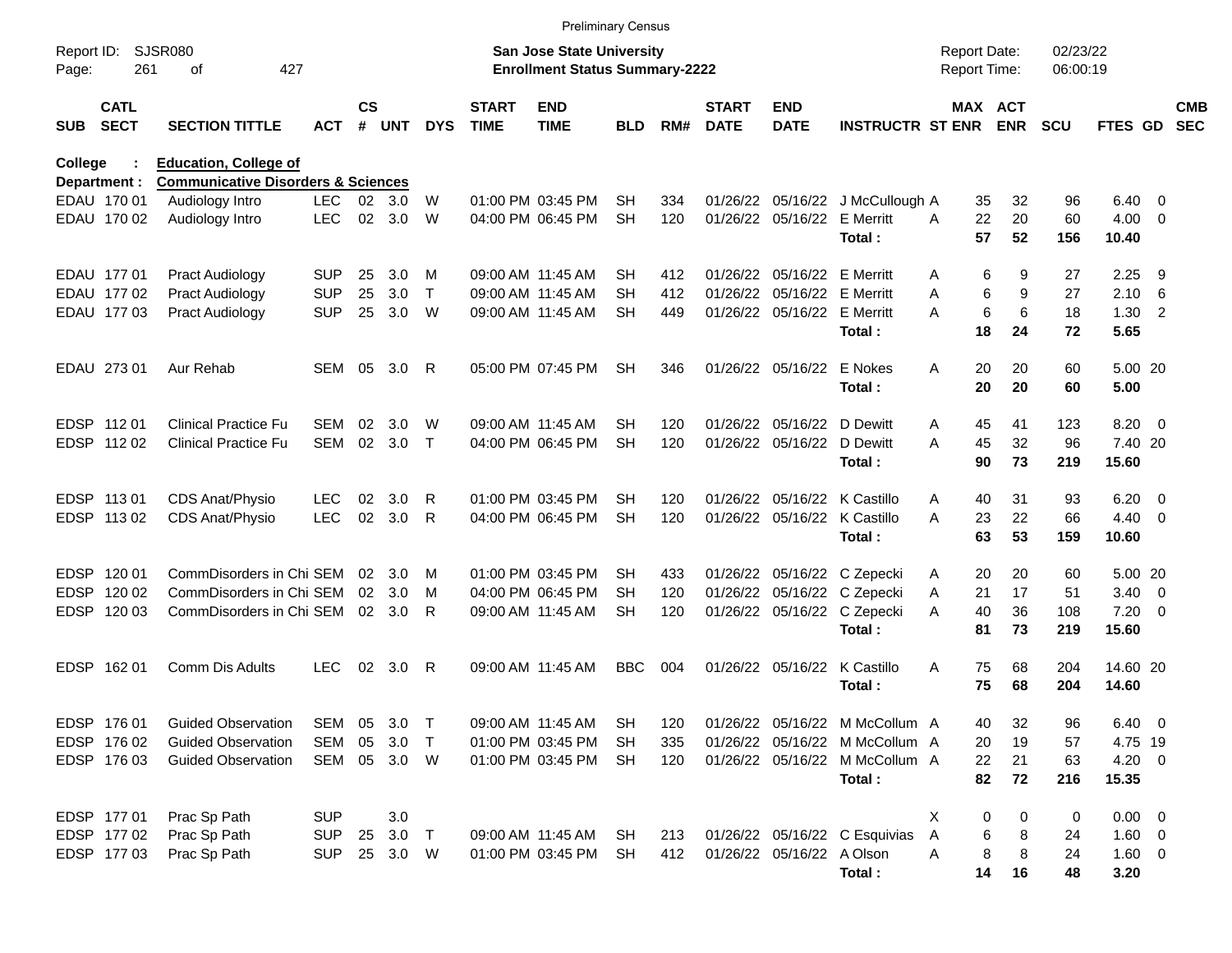|             |                            |                        |              |                    |            |            |                             | <b>Preliminary Census</b>                                          |            |             |                             |                            |                                  |                                            |                       |                      |                |                          |
|-------------|----------------------------|------------------------|--------------|--------------------|------------|------------|-----------------------------|--------------------------------------------------------------------|------------|-------------|-----------------------------|----------------------------|----------------------------------|--------------------------------------------|-----------------------|----------------------|----------------|--------------------------|
| Page:       | Report ID: SJSR080<br>262  | 427<br>οf              |              |                    |            |            |                             | San Jose State University<br><b>Enrollment Status Summary-2222</b> |            |             |                             |                            |                                  | <b>Report Date:</b><br><b>Report Time:</b> |                       | 02/23/22<br>06:00:19 |                |                          |
| <b>SUB</b>  | <b>CATL</b><br><b>SECT</b> | <b>SECTION TITTLE</b>  | <b>ACT</b>   | $\mathsf{cs}$<br># | <b>UNT</b> | <b>DYS</b> | <b>START</b><br><b>TIME</b> | <b>END</b><br><b>TIME</b>                                          | <b>BLD</b> | RM#         | <b>START</b><br><b>DATE</b> | <b>END</b><br><b>DATE</b>  | <b>INSTRUCTR ST ENR</b>          |                                            | MAX ACT<br><b>ENR</b> | <b>SCU</b>           | <b>FTES GD</b> | <b>CMB</b><br><b>SEC</b> |
|             | EDSP 222 01                | Sch Age Lang & Lit     | <b>SEM</b>   |                    | 3.0        |            |                             |                                                                    |            |             |                             |                            |                                  | X                                          | 0<br>0                | 0                    | $0.00 \t 0$    |                          |
|             | EDSP 222 02                | Sch Age Lang & Lit     | <b>SEM</b>   |                    | 3.0        |            |                             |                                                                    |            |             |                             |                            |                                  | X<br>$\mathbf 0$                           | $\mathbf 0$           | 0                    | $0.00 \t 0$    |                          |
|             | EDSP 222 03                | Sch Age Lang & Lit     | <b>SEM</b>   | 05                 | 3.0        | $\top$     |                             | 09:00 AM 11:45 AM                                                  | ΟN         | <b>LINE</b> |                             |                            | 01/26/22 05/16/22 L Lasman       | Α<br>25                                    | 23                    | 69                   | 5.75 23        |                          |
|             | EDSP 222 04                | Sch Age Lang & Lit     | <b>SEM</b>   | 05                 | 3.0        | -F         |                             | 01:00 PM 03:45 PM                                                  | <b>SH</b>  | 212         |                             |                            | 01/26/22 05/16/22 A Henderson A  | 25                                         | 22                    | 66                   | 5.50 22        |                          |
|             |                            |                        |              |                    |            |            |                             |                                                                    |            |             |                             |                            | Total:                           | 50                                         | 45                    | 135                  | 11.25          |                          |
|             | EDSP 250 01                | <b>Voice Disorders</b> | SEM          | 05                 | 3.0        | -F         |                             | 09:30 AM 12:15 PM                                                  | SН         | 433         |                             | 01/26/22 05/16/22 P Tsai   |                                  | 17<br>Α                                    | 16                    | 48                   | 4.00 16        |                          |
| <b>EDSP</b> | 250 02                     | <b>Voice Disorders</b> | <b>SEM</b>   | 05                 | 3.0        | -F         |                             | 01:00 PM 03:45 PM                                                  | SН         | 433         |                             | 01/26/22 05/16/22          | P Tsai                           | A<br>17                                    | 17                    | 51                   | 4.25 17        |                          |
|             |                            |                        |              |                    |            |            |                             |                                                                    |            |             |                             |                            | Total:                           | 34                                         | 33                    | 99                   | 8.25           |                          |
|             | EDSP 255 01                | Sem Motor Spch Dis     | SEM          | 05                 | 3.0        | R          |                             | 09:00 AM 11:45 AM                                                  | SН         | 433         |                             |                            | 01/26/22 05/16/22 M Cuellar      | 25<br>Α                                    | 22                    | 66                   | 5.50 22        |                          |
|             | EDSP 255 02                | Sem Motor Spch Dis     | SEM          | 05                 | 3.0        | R          |                             | 01:00 PM 03:45 PM                                                  | <b>SH</b>  | 433         |                             | 01/26/22 05/16/22          | M Cuellar                        | 25<br>A                                    | 24                    | 72                   | 6.00 24        |                          |
|             |                            |                        |              |                    |            |            |                             |                                                                    |            |             |                             |                            | Total:                           | 50                                         | 46                    | 138                  | 11.50          |                          |
|             | EDSP 260 01                | Sem. Dysphagi          | SEM          | 05                 | 3.0        | W          |                             | 10:00 AM 12:45 PM                                                  | SН         | 433         |                             |                            | 01/26/22 05/16/22 M Cuellar      | 25<br>Α                                    | 22                    | 66                   | 5.50 22        |                          |
|             | EDSP 260 02                | Sem. Dysphagi          | <b>SEM</b>   | 05                 | 3.0        | W          |                             | 01:00 PM 03:45 PM                                                  | SН         | 433         |                             | 01/26/22 05/16/22          | M Cuellar                        | A<br>25                                    | 23                    | 69                   | 5.75 23        |                          |
|             |                            |                        |              |                    |            |            |                             |                                                                    |            |             |                             |                            | Total:                           | 50                                         | 45                    | 135                  | 11.25          |                          |
|             | EDSP 265 01                | Sem Cog Dis            | SEM          | 05                 | 3.0        | м          |                             | 09:00 AM 11:45 AM                                                  | SН         | 120         |                             |                            | 01/26/22 05/16/22 A Schaack      | 25<br>Α                                    | 23                    | 69                   | 5.75 23 C      |                          |
|             | GERO 265 01                | Sem Cog Dis            | SEM          | 05                 | 3.0        | M          |                             | 09:00 AM 11:45 AM                                                  | SН         | 120         | 01/26/22                    |                            | 05/16/22 A Schaack               | $\mathbf 0$<br>Α                           | $\mathbf 0$           | 0                    | $0.00 \t 0 C$  |                          |
|             | EDSP 265 02                | Sem Cog Dis            | <b>SEM</b>   | 05                 | 3.0        | M          |                             | 01:00 PM 03:45 PM                                                  | SН         | 120         | 01/26/22                    |                            | 05/16/22 A Schaack               | 25<br>Α                                    | 24                    | 72                   | 6.00 24 C      |                          |
|             | GERO 265 02                | Sem Cog Dis            | <b>SEM</b>   | 05                 | 3.0        | M          |                             | 01:00 PM 03:45 PM                                                  | <b>SH</b>  | 120         |                             |                            | 01/26/22 05/16/22 A Schaack      | $\mathbf 0$<br>Α                           | $\mathbf 0$           | 0                    | $0.00 \t 0 C$  |                          |
|             |                            |                        |              |                    |            |            |                             |                                                                    |            |             |                             |                            | Total:                           | 50                                         | 47                    | 141                  | 11.75          |                          |
|             | EDSP 269 01                | Fld Exp PS Spa/Aud     | <b>SUP</b>   | 25                 | 6.0        | TBA        |                             |                                                                    | <b>ON</b>  | <b>LINE</b> |                             |                            | 01/26/22 05/16/22 C Zepecki      | Α                                          | 9<br>8                | 48                   | 4.00 8         |                          |
| <b>EDSP</b> | 269 02                     | Fld Exp PS Spa/Aud     | <b>SUP</b>   | 25                 | 6.0        | <b>TBA</b> |                             |                                                                    | ON         | <b>LINE</b> |                             |                            | 01/26/22 05/16/22 C Van Laar     | A                                          | 9<br>8                | 48                   | 4.00 8         |                          |
|             |                            |                        |              |                    |            |            |                             |                                                                    |            |             |                             |                            | Total:                           | 18                                         | 16                    | 96                   | 8.00           |                          |
|             | EDSP 276 01                | Prac Adv Assess        | SEM          |                    | 3.0        |            |                             |                                                                    |            |             |                             |                            |                                  | х                                          | 0<br>0                | 0                    | $0.00 \t 0$    |                          |
|             | EDSP 276 02                | Prac Adv Assess        | SEM          | 06                 | 3.0        | Т          |                             | 04:00 PM 06:45 PM                                                  | SН         | 449         |                             |                            | 01/26/22 05/16/22 D Greenberg A  |                                            | 6<br>5                | 15                   | $1.25$ 5       |                          |
|             | EDSP 276 03                | Prac Adv Assess        | SEM          | 06                 | 3.0        | W          |                             | 01:00 PM 03:45 PM                                                  | SH         | 449         |                             |                            | 01/26/22 05/16/22 L Ramirez-st A |                                            | 7<br>6                | 21                   | $1.75$ 7       |                          |
|             | EDSP 276 04                | Prac Adv Assess        | SEM          |                    | 06 3.0     | R          |                             | 04:00 PM 06:45 PM                                                  | SH         | 412         |                             | 01/26/22 05/16/22 A Tone   |                                  | Α                                          | 6<br>7                | 21                   | $1.75$ 7       |                          |
|             | EDSP 276 05                | Prac Adv Assess        | SEM          |                    | 06 3.0     | $\top$     |                             | 01:00 PM 03:45 PM                                                  | <b>SH</b>  | 433         |                             | 01/26/22 05/16/22 D Dewitt |                                  | Α                                          | 6<br>$\overline{7}$   | 21                   | $1.75$ 7       |                          |
|             | EDSP 276 06                | Prac Adv Assess        | SEM          |                    | 06 3.0 F   |            |                             | 01:00 PM 03:45 PM                                                  | SH         | 449         |                             |                            | 01/26/22 05/16/22 A Schaack      | A                                          | 7<br>$\overline{7}$   | 21                   | $1.75$ 7       |                          |
|             |                            |                        |              |                    |            |            |                             |                                                                    |            |             |                             |                            | Total:                           | 31                                         | 33                    | 99                   | 8.25           |                          |
|             | EDSP 277 01                | Adv Pract Sp           | SUP 25 3.0 M |                    |            |            |                             | 04:00 PM 06:45 PM                                                  | SH         | 449         |                             |                            | 01/26/22 05/16/22 D Greenberg A  |                                            | 6<br>6                | 18                   | 1.50 6         |                          |
|             | EDSP 277 02                | Adv Pract Sp           | SUP          |                    | 25 3.0 T   |            |                             | 12:00 PM 02:45 PM                                                  | SH         | 449         |                             |                            | 01/26/22 05/16/22 C Zepecki      | A                                          | 6<br>6                | 18                   | $1.50\ 6$      |                          |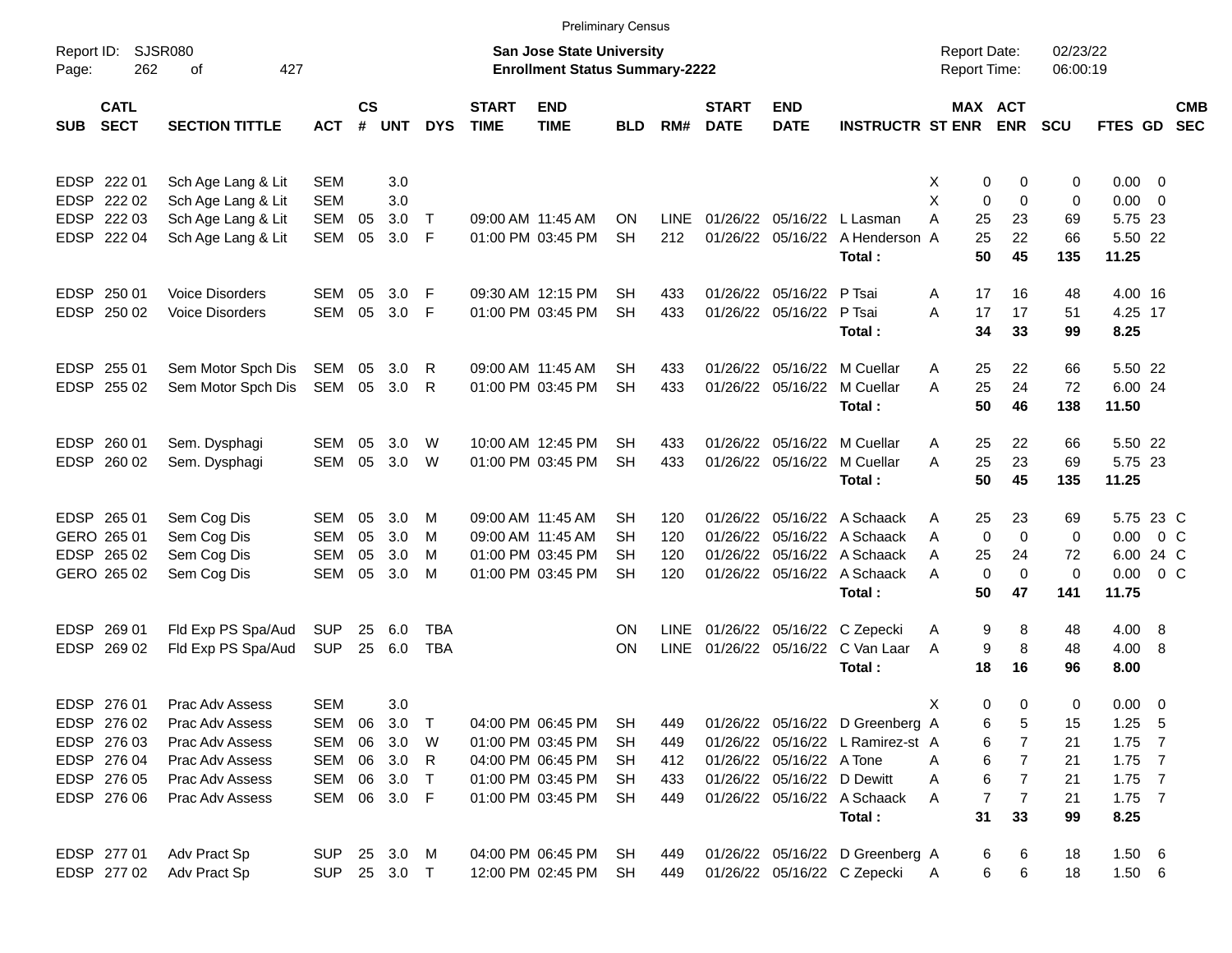|                                                                                                      |                                                                              |                                                                    |                            |                                 |                          |                             | <b>Preliminary Census</b>                                                                             |                                                               |                                 |                                                          |                                                          |                                                         |                                            |                                                             |                            |                                      |                            |
|------------------------------------------------------------------------------------------------------|------------------------------------------------------------------------------|--------------------------------------------------------------------|----------------------------|---------------------------------|--------------------------|-----------------------------|-------------------------------------------------------------------------------------------------------|---------------------------------------------------------------|---------------------------------|----------------------------------------------------------|----------------------------------------------------------|---------------------------------------------------------|--------------------------------------------|-------------------------------------------------------------|----------------------------|--------------------------------------|----------------------------|
| Report ID:<br>Page:                                                                                  | SJSR080<br>427<br>263<br>οf                                                  |                                                                    |                            |                                 |                          |                             | <b>San Jose State University</b><br><b>Enrollment Status Summary-2222</b>                             |                                                               |                                 |                                                          |                                                          |                                                         | <b>Report Date:</b><br><b>Report Time:</b> |                                                             | 02/23/22<br>06:00:19       |                                      |                            |
| <b>CATL</b><br><b>SECT</b><br><b>SUB</b>                                                             | <b>SECTION TITTLE</b>                                                        | <b>ACT</b>                                                         | $\mathsf{cs}$<br>#         | <b>UNT</b>                      | <b>DYS</b>               | <b>START</b><br><b>TIME</b> | <b>END</b><br><b>TIME</b>                                                                             | <b>BLD</b>                                                    | RM#                             | <b>START</b><br><b>DATE</b>                              | <b>END</b><br><b>DATE</b>                                | <b>INSTRUCTR ST ENR</b>                                 |                                            | MAX ACT<br><b>ENR</b>                                       | <b>SCU</b>                 | FTES GD                              | <b>CMB</b><br><b>SEC</b>   |
| 277 03<br><b>EDSP</b><br><b>EDSP</b><br>27704<br>EDSP 277 05<br><b>EDSP</b><br>277 06<br>EDSP 277 07 | Adv Pract Sp<br>Adv Pract Sp<br>Adv Pract Sp<br>Adv Pract Sp<br>Adv Pract Sp | <b>SUP</b><br><b>SUP</b><br><b>SUP</b><br><b>SUP</b><br><b>SUP</b> | 25<br>25<br>25<br>25<br>25 | 3.0<br>3.0<br>3.0<br>3.0<br>3.0 | Т<br>W<br>R<br>F<br>F    |                             | 04:00 PM 06:45 PM<br>04:00 PM 06:45 PM<br>04:00 PM 06:45 PM<br>09:30 AM 12:15 PM<br>09:30 AM 12:15 PM | <b>SH</b><br><b>SH</b><br><b>SH</b><br><b>SH</b><br><b>SH</b> | 433<br>449<br>449<br>449<br>120 | 01/26/22<br>01/26/22<br>01/26/22<br>01/26/22<br>01/26/22 | 05/16/22<br>05/16/22<br>05/16/22<br>05/16/22<br>05/16/22 | A Pentland<br>C Van Laar<br>P Tsai<br>A Tone<br>A Olson | A<br>A<br>A<br>A<br>A                      | 6<br>7<br>6<br>5<br>6<br>$\overline{7}$<br>6<br>6<br>8<br>6 | 21<br>15<br>21<br>18<br>24 | 1.75<br>1.25<br>1.75<br>1.50<br>2.00 | - 7<br>-5<br>-7<br>6<br>-8 |
|                                                                                                      |                                                                              |                                                                    |                            |                                 |                          |                             |                                                                                                       |                                                               |                                 |                                                          |                                                          | Total:                                                  |                                            | 42<br>45                                                    | 135                        | 11.25                                |                            |
| 278 01<br><b>EDSP</b><br>EDSP 278 02                                                                 | Clinic Mgmt & Prac<br>Clinic Mgmt & Prac                                     | <b>SUP</b><br><b>SUP</b>                                           | 25<br>25                   | 6.0<br>6.0                      | <b>TBA</b><br><b>TBA</b> |                             |                                                                                                       |                                                               |                                 | 01/26/22<br>01/26/22                                     | 05/16/22<br>05/16/22                                     | A Schaack<br>A Schaack<br>Total:                        | A<br>A                                     | 9<br>8<br>10<br>8<br>19<br>16                               | 48<br>48<br>96             | 4.00<br>4.00<br>8.00                 | -8<br>-8                   |
| <b>EDSP</b><br>288 01<br><b>EDSP</b><br>288 02                                                       | Seminar in AAC & ComSEM<br>Seminar in AAC & ComSEM                           |                                                                    | 05<br>05                   | 3.0<br>3.0                      | F<br>F                   |                             | 09:30 AM 12:15 PM<br>01:00 PM 03:45 PM                                                                | <b>SH</b><br><b>SH</b>                                        | 230<br>230                      | 01/26/22<br>01/26/22                                     | 05/16/22<br>05/16/22                                     | W Quach<br>W Quach<br>Total:                            | A<br>A                                     | 17<br>17<br>16<br>17<br>34<br>33                            | 51<br>48<br>99             | 4.25 17<br>4.00 16<br>8.25           |                            |
| <b>EDSP</b><br>299 01                                                                                | <b>MA Thesis/Project</b>                                                     | <b>SUP</b>                                                         | 78                         | 3.0                             | <b>TBA</b>               |                             |                                                                                                       | <b>ON</b>                                                     | <b>LINE</b>                     | 01/26/22                                                 | 05/16/22                                                 | W Quach<br>Total:                                       | A                                          | $\mathbf{1}$<br>-1<br>-1<br>1                               | 3<br>3                     | 0.25<br>0.25                         | $\overline{1}$             |
| Department :                                                                                         | <b>Communicative Disorders &amp; Sciences</b>                                |                                                                    |                            |                                 |                          |                             |                                                                                                       |                                                               |                                 |                                                          | <b>Lower Division:</b><br><b>Upper Division:</b>         | <b>Department Total:</b><br><b>Graduate Division:</b>   | 879<br>480<br>399                          | 811<br>0<br>0<br>431<br>380                                 | 2529<br>0<br>1293<br>1236  | 194.00<br>0.00<br>91.00<br>103.00    |                            |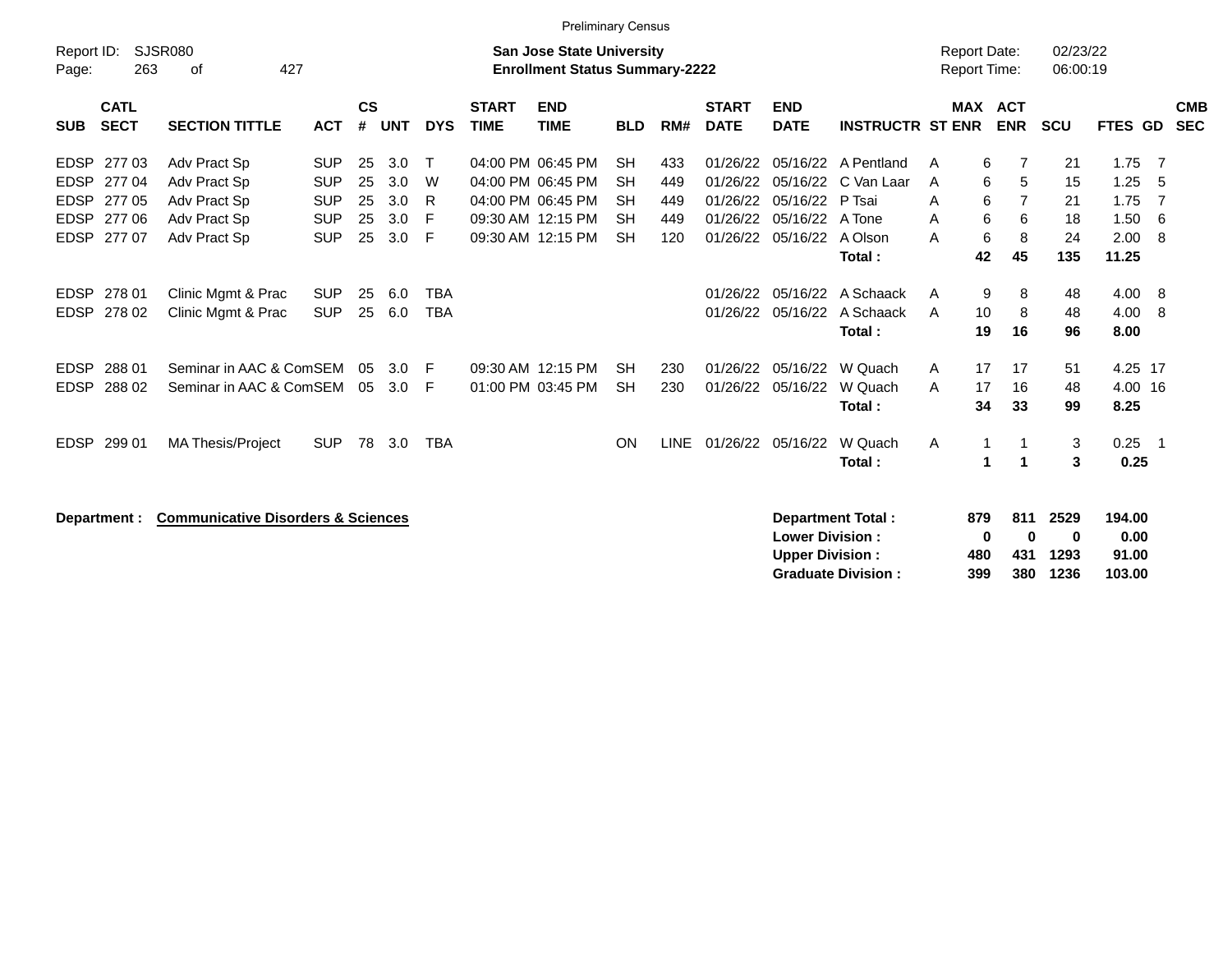|                     |                            |                                                               |            |                    |            |            |                             | <b>Preliminary Census</b>                                                 |            |     |                             |                                                  |                                                       |                                     |                                          |                                       |                                |                          |
|---------------------|----------------------------|---------------------------------------------------------------|------------|--------------------|------------|------------|-----------------------------|---------------------------------------------------------------------------|------------|-----|-----------------------------|--------------------------------------------------|-------------------------------------------------------|-------------------------------------|------------------------------------------|---------------------------------------|--------------------------------|--------------------------|
| Report ID:<br>Page: | 264                        | SJSR080<br>427<br>0f                                          |            |                    |            |            |                             | <b>San Jose State University</b><br><b>Enrollment Status Summary-2222</b> |            |     |                             |                                                  |                                                       | <b>Report Date:</b><br>Report Time: |                                          | 02/23/22<br>06:00:19                  |                                |                          |
| <b>SUB</b>          | <b>CATL</b><br><b>SECT</b> | <b>SECTION TITTLE</b>                                         | <b>ACT</b> | $\mathsf{cs}$<br># | <b>UNT</b> | <b>DYS</b> | <b>START</b><br><b>TIME</b> | <b>END</b><br><b>TIME</b>                                                 | <b>BLD</b> | RM# | <b>START</b><br><b>DATE</b> | <b>END</b><br><b>DATE</b>                        | <b>INSTRUCTR ST ENR</b>                               |                                     | <b>MAX ACT</b><br><b>ENR</b>             | <b>SCU</b>                            | <b>FTES GD</b>                 | <b>CMB</b><br><b>SEC</b> |
| <b>College</b>      | Department :               | <b>Education, College of</b><br><b>EdD Leadership Program</b> |            |                    |            |            |                             |                                                                           |            |     |                             |                                                  |                                                       |                                     |                                          |                                       |                                |                          |
| EDD.                | 501 01                     | <b>Quant Analysis</b>                                         | <b>LEC</b> | 02                 | 3.0        | -S         |                             | 09:00 AM 01:00 PM                                                         | <b>SH</b>  | 231 | 01/26/22 05/16/22           |                                                  | <b>B</b> Duckor<br>Total:                             | A                                   | 19<br>15<br>15<br>19                     | 45<br>45                              | $3.00 \quad 0$<br>3.00         |                          |
| EDD.                | 535 01                     | <b>Education Policy</b>                                       | <b>LEC</b> | 02                 | 3.0        | -S         |                             | 09:00 AM 04:00 PM                                                         | <b>SH</b>  | 449 | 01/26/22 05/16/22           |                                                  | R Marachi<br>Total:                                   | A                                   | 18<br>18<br>18<br>18                     | 54<br>54                              | $3.60 \ 0$<br>3.60             |                          |
| <b>EDD</b>          | 591B 01                    | Prof Seminar II                                               | <b>SEM</b> | 05                 | 3.0        | R          |                             | 04:30 PM 08:30 PM                                                         | <b>SH</b>  | 414 |                             | 01/26/22 05/16/22                                | <b>B</b> Porfilio<br>Total:                           | A                                   | 19<br>14<br>14<br>19                     | 42<br>42                              | 2.80 0<br>2.80                 |                          |
| <b>EDD</b>          | 591C 01                    | Prof Seminar III                                              | <b>SEM</b> | 05                 | 3.0        | W          |                             | 04:00 PM 08:00 PM                                                         | <b>SH</b>  | 213 |                             | 01/26/22 05/16/22                                | E Munoz-MuncA<br>Total:                               |                                     | 18<br>18<br>18<br>18                     | 54<br>54                              | $3.60 \ 0$<br>3.60             |                          |
| EDD                 | 599 01                     | <b>Dissertation</b>                                           | <b>SUP</b> | 25                 | 6.0        | W          |                             | 04:30 PM 09:45 PM                                                         | <b>SH</b>  | 412 |                             | 01/26/22 05/16/22                                | <b>B</b> Porfilio<br>Total:                           | A                                   | 18<br>17<br>17<br>18                     | 102<br>102                            | 6.80 0<br>6.80                 |                          |
|                     | Department :               | <b>EdD Leadership Program</b>                                 |            |                    |            |            |                             |                                                                           |            |     |                             | <b>Lower Division:</b><br><b>Upper Division:</b> | <b>Department Total:</b><br><b>Graduate Division:</b> |                                     | 82<br>92<br>0<br>$\mathbf 0$<br>92<br>82 | 297<br>0<br>0<br>$\bf{0}$<br>0<br>297 | 19.80<br>0.00<br>0.00<br>19.80 |                          |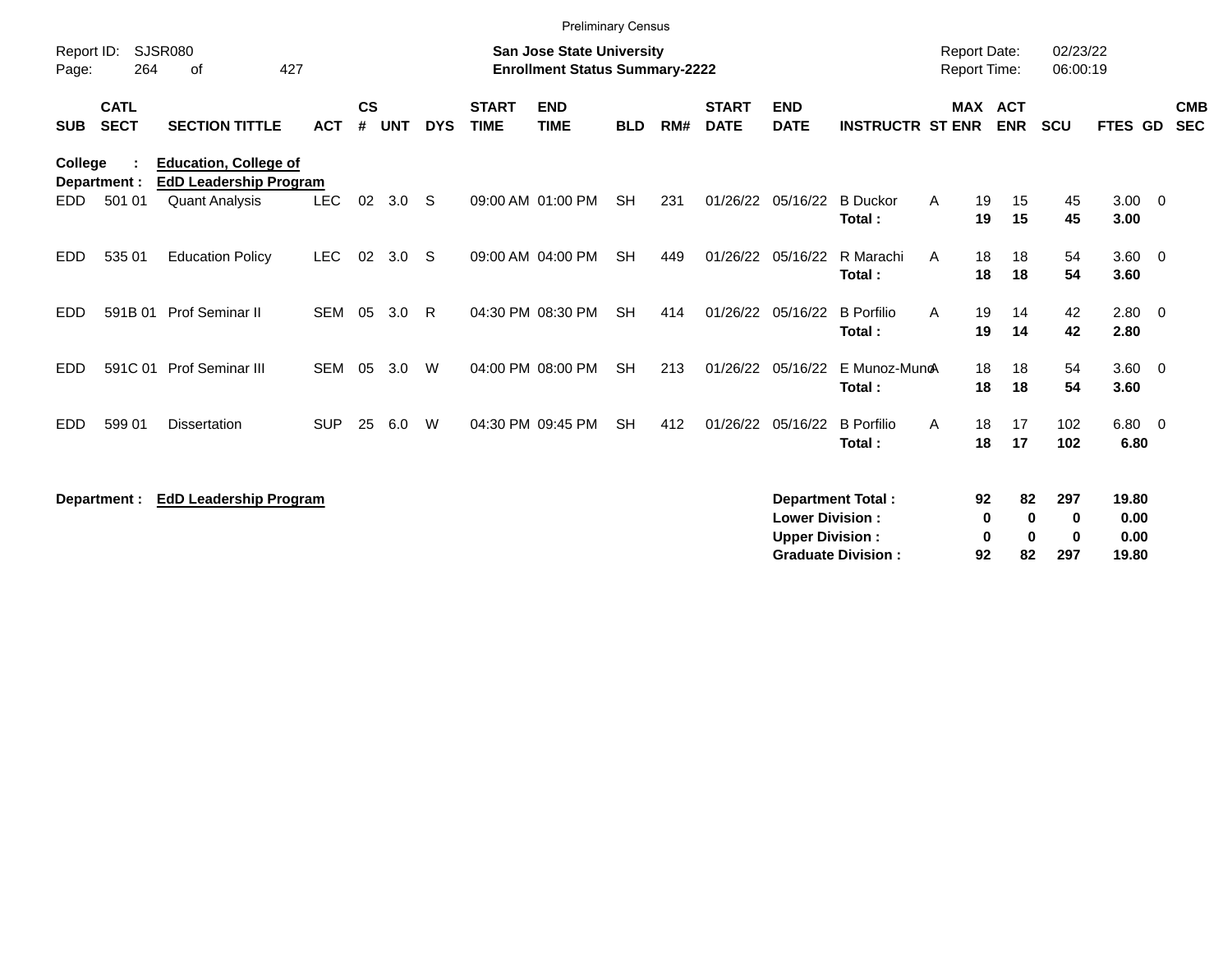|                                                      |                                                                                     |            |                              |            |                             |                    | <b>Preliminary Census</b>                                                 |     |                             |                                                  |                                                       |                                            |                                                                           |                      |                              |                          |  |
|------------------------------------------------------|-------------------------------------------------------------------------------------|------------|------------------------------|------------|-----------------------------|--------------------|---------------------------------------------------------------------------|-----|-----------------------------|--------------------------------------------------|-------------------------------------------------------|--------------------------------------------|---------------------------------------------------------------------------|----------------------|------------------------------|--------------------------|--|
| Report ID:<br>265<br>Page:                           | SJSR080<br>427<br>оf                                                                |            |                              |            |                             |                    | <b>San Jose State University</b><br><b>Enrollment Status Summary-2222</b> |     |                             |                                                  |                                                       | <b>Report Date:</b><br><b>Report Time:</b> |                                                                           | 02/23/22<br>06:00:19 |                              |                          |  |
| <b>CATL</b><br><b>SECT</b><br><b>SUB</b>             | <b>SECTION TITTLE</b>                                                               | <b>ACT</b> | <b>CS</b><br>#<br><b>UNT</b> | <b>DYS</b> | <b>START</b><br><b>TIME</b> | <b>END</b><br>TIME | <b>BLD</b>                                                                | RM# | <b>START</b><br><b>DATE</b> | <b>END</b><br><b>DATE</b>                        | <b>INSTRUCTR ST ENR</b>                               | MAX                                        | <b>ACT</b><br><b>ENR</b>                                                  | <b>SCU</b>           | <b>FTES GD</b>               | <b>CMB</b><br><b>SEC</b> |  |
| College<br>÷<br>Department :<br>80 02<br><b>EDUC</b> | <b>Education, College of</b><br><b>Education - All College</b><br>Independent Study | <b>SUP</b> | 1.0                          |            |                             |                    |                                                                           |     |                             |                                                  | Total:                                                | $\times$                                   | $\mathbf{0}$<br>$\mathbf 0$<br>$\mathbf{0}$<br>$\mathbf 0$                | $\overline{0}$<br>0  | $0.00 \quad 0$<br>0.00       |                          |  |
| Department :                                         | <b>Education - All College</b>                                                      |            |                              |            |                             |                    |                                                                           |     |                             | <b>Lower Division:</b><br><b>Upper Division:</b> | <b>Department Total:</b><br><b>Graduate Division:</b> |                                            | 0<br>$\mathbf 0$<br>0<br>$\mathbf 0$<br>0<br>$\mathbf 0$<br>0<br>$\bf{0}$ | 0<br>0<br>0<br>0     | 0.00<br>0.00<br>0.00<br>0.00 |                          |  |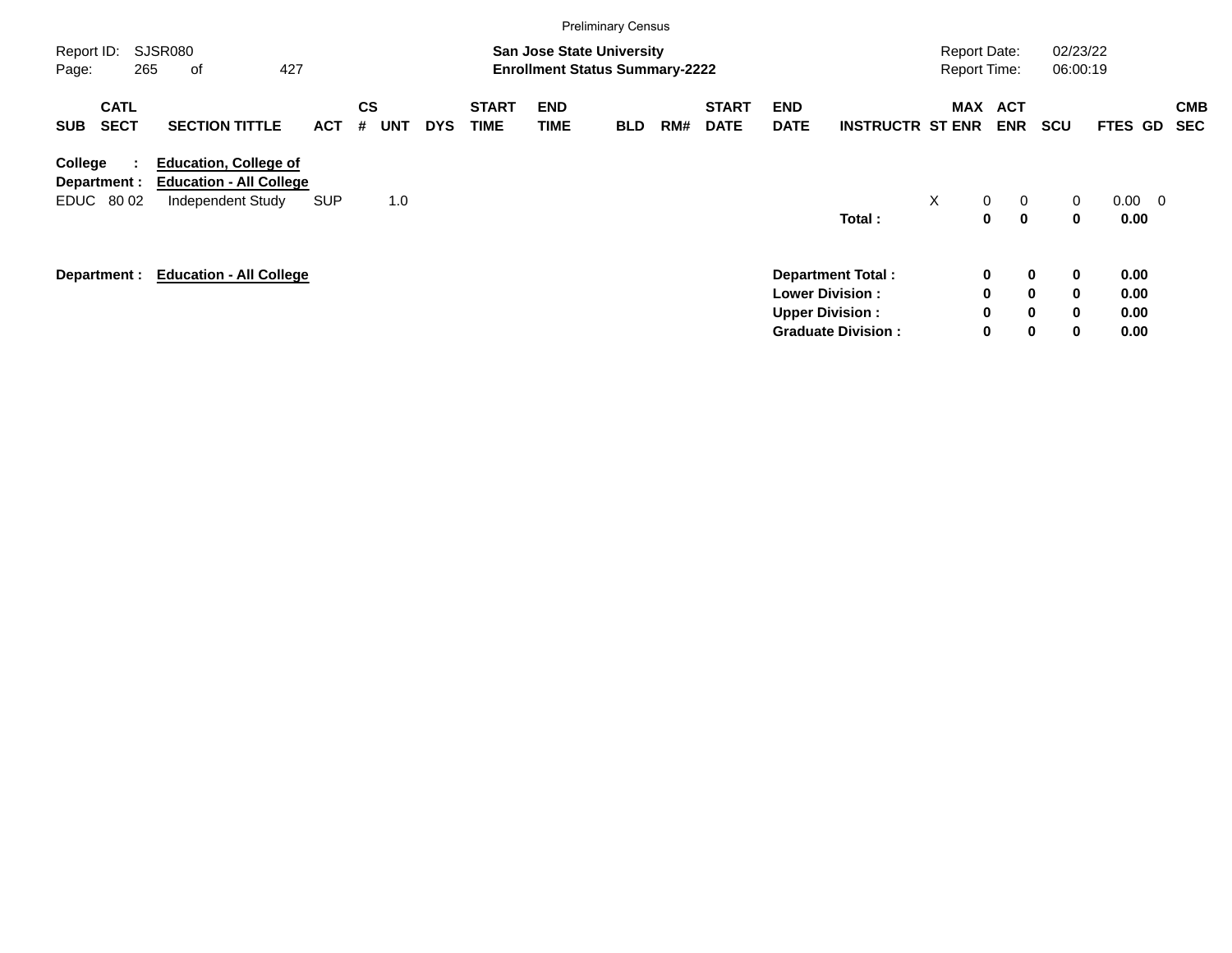|                                          |                                                               |            |                    |            |            |                             | <b>Preliminary Census</b>                                                 |            |      |                             |                                                  |                                                       |                              |                      |                                |                               |                              |                          |
|------------------------------------------|---------------------------------------------------------------|------------|--------------------|------------|------------|-----------------------------|---------------------------------------------------------------------------|------------|------|-----------------------------|--------------------------------------------------|-------------------------------------------------------|------------------------------|----------------------|--------------------------------|-------------------------------|------------------------------|--------------------------|
| Report ID:<br>266<br>Page:               | <b>SJSR080</b><br>427<br>οf                                   |            |                    |            |            |                             | <b>San Jose State University</b><br><b>Enrollment Status Summary-2222</b> |            |      |                             |                                                  |                                                       | Report Date:<br>Report Time: |                      |                                | 02/23/22<br>06:00:19          |                              |                          |
| <b>CATL</b><br><b>SECT</b><br><b>SUB</b> | <b>SECTION TITTLE</b>                                         | <b>ACT</b> | $\mathsf{cs}$<br># | <b>UNT</b> | <b>DYS</b> | <b>START</b><br><b>TIME</b> | <b>END</b><br><b>TIME</b>                                                 | <b>BLD</b> | RM#  | <b>START</b><br><b>DATE</b> | <b>END</b><br><b>DATE</b>                        | <b>INSTRUCTR ST ENR</b>                               | <b>MAX</b>                   |                      | <b>ACT</b><br><b>ENR</b>       | <b>SCU</b>                    | FTES GD                      | <b>CMB</b><br><b>SEC</b> |
| College<br>Department :                  | <b>Education, College of</b><br><b>Educational Leadership</b> |            |                    |            |            |                             |                                                                           |            |      |                             |                                                  |                                                       |                              |                      |                                |                               |                              |                          |
| 130 01<br><b>EDLD</b>                    | Antiracist Leaders                                            | <b>LEC</b> |                    | 3.0        |            |                             |                                                                           |            |      |                             |                                                  | Total:                                                | X                            | 0<br>$\mathbf 0$     | 0<br>$\mathbf{0}$              | 0<br>$\mathbf 0$              | $0.00 \t 0$<br>0.00          |                          |
| <b>EDLD</b><br>150 01                    | Comm/Lead/Justice                                             | SEM        | 05                 | 3.0        | <b>MW</b>  |                             | 10:30 AM 11:45 AM                                                         | <b>SH</b>  | 213  | 01/26/22                    | 05/16/22                                         | V Lacy<br>Total:                                      | A                            | 20<br>20             | 13<br>13                       | 39<br>39                      | $2.60 \t 0$<br>2.60          |                          |
| 206 01<br><b>EDLD</b>                    | <b>ELS as Praxis</b>                                          | <b>SEM</b> | 05                 | 3.0        | $\top$     |                             | 05:00 PM 07:45 PM                                                         | ON         | LINE |                             | 01/26/22 05/16/22                                | V Lacy<br>Total:                                      | A                            | 17<br>17             | 16<br>16                       | 48<br>48                      | 4.00 16<br>4.00              |                          |
| 298 01<br><b>EDLD</b>                    | Ind Studies in ED                                             | <b>SUP</b> | 78                 | 3.0        | <b>TBA</b> |                             |                                                                           | ON         | LINE |                             | 01/26/22 05/16/22                                | M Burciaga<br>Total:                                  | A                            | 5<br>$5\phantom{.0}$ | 3<br>3                         | 9<br>9                        | $0.75$ 3<br>0.75             |                          |
| Department :                             | <b>Educational Leadership</b>                                 |            |                    |            |            |                             |                                                                           |            |      |                             | <b>Lower Division:</b><br><b>Upper Division:</b> | <b>Department Total:</b><br><b>Graduate Division:</b> |                              | 42<br>0<br>20<br>22  | 32<br>$\mathbf{0}$<br>13<br>19 | 96<br>$\mathbf 0$<br>39<br>57 | 7.35<br>0.00<br>2.60<br>4.75 |                          |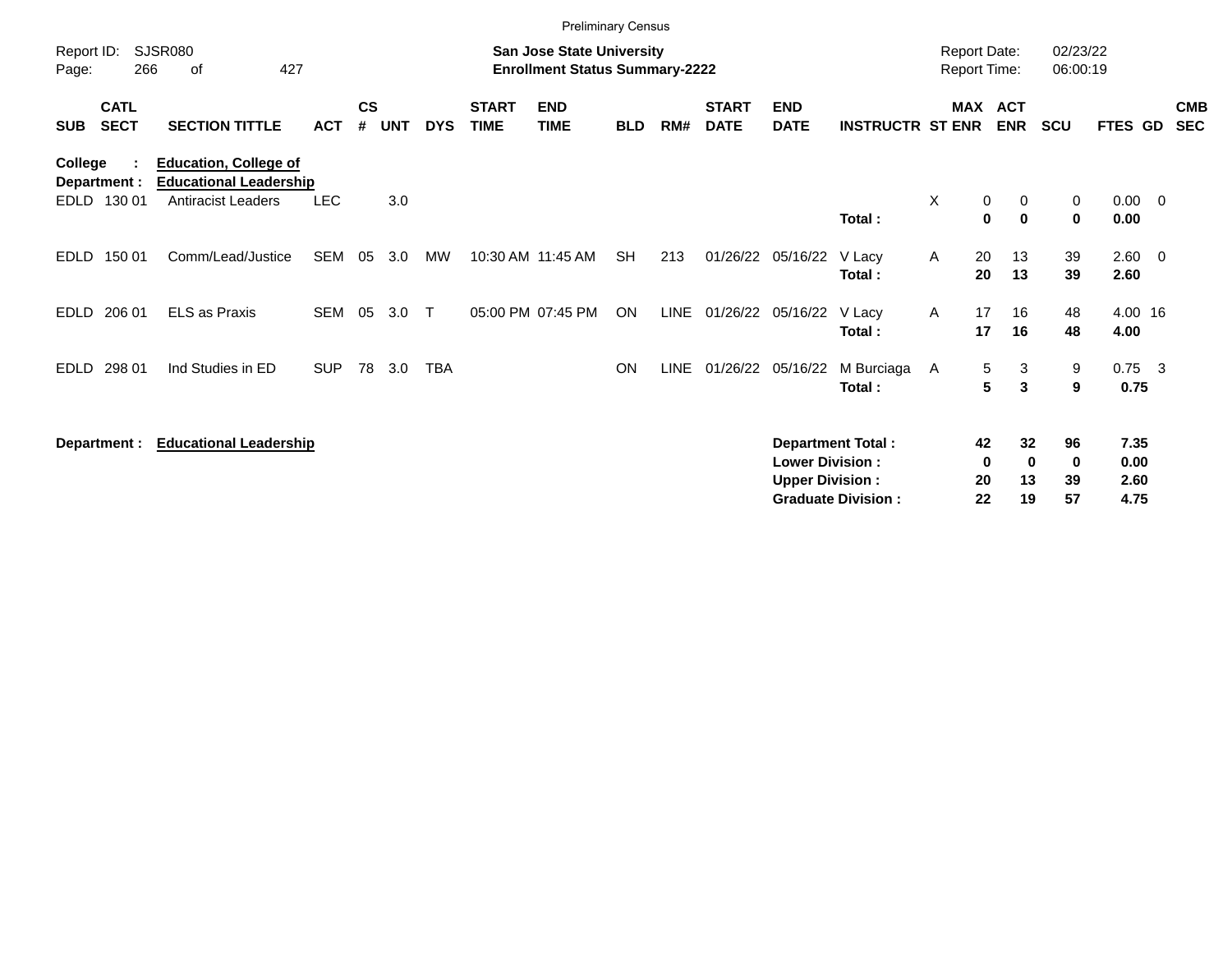|                     |                            |                                                          |            |                |            |            |                             | <b>Preliminary Census</b>                                                 |            |             |                             |                           |                                  |                                     |                       |                      |                |                          |                          |
|---------------------|----------------------------|----------------------------------------------------------|------------|----------------|------------|------------|-----------------------------|---------------------------------------------------------------------------|------------|-------------|-----------------------------|---------------------------|----------------------------------|-------------------------------------|-----------------------|----------------------|----------------|--------------------------|--------------------------|
| Report ID:<br>Page: | 267                        | SJSR080<br>427<br>оf                                     |            |                |            |            |                             | <b>San Jose State University</b><br><b>Enrollment Status Summary-2222</b> |            |             |                             |                           |                                  | <b>Report Date:</b><br>Report Time: |                       | 02/23/22<br>06:00:19 |                |                          |                          |
| <b>SUB</b>          | <b>CATL</b><br><b>SECT</b> | <b>SECTION TITTLE</b>                                    | <b>ACT</b> | <b>CS</b><br># | <b>UNT</b> | <b>DYS</b> | <b>START</b><br><b>TIME</b> | <b>END</b><br><b>TIME</b>                                                 | <b>BLD</b> | RM#         | <b>START</b><br><b>DATE</b> | <b>END</b><br><b>DATE</b> | <b>INSTRUCTR ST ENR</b>          |                                     | MAX ACT<br><b>ENR</b> | <b>SCU</b>           | <b>FTES GD</b> |                          | <b>CMB</b><br><b>SEC</b> |
| College             | Department :               | <b>Education, College of</b><br><b>Special Education</b> |            |                |            |            |                             |                                                                           |            |             |                             |                           |                                  |                                     |                       |                      |                |                          |                          |
|                     | EDSE 14A 01                | American Sign I                                          | <b>SEM</b> | 04             | 3.0        | MW         | 10:30 AM 11:45 AM           |                                                                           | <b>SH</b>  | 230         |                             | 01/26/22 05/16/22 E Smith |                                  | A<br>30                             | 30                    | 90                   | 6.00           | - 0                      |                          |
| <b>EDSE</b>         | 14A 02                     | American Sign I                                          | <b>SEM</b> | 04             | 3.0        | <b>TR</b>  |                             | 09:00 AM 10:15 AM                                                         | <b>SH</b>  | 230         |                             | 01/26/22 05/16/22 E Smith |                                  | 30<br>A                             | 30                    | 90                   | 6.00           | - 0                      |                          |
|                     |                            |                                                          |            |                |            |            |                             |                                                                           |            |             |                             |                           | Total:                           | 60                                  | 60                    | 180                  | 12.00          |                          |                          |
| <b>EDSE</b>         | 14B 01                     | American Sign II                                         | SEM        | 04             | 3.0        | MW         |                             | 12:00 PM 01:15 PM                                                         | SН         | 230         |                             | 01/26/22 05/16/22         | E Smith                          | A<br>30                             | 27                    | 81                   | 5.40           | $\overline{\mathbf{0}}$  |                          |
| <b>EDSE</b>         | 14B 02                     | American Sign II                                         | <b>SEM</b> | 04             | 3.0        | <b>TR</b>  |                             | 10:30 AM 11:45 AM                                                         | <b>SH</b>  | 230         |                             | 01/26/22 05/16/22         | E Smith                          | 20<br>A                             | 13                    | 39                   | 2.60           | $\overline{\mathbf{0}}$  |                          |
|                     |                            |                                                          |            |                |            |            |                             |                                                                           |            |             |                             |                           | Total:                           | 50                                  | 40                    | 120                  | 8.00           |                          |                          |
|                     | EDSE 102 01                | Sp Lng Typ/At Dev                                        | <b>LEC</b> | 02             | 3.0        | W          |                             | 04:00 PM 06:45 PM                                                         | SН         | 230         |                             | 01/26/22 05/16/22         | A Henderson A                    | 40                                  | 32                    | 96                   | 6.45           | -1                       |                          |
|                     | EDSE 102 02                | Sp Lng Typ/At Dev                                        | <b>LEC</b> | 02             | 3.0        | R          |                             | 04:00 PM 06:45 PM                                                         | <b>SH</b>  | 230         |                             | 01/26/22 05/16/22         | A Henderson A                    | 40                                  | 27                    | 81                   | 5.70           | - 6                      |                          |
|                     |                            |                                                          |            |                |            |            |                             |                                                                           |            |             |                             |                           | Total:                           | 80                                  | 59                    | 177                  | 12.15          |                          |                          |
|                     | EDSE 104 01                | <b>Atypical Dev Young</b>                                | <b>LEC</b> |                | 3.0        |            |                             |                                                                           |            |             |                             |                           |                                  | X                                   | 0<br>0                | 0                    | 0.00           | $\overline{\phantom{0}}$ |                          |
|                     |                            |                                                          |            |                |            |            |                             |                                                                           |            |             |                             |                           | Total:                           |                                     | $\mathbf 0$<br>0      | 0                    | 0.00           |                          |                          |
|                     | EDSE 105 01                | Sup Ind Plan Eval                                        | <b>SUP</b> | 25             | 6.0        | R          |                             | 07:00 PM 09:45 PM                                                         | <b>ON</b>  | <b>LINE</b> |                             | 01/26/22 05/16/22         | J Totter                         | A                                   | 6<br>$\overline{7}$   | 42                   | 3.00           | $\overline{2}$           |                          |
|                     | EDSE 105 02                | Sup Ind Plan Eval                                        | <b>SUP</b> | 25             | 6.0        | R          |                             | 07:00 PM 09:45 PM                                                         | <b>ON</b>  | <b>LINE</b> |                             | 01/26/22 05/16/22         | V Perkins                        | Α                                   | 6<br>$\overline{c}$   | 12                   | 0.80           | $\overline{0}$           |                          |
|                     | EDSE 105 03                | Sup Ind Plan Eval                                        | <b>SUP</b> | 25             | 6.0        | R          |                             | 07:00 PM 09:45 PM                                                         | <b>ON</b>  | LINE        | 01/26/22 05/16/22           |                           |                                  | A                                   | 6<br>$\mathbf 0$      | $\mathbf 0$          | 0.00           | $\overline{\mathbf{0}}$  |                          |
|                     |                            |                                                          |            |                |            |            |                             |                                                                           |            |             |                             |                           | Total:                           | 18                                  | 9                     | 54                   | 3.80           |                          |                          |
|                     | EDSE 108 01                | Assmt Eval Atyp YC                                       | <b>LEC</b> | 03             | 3.0        | M          |                             | 04:00 PM 06:45 PM                                                         | <b>SH</b>  | 230         |                             | 01/26/22 05/16/22         | A Golloher                       | 30<br>A                             | 22                    | 66                   | 4.55           | - 3                      |                          |
|                     |                            |                                                          |            |                |            |            |                             |                                                                           |            |             |                             |                           | Total:                           | 30                                  | 22                    | 66                   | 4.55           |                          |                          |
|                     | EDSE 110 01                | Autism                                                   | <b>LEC</b> | 02             | 3.0        | $\top$     |                             | 04:00 PM 06:45 PM                                                         | <b>SH</b>  | 315         |                             | 01/26/22 05/16/22         | S Krishnan                       | 20<br>A                             | 15                    | 45                   | 3.05           | - 1                      |                          |
|                     |                            |                                                          |            |                |            |            |                             |                                                                           |            |             |                             |                           | Total:                           | 20                                  | 15                    | 45                   | 3.05           |                          |                          |
|                     | EDSE 115 01                | Intro to Deaf Cultur                                     | <b>LEC</b> | 02             | 3.0        | MW         |                             | 01:30 PM 02:45 PM                                                         | <b>SH</b>  | 230         |                             | 01/26/22 05/16/22         | E Smith                          | 30<br>A                             | 22                    | 66                   | 4.40           | - 0                      |                          |
|                     |                            |                                                          |            |                |            |            |                             |                                                                           |            |             |                             |                           | Total:                           | 30                                  | 22                    | 66                   | 4.40           |                          |                          |
|                     | EDSE 154 01                | Prac St Tch Sed                                          | <b>SUP</b> | 25             | 6.0        | R          |                             | 07:00 PM 09:45 PM                                                         | ON.        |             |                             | LINE 01/26/22 05/16/22    | L Beto                           | A                                   | 6                     | 42                   | $3.20 \quad 4$ |                          |                          |
|                     | EDSE 154 02                | Prac St Tch Sed                                          | <b>SUP</b> |                | 25 6.0     | R          |                             | 07:00 PM 09:45 PM                                                         | ON.        |             |                             |                           | LINE 01/26/22 05/16/22 V Perkins | A                                   | 6<br>6                | 36                   | $2.70 \quad 3$ |                          |                          |
|                     | EDSE 154 03                | Prac St Tch Sed                                          | <b>SUP</b> |                | 25 6.0     | R          |                             | 07:00 PM 09:45 PM                                                         | ON.        |             | LINE 01/26/22 05/16/22      |                           |                                  | A                                   | 6<br>0                | 0                    | $0.00 \quad 0$ |                          |                          |
|                     | EDSE 154 04                | Prac St Tch Sed                                          | <b>SUP</b> |                | 25 6.0     | R          |                             | 07:00 PM 09:45 PM                                                         | ON.        |             | LINE 01/26/22 05/16/22      |                           |                                  | А                                   | 6<br>0                | 0                    | $0.00 \t 0$    |                          |                          |
|                     |                            |                                                          |            |                |            |            |                             |                                                                           |            |             |                             |                           | Total:                           | 24                                  | 13                    | 78                   | 5.90           |                          |                          |
|                     | EDSE 180 01                | <b>Indiv Studies</b>                                     | <b>SUP</b> |                | 3.0        |            |                             |                                                                           |            |             |                             |                           |                                  | X                                   | 0<br>0                | 0                    | $0.00 \quad 0$ |                          |                          |
|                     |                            |                                                          |            |                |            |            |                             |                                                                           |            |             |                             |                           | Total:                           |                                     | 0<br>0                | 0                    | 0.00           |                          |                          |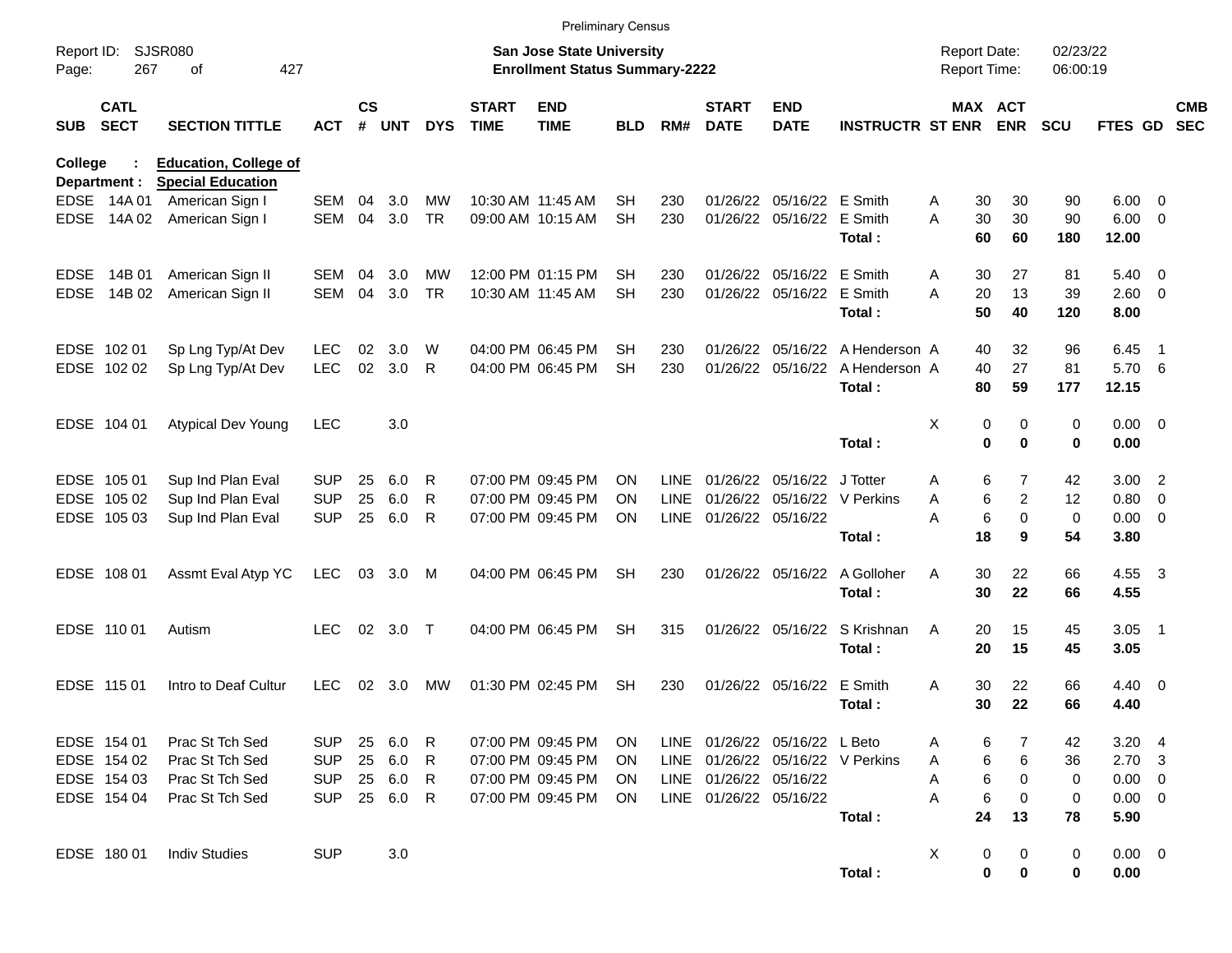|            |                            |                                                                                                                          |                                                      |                      |                          |                  |                             | <b>Preliminary Census</b>                                                        |                      |                       |                             |                                                                                                              |                                                                  |                                                          |                                     |                             |                                                     |                          |            |
|------------|----------------------------|--------------------------------------------------------------------------------------------------------------------------|------------------------------------------------------|----------------------|--------------------------|------------------|-----------------------------|----------------------------------------------------------------------------------|----------------------|-----------------------|-----------------------------|--------------------------------------------------------------------------------------------------------------|------------------------------------------------------------------|----------------------------------------------------------|-------------------------------------|-----------------------------|-----------------------------------------------------|--------------------------|------------|
| Page:      | Report ID: SJSR080<br>268  | 427<br>оf                                                                                                                |                                                      |                      |                          |                  |                             | <b>San Jose State University</b><br><b>Enrollment Status Summary-2222</b>        |                      |                       |                             |                                                                                                              |                                                                  | <b>Report Date:</b><br><b>Report Time:</b>               |                                     | 02/23/22<br>06:00:19        |                                                     |                          |            |
| <b>SUB</b> | <b>CATL</b><br><b>SECT</b> | <b>SECTION TITTLE</b>                                                                                                    | <b>ACT</b>                                           | $\mathsf{cs}$<br>#   | <b>UNT</b>               | <b>DYS</b>       | <b>START</b><br><b>TIME</b> | <b>END</b><br><b>TIME</b>                                                        | <b>BLD</b>           | RM#                   | <b>START</b><br><b>DATE</b> | <b>END</b><br><b>DATE</b>                                                                                    | <b>INSTRUCTR ST ENR</b>                                          | MAX ACT                                                  | <b>ENR</b>                          | <b>SCU</b>                  | FTES GD SEC                                         |                          | <b>CMB</b> |
|            |                            | EDSE 192A 80 Incl Supp Students                                                                                          | <b>LEC</b>                                           |                      | 3.0                      |                  |                             |                                                                                  |                      |                       |                             |                                                                                                              | Total:                                                           | Χ<br>0<br>$\bf{0}$                                       | 0<br>0                              | 0<br>0                      | $0.00 \t 0$<br>0.00                                 |                          |            |
|            |                            | EDSE 216A 01 Rdng Lang Arts                                                                                              | <b>LEC</b>                                           | 03                   | 3.0 T                    |                  |                             | 07:00 PM 09:45 PM                                                                | <b>SH</b>            | 230                   |                             | 01/26/22 05/16/22                                                                                            | M Love<br>Total:                                                 | A<br>40<br>40                                            | 34<br>34                            | 102<br>102                  | $7.20\ 8$<br>7.20                                   |                          |            |
|            |                            | EDSE 217A 01 Dir Tchng I LH<br>EDSE 217A 02 Dir Tchng I LH<br>EDSE 217A 03 Dir Tchng I LH<br>EDSE 217A 04 Dir Tchng I LH | <b>SUP</b><br><b>SUP</b><br><b>SUP</b><br><b>SUP</b> | 25<br>25<br>25<br>25 | 6.0<br>6.0<br>6.0<br>6.0 | R<br>R<br>R<br>R |                             | 07:00 PM 09:45 PM<br>07:00 PM 09:45 PM<br>07:00 PM 09:45 PM<br>07:00 PM 09:45 PM | ON<br>ON<br>ON<br>OΝ | LINE.<br>LINE<br>LINE | 01/26/22                    | 01/26/22 05/16/22 J Totter<br>05/16/22 L Beto<br>01/26/22 05/16/22 S Ortiz<br>LINE 01/26/22 05/16/22 N Smith | Total:                                                           | 6<br>A<br>6<br>Α<br>6<br>A<br>$6\phantom{1}6$<br>A<br>24 | 8<br>8<br>3<br>$\overline{4}$<br>23 | 48<br>48<br>18<br>24<br>138 | $3.30$ 1<br>$3.40$ 2<br>1.30<br>$1.60 \t 0$<br>9.60 | $\overline{\phantom{1}}$ |            |
|            |                            | EDSE 218B 80 ASD: M/M Disabilit                                                                                          | <b>LEC</b>                                           |                      | 03 3.0                   | TBA              |                             |                                                                                  | <b>ON</b>            |                       |                             |                                                                                                              | LINE 01/26/22 05/16/22 S Krishnan<br>Total:                      | 40<br>A<br>40                                            | 40<br>40                            | 120<br>120                  | 8.70 14<br>8.70                                     |                          |            |
|            | EDSE 220 01                | Res Sem Excep Ind                                                                                                        | SEM 05 3.0 M                                         |                      |                          |                  |                             | 04:00 PM 06:45 PM                                                                | <b>SH</b>            | 315                   |                             | 01/26/22 05/16/22                                                                                            | M Hughes<br>Total:                                               | Α<br>20<br>20                                            | 17<br>17                            | 51<br>51                    | 4.25 17<br>4.25                                     |                          |            |
|            |                            | EDSE 228A 01 Collab and Transit<br>EDSE 228A 02 Collab and Transit                                                       | <b>LEC</b><br><b>LEC</b>                             | 03<br>03             | 3.0<br>3.0               | R<br>R           |                             | 04:00 PM 06:45 PM<br>04:00 PM 06:45 PM                                           | SН<br><b>SH</b>      | 315<br>347            |                             | 01/26/22 05/16/22                                                                                            | 01/26/22 05/16/22 A Golloher<br>M Love<br>Total:                 | A<br>22<br>A<br>22<br>44                                 | 13<br>21<br>34                      | 39<br>63<br>102             | $2.90\quad 6$<br>4.30 2<br>7.20                     |                          |            |
|            | EDSE 231 01<br>EDSE 231 02 | Issues & Res in SE<br>Issues & Res in SE                                                                                 | SEM<br>SEM                                           | 05<br>05             | 3.0<br>3.0               | W<br>W           |                             | 07:00 PM 09:45 PM<br>07:00 PM 09:45 PM                                           | SН<br><b>SH</b>      | 230<br>212            | 01/26/22                    |                                                                                                              | 05/16/22 S Kulkarni<br>01/26/22 05/16/22 A Henderson A<br>Total: | 15<br>A<br>15<br>30                                      | 13<br>11<br>24                      | 39<br>33<br>72              | 3.20 12<br>2.75 11<br>5.95                          |                          |            |
|            | EDSE 235A 01               | Mvmt, SI, Health                                                                                                         | <b>LEC</b>                                           | 03                   | 3.0                      | W                |                             | 04:00 PM 06:45 PM                                                                | <b>SH</b>            | 212                   |                             |                                                                                                              | 01/26/22 05/16/22 S Krishnan<br>Total:                           | A<br>30<br>30                                            | 21<br>21                            | 63<br>63                    | 4.85 13<br>4.85                                     |                          |            |
|            | EDSE 241 80                | Emrg Tech All Lrn                                                                                                        | SEM 05 3.0 TBA                                       |                      |                          |                  |                             |                                                                                  | <b>ON</b>            |                       | LINE 01/26/22 05/16/22      |                                                                                                              | M Love<br>Total:                                                 | Α<br>25<br>25                                            | 20<br>20                            | 60<br>60                    | 4.10 2<br>4.10                                      |                          |            |
|            | EDSE 279 01                | Mgn Bhvr Empss SED SEM 05 3.0 T                                                                                          |                                                      |                      |                          |                  |                             | 04:00 PM 06:45 PM                                                                | SH                   | 230                   |                             | 01/26/22 05/16/22                                                                                            | H Park<br>Total:                                                 | 25<br>Α<br>25                                            | 17<br>17                            | 51<br>51                    | $3.40 \ 0$<br>3.40                                  |                          |            |
|            |                            | <b>Department : Special Education</b>                                                                                    |                                                      |                      |                          |                  |                             |                                                                                  |                      |                       |                             | <b>Lower Division:</b>                                                                                       | <b>Department Total:</b>                                         | 590<br>110                                               | 100                                 | 470 1545<br>300             | 109.10<br>20.00                                     |                          |            |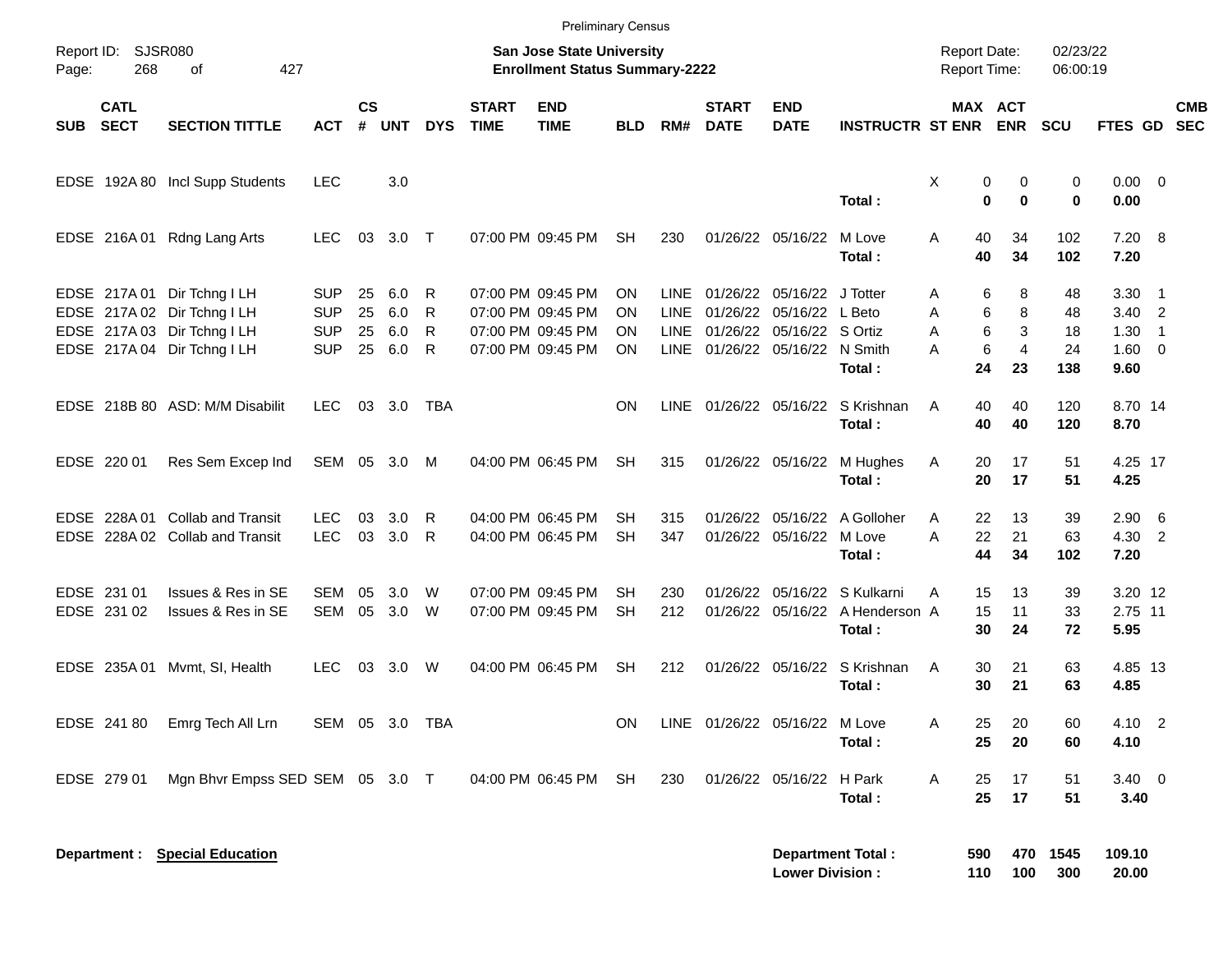|            |             |                       |         |            |            |              |                                       | <b>Preliminary Census</b> |     |              |             |                           |                     |            |          |             |            |
|------------|-------------|-----------------------|---------|------------|------------|--------------|---------------------------------------|---------------------------|-----|--------------|-------------|---------------------------|---------------------|------------|----------|-------------|------------|
| Report ID: |             | SJSR080               |         |            |            |              | <b>San Jose State University</b>      |                           |     |              |             |                           | <b>Report Date:</b> |            | 02/23/22 |             |            |
| Page:      | 269         | of                    | 427     |            |            |              | <b>Enrollment Status Summary-2222</b> |                           |     |              |             |                           | <b>Report Time:</b> |            | 06:00:19 |             |            |
|            | <b>CATL</b> |                       |         | СS         |            | <b>START</b> | <b>END</b>                            |                           |     | <b>START</b> | <b>END</b>  |                           | <b>MAX ACT</b>      |            |          |             | <b>CMB</b> |
| <b>SUB</b> | <b>SECT</b> | <b>SECTION TITTLE</b> | $ACT$ # | <b>UNT</b> | <b>DYS</b> | <b>TIME</b>  | <b>TIME</b>                           | <b>BLD</b>                | RM# | <b>DATE</b>  | <b>DATE</b> | <b>INSTRUCTR ST ENR</b>   |                     | <b>ENR</b> | scu      | FTES GD SEC |            |
|            |             |                       |         |            |            |              |                                       |                           |     |              |             | <b>Upper Division:</b>    | 202                 | 140        | 486      | 33.85       |            |
|            |             |                       |         |            |            |              |                                       |                           |     |              |             | <b>Graduate Division:</b> | 278                 | 230        | 759      | 55.25       |            |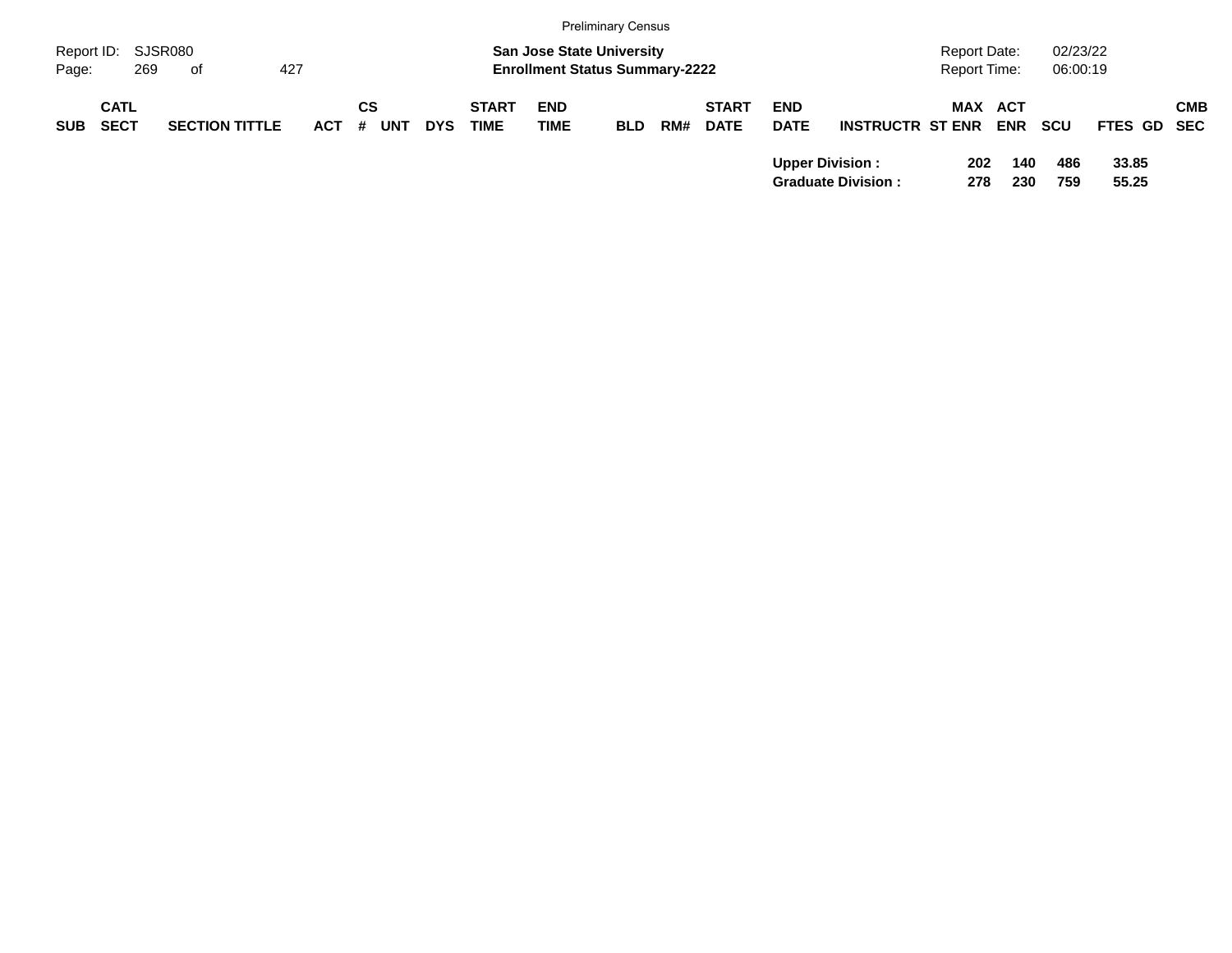|            |                            |                                  |            |                    |            |            |                             | <b>Preliminary Census</b>                                                 |            |     |                             |                            |                                 |   |                                     |             |                      |                |                          |                          |
|------------|----------------------------|----------------------------------|------------|--------------------|------------|------------|-----------------------------|---------------------------------------------------------------------------|------------|-----|-----------------------------|----------------------------|---------------------------------|---|-------------------------------------|-------------|----------------------|----------------|--------------------------|--------------------------|
| Page:      | Report ID: SJSR080<br>270  | 427<br>оf                        |            |                    |            |            |                             | <b>San Jose State University</b><br><b>Enrollment Status Summary-2222</b> |            |     |                             |                            |                                 |   | <b>Report Date:</b><br>Report Time: |             | 02/23/22<br>06:00:19 |                |                          |                          |
| <b>SUB</b> | <b>CATL</b><br><b>SECT</b> | <b>SECTION TITTLE</b>            | <b>ACT</b> | $\mathsf{cs}$<br># | <b>UNT</b> | <b>DYS</b> | <b>START</b><br><b>TIME</b> | <b>END</b><br><b>TIME</b>                                                 | <b>BLD</b> | RM# | <b>START</b><br><b>DATE</b> | <b>END</b><br><b>DATE</b>  | <b>INSTRUCTR ST ENR</b>         |   | MAX ACT                             | <b>ENR</b>  | <b>SCU</b>           | <b>FTES GD</b> |                          | <b>CMB</b><br><b>SEC</b> |
| College    |                            | <b>Education, College of</b>     |            |                    |            |            |                             |                                                                           |            |     |                             |                            |                                 |   |                                     |             |                      |                |                          |                          |
|            | Department :               | <b>Teacher Education</b>         |            |                    |            |            |                             |                                                                           |            |     |                             |                            |                                 |   |                                     |             |                      |                |                          |                          |
|            |                            | EDEL 108A 01 Curr Rdng/Lang Arts | SEM        | 05                 | 3.0        | M          |                             | 04:00 PM 06:45 PM                                                         | SН         | 335 |                             | 01/26/22 05/16/22 C Hood   |                                 | A | 30                                  | 24          | 48                   | 4.80           | - 0                      |                          |
|            |                            | EDEL 108A 02 Curr Rdng/Lang Arts | <b>SEM</b> | 05                 | 3.0        | Т          |                             | 04:00 PM 06:45 PM                                                         | SН         | 335 |                             | 01/26/22 05/16/22          | D Miranda                       | A | 16                                  | 14          | 28                   | 2.80           | 0                        |                          |
| EDEL       |                            | 108A 03 Curr Rdng/Lang Arts      | <b>SEM</b> | 05                 | 3.0        | W          |                             | 04:00 PM 06:45 PM                                                         | <b>SH</b>  | 335 |                             |                            | 01/26/22 05/16/22 A Briceno     | A | 30                                  | 23          | 46                   | 4.60           | 0                        |                          |
|            |                            | EDEL 108A 04 Curr Rdng/Lang Arts | <b>SEM</b> |                    | 3.0        |            |                             |                                                                           |            |     |                             |                            |                                 | X | 0                                   | $\mathbf 0$ | 0                    | 0.00           | 0                        |                          |
|            |                            | EDEL 108A 05 Curr Rdng/Lang Arts | SEM        | 05                 | 3.0        | М          |                             | 04:00 PM 06:45 PM                                                         | <b>SH</b>  | 211 |                             | 01/26/22 05/16/22          | A Briceno                       | А | 30                                  | 27          | 54                   | 5.40           | - 0                      |                          |
|            |                            |                                  |            |                    |            |            |                             |                                                                           |            |     |                             |                            | Total:                          |   | 106                                 | 88          | 176                  | 17.60          |                          |                          |
|            |                            | EDEL 108B 01 Curr Science        | <b>SEM</b> | 05                 | 3.0        | R          |                             | 04:00 PM 06:45 PM                                                         | SН         | 335 |                             | 01/26/22 05/16/22          | G Smith                         | A | 30                                  | 30          | 30                   | 6.00           | - 0                      |                          |
| EDEL       |                            | 108B 02 Curr Science             | <b>SEM</b> | 05                 | 3.0        | R          |                             | 07:00 PM 09:45 PM                                                         | SН         | 335 |                             | 01/26/22 05/16/22 G Smith  |                                 | A | 30                                  | 27          | 27                   | 5.40           | - 0                      |                          |
| EDEL       |                            | 108B 03 Curr Science             | <b>SEM</b> | 05                 | 3.0        | W          |                             | 07:00 PM 09:45 PM                                                         | <b>SH</b>  | 334 |                             | 01/26/22 05/16/22 A Huang  |                                 | A | 30                                  | 26          | 26                   | 5.20           | - 0                      |                          |
|            |                            | EDEL 108B 04 Curr Science        | <b>SEM</b> |                    | 3.0        |            |                             |                                                                           |            |     |                             |                            |                                 | X | 0                                   | 0           | 0                    | 0.00           | - 0                      |                          |
|            |                            |                                  |            |                    |            |            |                             |                                                                           |            |     |                             |                            | Total:                          |   | 90                                  | 83          | 83                   | 16.60          |                          |                          |
|            |                            | EDEL 108C 01 Curr Social Stu     | <b>SEM</b> | 05                 | 3.0        | Т          |                             | 04:00 PM 06:45 PM                                                         | SН         | 334 |                             | 01/26/22 05/16/22          | W Watson                        | A | 30                                  | 26          | 26                   | 6.10 18        |                          |                          |
| EDEL       |                            | 108C 02 Curr Social Stu          | <b>SEM</b> | 05                 | 3.0        | Τ          |                             | 07:00 PM 09:45 PM                                                         | SН         | 335 |                             | 01/26/22 05/16/22          | M Nichols                       | A | 30                                  | 19          | 19                   | 4.75 19        |                          |                          |
| EDEL       |                            | 108C 03 Curr Social Stu          | <b>SEM</b> | 05                 | 3.0        | м          |                             | 07:00 PM 09:45 PM                                                         | SН         | 335 |                             | 01/26/22 05/16/22          | J Asato                         | A | 30                                  | 30          | 30                   | 7.35 27        |                          |                          |
|            |                            | EDEL 108C 04 Curr Social Stu     | <b>SEM</b> | 05                 | 3.0        | м          |                             | 04:00 PM 06:45 PM                                                         | SН         | 213 |                             | 01/26/22 05/16/22          | J Asato                         | A | 30                                  | 24          | 24                   | 5.65 17        |                          |                          |
|            |                            |                                  |            |                    |            |            |                             |                                                                           |            |     |                             |                            | Total:                          |   | 120                                 | 99          | 99                   | 23.85          |                          |                          |
|            |                            | EDEL 108D 01 Curr Math           | <b>SEM</b> | 05                 | 3.0        | M          |                             | 04:00 PM 06:45 PM                                                         | SН         | 334 |                             | 01/26/22 05/16/22          | P Swanson                       | A | 30                                  | 18          | 18                   | 3.60 0         |                          |                          |
| EDEL       |                            | 108D 02 Curr Math                | <b>SEM</b> | 05                 | 3.0        | M          |                             | 07:00 PM 09:45 PM                                                         | <b>SH</b>  | 334 |                             |                            | 01/26/22 05/16/22 P Swanson     | A | 30                                  | 27          | 27                   | 5.90 10        |                          |                          |
| EDEL       |                            | 108D 03 Curr Math                | <b>SEM</b> |                    | 3.0        |            |                             |                                                                           |            |     |                             |                            |                                 | Х | 0                                   | 0           | 0                    | 0.00           | $\overline{\phantom{0}}$ |                          |
|            |                            | EDEL 108D 04 Curr Math           | <b>SEM</b> | 05                 | 3.0        | R          |                             | 04:00 PM 06:45 PM                                                         | <b>SH</b>  | 334 |                             | 01/26/22 05/16/22          | R Rios                          | А | 30                                  | 18          | 18                   | 3.60           | $\overline{\phantom{0}}$ |                          |
|            |                            |                                  |            |                    |            |            |                             |                                                                           |            |     |                             |                            | Total:                          |   | 90                                  | 63          | 63                   | 13.10          |                          |                          |
|            |                            | EDEL 143A 01 Phase I Stdt-Teach  | <b>SUP</b> | 25                 | 4.0        | <b>TBA</b> |                             |                                                                           |            |     | 01/26/22                    | 05/16/22                   | D Nemecek                       | A | 12                                  | 10          | 40                   | 2.67           | - 0                      |                          |
| EDEL       |                            | 143A 02 Phase I Stdt-Teach       | <b>SUP</b> | 25                 | 4.0        | <b>TBA</b> |                             |                                                                           |            |     |                             | 01/26/22 05/16/22          | W Kurtcu                        | A | 12                                  | 11          | 44                   | 2.93           | - 0                      |                          |
|            |                            | EDEL 143A 03 Phase I Stdt-Teach  | <b>SUP</b> | 25                 | 4.0        | <b>TBA</b> |                             |                                                                           |            |     |                             | 01/26/22 05/16/22 A Finkel |                                 | A | 10                                  | 11          | 44                   | 2.93           | 0                        |                          |
|            |                            | EDEL 143A 04 Phase I Stdt-Teach  | <b>SUP</b> |                    | 25 4.0     | TBA        |                             |                                                                           |            |     |                             |                            | 01/26/22 05/16/22 S Hughes      | A | 12                                  | 10          | 40                   | $2.67$ 0       |                          |                          |
|            |                            | EDEL 143A 05 Phase I Stdt-Teach  | <b>SUP</b> |                    | 25 4.0     | <b>TBA</b> |                             |                                                                           |            |     |                             | 01/26/22 05/16/22 H Smith  |                                 | Α | 10                                  | 6           | 24                   | 1.60 0         |                          |                          |
|            |                            | EDEL 143A 06 Phase I Stdt-Teach  | <b>SUP</b> |                    | 25 4.0     | TBA        |                             |                                                                           |            |     |                             |                            | 01/26/22 05/16/22 E Fuentes-MoA |   | 10                                  | 5           | 20                   | $1.33 \ 0$     |                          |                          |
|            |                            | EDEL 143A 07 Phase I Stdt-Teach  | <b>SUP</b> |                    | 25 4.0     | TBA        |                             |                                                                           |            |     |                             | 01/26/22 05/16/22 T Snow   |                                 | Α | 10                                  |             | 28                   | $1.87 \ 0$     |                          |                          |
|            |                            | EDEL 143A 08 Phase I Stdt-Teach  | <b>SUP</b> |                    | 25 4.0     | TBA        |                             |                                                                           |            |     |                             | 01/26/22 05/16/22 R Rocha  |                                 | Α | 6                                   | 2           | 8                    | 0.53 0         |                          |                          |
|            |                            | EDEL 143A 09 Phase I Stdt-Teach  | <b>SUP</b> |                    | 25 4.0     | TBA        |                             |                                                                           |            |     |                             |                            | 01/26/22 05/16/22 L Sanborn     | A | 6                                   | 5           | 20                   | $1.33 \ 0$     |                          |                          |
|            |                            | EDEL 143A 10 Phase I Stdt-Teach  | <b>SUP</b> |                    | 25 4.0     | TBA        |                             |                                                                           |            |     |                             |                            | 01/26/22 05/16/22 J Wolowtiz    | A | 6                                   | 2           | 8                    | 0.53 0         |                          |                          |
|            |                            | EDEL 143A 11 Phase I Stdt-Teach  | <b>SUP</b> |                    | 25 4.0     | TBA        |                             |                                                                           |            |     |                             | 01/26/22 05/16/22 A Hinson |                                 | Α | 6                                   | 6           | 24                   | $1.60 \t 0$    |                          |                          |
|            |                            | EDEL 143A 60 Phase I Stdt-Teach  | SUP        |                    | 25 4.0     | TBA        |                             |                                                                           |            |     |                             | 01/26/22 05/16/22          |                                 | A | 6                                   | 0           | 0                    | $0.00 \t 0$    |                          |                          |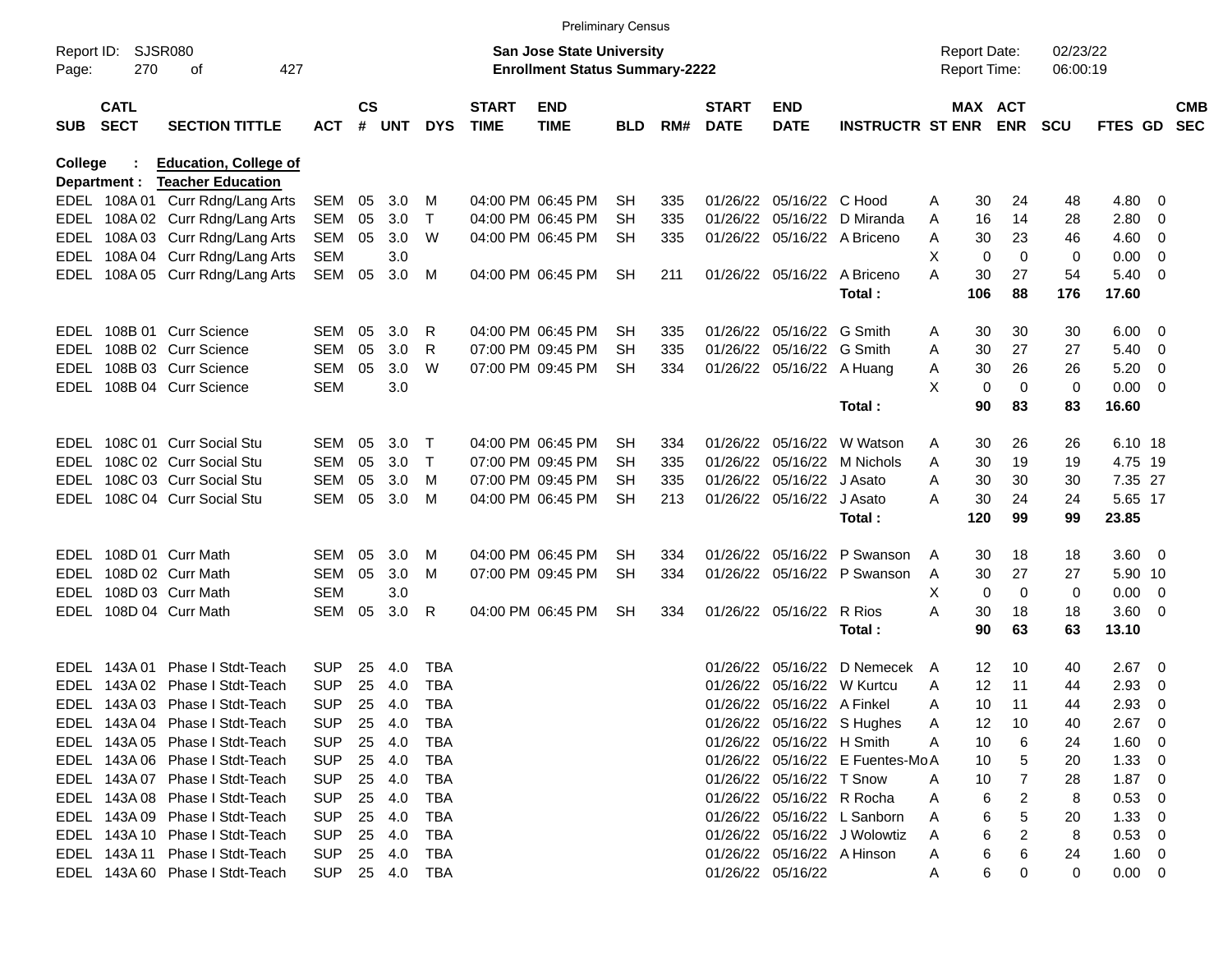|            |                                        |                                 |                |               |            |            |              |                                                                           | <b>Preliminary Census</b> |     |                   |                             |                                  |   |                                            |                |                      |                |                          |            |
|------------|----------------------------------------|---------------------------------|----------------|---------------|------------|------------|--------------|---------------------------------------------------------------------------|---------------------------|-----|-------------------|-----------------------------|----------------------------------|---|--------------------------------------------|----------------|----------------------|----------------|--------------------------|------------|
| Page:      | Report ID: SJSR080<br>271<br>427<br>οf |                                 |                |               |            |            |              | <b>San Jose State University</b><br><b>Enrollment Status Summary-2222</b> |                           |     |                   |                             |                                  |   | <b>Report Date:</b><br><b>Report Time:</b> |                | 02/23/22<br>06:00:19 |                |                          |            |
|            | <b>CATL</b>                            |                                 |                | $\mathsf{cs}$ |            |            | <b>START</b> | <b>END</b>                                                                |                           |     | <b>START</b>      | <b>END</b>                  |                                  |   | MAX ACT                                    |                |                      |                |                          | <b>CMB</b> |
| <b>SUB</b> | <b>SECT</b>                            | <b>SECTION TITTLE</b>           | <b>ACT</b>     |               | # UNT      | <b>DYS</b> | <b>TIME</b>  | <b>TIME</b>                                                               | <b>BLD</b>                | RM# | <b>DATE</b>       | <b>DATE</b>                 | <b>INSTRUCTR ST ENR ENR</b>      |   |                                            |                | SCU                  | <b>FTES GD</b> |                          | <b>SEC</b> |
|            | EDEL 143A 61                           | Phase I Stdt-Teach              | <b>SUP</b>     | 25            | 4.0        | TBA        |              |                                                                           |                           |     |                   | 01/26/22 05/16/22 A Busby   |                                  | A | 12                                         | 6              | 24                   | 1.67           | $\overline{1}$           |            |
|            |                                        | EDEL 143A 62 Phase I Stdt-Teach | <b>SUP</b>     | 25            | 4.0        | TBA        |              |                                                                           |                           |     |                   | 01/26/22 05/16/22 L Cress   |                                  | A | 8                                          | 7              | 28                   | 1.87           | 0                        |            |
|            |                                        | EDEL 143A 63 Phase I Stdt-Teach | <b>SUP</b>     | 25            | 4.0        | TBA        |              |                                                                           |                           |     |                   | 01/26/22 05/16/22           |                                  | A | 6                                          | 0              | $\mathbf 0$          | 0.00           | $\overline{0}$           |            |
|            |                                        |                                 |                |               |            |            |              |                                                                           |                           |     |                   |                             | Total :                          |   | 132                                        | 88             | 352                  | 23.53          |                          |            |
|            |                                        | EDEL 143B 01 Phase 2 Stdt-Teach | <b>SUP</b>     |               | 25 10.0    | TBA        |              |                                                                           |                           |     |                   |                             | 01/26/22 05/16/22 P Swanson      | A | 6                                          | 5              | 50                   | 4.00           | 4                        |            |
|            |                                        | EDEL 143B 02 Phase 2 Stdt-Teach | <b>SUP</b>     |               | 25 10.0    | TBA        |              |                                                                           |                           |     |                   | 01/26/22 05/16/22 J Asato   |                                  | A | 6                                          | 5              | 50                   | 4.17           | 5                        |            |
|            |                                        | EDEL 143B 03 Phase 2 Stdt-Teach | <b>SUP</b>     |               | 25 10.0    | TBA        |              |                                                                           |                           |     |                   |                             | 01/26/22 05/16/22 E Scullion-J   | A | 12                                         | 9              | 90                   | 7.33           | 8                        |            |
|            |                                        | EDEL 143B 04 Phase 2 Stdt-Teach | <b>SUP</b>     |               | 25 10.0    | TBA        |              |                                                                           |                           |     |                   |                             | 01/26/22 05/16/22 C Hartunian A  |   | 12                                         | 11             | 110                  | 8.83           | 9                        |            |
|            |                                        | EDEL 143B 05 Phase 2 Stdt-Teach | <b>SUP</b>     |               | 25 10.0    | TBA        |              |                                                                           |                           |     |                   | 01/26/22 05/16/22 H Beck    |                                  | A | 12                                         | 7              | 70                   | 5.83           | 7                        |            |
|            |                                        | EDEL 143B 06 Phase 2 Stdt-Teach | <b>SUP</b>     |               | 25 10.0    | TBA        |              |                                                                           |                           |     |                   |                             | 01/26/22 05/16/22 D Mitchell     | A | 8                                          | 7              | 70                   | 5.67           | 6                        |            |
|            |                                        | EDEL 143B 07 Phase 2 Stdt-Teach | <b>SUP</b>     |               | 25 10.0    | TBA        |              |                                                                           |                           |     |                   |                             | 01/26/22 05/16/22 R Messina      | A | 6                                          | 3              | 30                   | 2.50           | 3                        |            |
|            |                                        | EDEL 143B 08 Phase 2 Stdt-Teach | <b>SUP</b>     |               | 25 10.0    | TBA        |              |                                                                           |                           |     |                   |                             | 01/26/22 05/16/22 S Aichele-Ch A |   | 10                                         | 7              | 70                   | 5.50           | 5                        |            |
|            |                                        | EDEL 143B 09 Phase 2 Stdt-Teach | <b>SUP</b>     |               | 25 10.0    | TBA        |              |                                                                           |                           |     |                   | 01/26/22 05/16/22 J Kaay    |                                  | A | 12                                         | 10             | 100                  | 7.67           | 6                        |            |
|            |                                        | EDEL 143B 10 Phase 2 Stdt-Teach | <b>SUP</b>     |               | 25 10.0    | TBA        |              |                                                                           |                           |     |                   |                             | 01/26/22 05/16/22 L Abrahams     | A | 10                                         | 9              | 90                   | 7.50           | 9                        |            |
|            |                                        | EDEL 143B 11 Phase 2 Stdt-Teach | <b>SUP</b>     |               | 25 10.0    | TBA        |              |                                                                           |                           |     | 01/26/22 05/16/22 |                             |                                  | A | 6                                          | 0              | 0                    | 0.00           | 0                        |            |
|            |                                        | EDEL 143B 12 Phase 2 Stdt-Teach | <b>SUP</b>     |               | 25 10.0    | TBA        |              |                                                                           |                           |     |                   |                             | 01/26/22 05/16/22 K Martinico    | A | 10                                         | 6              | 60                   | 5.00           | 6                        |            |
|            |                                        | EDEL 143B 60 Phase 2 Stdt-Teach | <b>SUP</b>     |               | 25 10.0    | TBA        |              |                                                                           |                           |     |                   |                             | 01/26/22 05/16/22 B Rodriguez A  |   | 8                                          | 7              | 70                   | 5.67           | 6                        |            |
|            |                                        | EDEL 143B 61 Phase 2 Stdt-Teach | <b>SUP</b>     |               | 25 10.0    | TBA        |              |                                                                           |                           |     |                   |                             | 01/26/22 05/16/22 A Ramirez      | A | 8                                          | 6              | 60                   | 4.50           | 3                        |            |
|            |                                        | EDEL 143B 62 Phase 2 Stdt-Teach | <b>SUP</b>     |               | 25 10.0    | <b>TBA</b> |              |                                                                           |                           |     |                   |                             | 01/26/22 05/16/22 P Latham       | A | 8                                          | 7              | 70                   | 5.50           | 5                        |            |
|            |                                        | EDEL 143B 63 Phase 2 Stdt-Teach | <b>SUP</b>     |               | 25 10.0    | TBA        |              |                                                                           |                           |     |                   | 01/26/22 05/16/22           |                                  | A | 8                                          | 0              | 0                    | 0.00           | 0                        |            |
|            |                                        |                                 |                |               |            |            |              |                                                                           |                           |     |                   |                             | Total :                          |   | 142                                        | 99             | 990                  | 79.67          |                          |            |
|            |                                        | EDSC 184X 01 Stdt Tchg I        | <b>SUP</b>     | 36            | 6.0        | TBA        |              |                                                                           |                           |     |                   | 01/26/22 05/16/22 M Felton  |                                  | A | 6                                          | 5              | 30                   | 2.00           | - 0                      |            |
|            |                                        | EDSC 184X 02 Stdt Tchg I        | <b>SUP</b>     | 36            | 6.0        | TBA        |              |                                                                           |                           |     |                   | 01/26/22 05/16/22 K Aguilar |                                  | A | 6                                          | 4              | 24                   | 1.60           | 0                        |            |
|            |                                        | EDSC 184X 03 Stdt Tchg I        | <b>SUP</b>     | 36            | 6.0        | TBA        |              |                                                                           |                           |     |                   |                             | 01/26/22 05/16/22 L Bernbaum A   |   | 10                                         | 8              | 48                   | 3.20           | 0                        |            |
|            |                                        | EDSC 184X 04 Stdt Tchg I        | <b>SUP</b>     | 36            | 6.0        | TBA        |              |                                                                           |                           |     |                   |                             | 01/26/22 05/16/22 M Haggerty     | A | 8                                          | 6              | 36                   | 2.40           | 0                        |            |
|            |                                        | EDSC 184X 05 Stdt Tchg I        | <b>SUP</b>     | 36            | 6.0        | TBA        |              |                                                                           |                           |     |                   | 01/26/22 05/16/22 R McKay   |                                  | A | 8                                          | 6              | 36                   | 2.40           | 0                        |            |
|            |                                        | EDSC 184X 06 Stdt Tchg I        | <b>SUP</b>     | 36            | 6.0        | TBA        |              |                                                                           |                           |     |                   |                             | 01/26/22 05/16/22 R Calonico     | A | 5                                          | 1              | 6                    | 0.40           | 0                        |            |
|            |                                        | EDSC 184X 07 Stdt Tchg I        | <b>SUP</b>     |               | 36 6.0     | TBA        |              |                                                                           |                           |     |                   |                             | 01/26/22 05/16/22 L Weckesser A  |   | 8                                          | 6              | 36                   | 2.40           | $\Omega$                 |            |
|            |                                        | EDSC 184X 08 Stdt Tchg I        | SUP 36 6.0     |               |            | <b>TBA</b> |              |                                                                           |                           |     |                   | 01/26/22 05/16/22 J Holly   |                                  |   | 8                                          | 9              | 54                   | $3.60 \t 0$    |                          |            |
|            |                                        | EDSC 184X 09 Stdt Tchg I        | <b>SUP</b>     | 36 6.0        |            | TBA        |              |                                                                           |                           |     |                   | 01/26/22 05/16/22 J Sowers  |                                  | A | 8                                          | 6              | 36                   | 2.40           | $\overline{\phantom{0}}$ |            |
|            |                                        | EDSC 184X 10 Stdt Tchg I        | <b>SUP</b>     |               | 36 6.0     | TBA        |              |                                                                           |                           |     |                   |                             | 01/26/22 05/16/22 S Huitzilopo A |   | $\,$ 5 $\,$                                | $\overline{2}$ | 12                   | 0.80           | $\overline{\mathbf{0}}$  |            |
|            |                                        | EDSC 184X 11 Stdt Tchg I        | <b>SUP</b>     | 36 6.0        |            | TBA        |              |                                                                           |                           |     |                   |                             | 01/26/22 05/16/22 J Carlson      | A | 8                                          | 5              | 30                   | 2.00           | $\overline{\mathbf{0}}$  |            |
|            |                                        | EDSC 184X 12 Stdt Tchg I        | <b>SUP</b>     |               | 36 6.0 TBA |            |              |                                                                           |                           |     |                   |                             | 01/26/22 05/16/22 E Gauvreau A   |   | 8                                          | 5              | 30                   | $2.00 \t 0$    |                          |            |
|            |                                        |                                 |                |               |            |            |              |                                                                           |                           |     |                   |                             | Total:                           |   | 88                                         | 63             | 378                  | 25.20          |                          |            |
|            | EDTE 180 01                            | <b>Indiv Studies</b>            | SUP 78 2.0 TBA |               |            |            |              |                                                                           |                           |     |                   | 01/26/22 05/16/22 K Aguilar |                                  | A | 6                                          | 4              | 8                    | $0.53$ 0       |                          |            |
|            | EDTE 180 02                            | <b>Indiv Studies</b>            | SUP 78 3.0 TBA |               |            |            |              |                                                                           |                           |     |                   | 01/26/22 05/16/22           |                                  | A | 3                                          | $\pmb{0}$      | $\mathbf 0$          | $0.00 \t 0$    |                          |            |
|            |                                        |                                 |                |               |            |            |              |                                                                           |                           |     |                   |                             |                                  |   |                                            |                |                      |                |                          |            |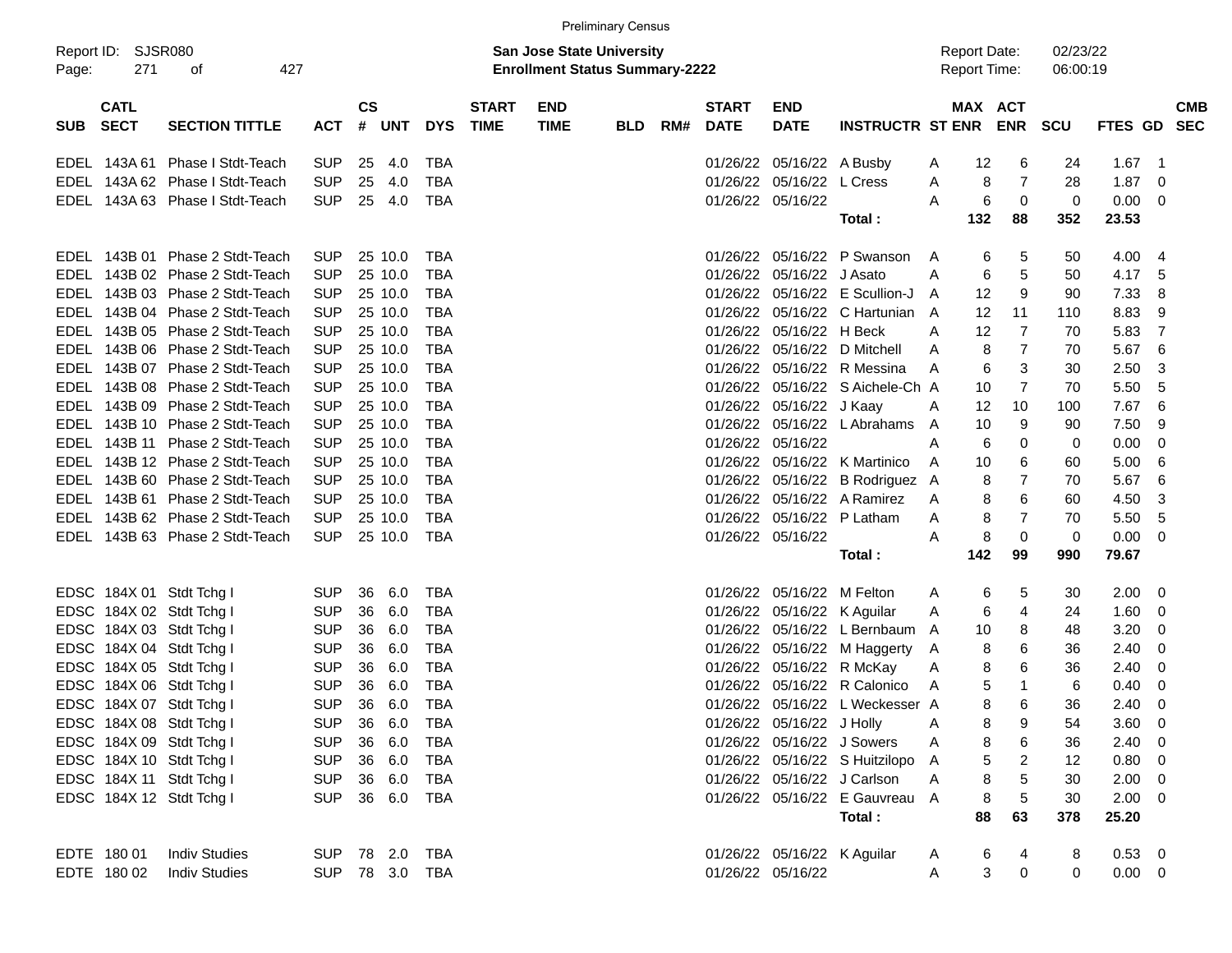|                     |                            |                         |            |                    |            |            |                             | <b>Preliminary Census</b>                                                 |            |     |                             |                           |                                |                                     |             |                       |                      |             |                          |                          |
|---------------------|----------------------------|-------------------------|------------|--------------------|------------|------------|-----------------------------|---------------------------------------------------------------------------|------------|-----|-----------------------------|---------------------------|--------------------------------|-------------------------------------|-------------|-----------------------|----------------------|-------------|--------------------------|--------------------------|
| Report ID:<br>Page: | SJSR080<br>272             | 427<br>оf               |            |                    |            |            |                             | <b>San Jose State University</b><br><b>Enrollment Status Summary-2222</b> |            |     |                             |                           |                                | <b>Report Date:</b><br>Report Time: |             |                       | 02/23/22<br>06:00:19 |             |                          |                          |
| <b>SUB</b>          | <b>CATL</b><br><b>SECT</b> | <b>SECTION TITTLE</b>   | <b>ACT</b> | $\mathsf{cs}$<br># | <b>UNT</b> | <b>DYS</b> | <b>START</b><br><b>TIME</b> | <b>END</b><br><b>TIME</b>                                                 | <b>BLD</b> | RM# | <b>START</b><br><b>DATE</b> | <b>END</b><br><b>DATE</b> | <b>INSTRUCTR ST ENR</b>        |                                     |             | MAX ACT<br><b>ENR</b> | <b>SCU</b>           | FTES GD     |                          | <b>CMB</b><br><b>SEC</b> |
| <b>EDTE</b>         | 18003                      | <b>Indiv Studies</b>    | <b>SUP</b> | 78                 | 1.0        | TBA        |                             |                                                                           |            |     |                             | 01/26/22 05/16/22         |                                | Α                                   | 3           | 0                     | 0                    | $0.00 \t 0$ |                          |                          |
|                     |                            |                         |            |                    |            |            |                             |                                                                           |            |     |                             |                           | Total:                         |                                     | 12          | 4                     | 8                    | 0.53        |                          |                          |
| EDTE                | 208 01                     | Educ Sociology          | SEM        | 05                 | 3.0        | M          |                             | 04:00 PM 06:45 PM                                                         | SН         | 347 | 01/26/22                    | 05/16/22                  | L Poza                         | A                                   | 15          | 10                    | 30                   | 2.00        | $\overline{\phantom{0}}$ |                          |
| <b>EDTE</b>         | 208 02                     | <b>Educ Sociology</b>   | <b>SEM</b> |                    | 3.0        |            |                             |                                                                           |            |     |                             |                           |                                | X                                   | $\mathbf 0$ | $\mathbf 0$           | 0                    | 0.00        | $\overline{0}$           |                          |
| <b>EDTE</b>         | 208 03                     | Educ Sociology          | <b>SEM</b> | 05                 | 3.0        | W          |                             | 04:00 PM 06:45 PM                                                         | <b>SH</b>  | 347 | 01/26/22                    | 05/16/22                  | C Rabin                        | Α                                   | 30          | 24                    | 72                   | 4.80        | 0                        |                          |
| <b>EDTE</b>         | 208 10                     | Educ Sociology          | <b>SEM</b> | 05                 | 3.0        | м          |                             | 04:00 PM 06:45 PM                                                         | <b>SH</b>  | 311 | 01/26/22                    | 05/16/22                  | T Johnson                      | Α                                   | 30          | 27                    | 81                   | 5.45        | -1                       |                          |
| <b>EDTE</b>         | 208 11                     | Educ Sociology          | <b>SEM</b> | 05                 | 3.0        | M          |                             | 07:00 PM 09:45 PM                                                         | <b>SH</b>  | 311 | 01/26/22                    | 05/16/22                  | N Lang                         | Α                                   | 30          | 16                    | 48                   | 3.25        | -1                       |                          |
| <b>EDTE</b>         | 208 12                     | Educ Sociology          | <b>SEM</b> |                    | 3.0        |            |                             |                                                                           |            |     |                             |                           |                                | X                                   | 0           | $\mathbf 0$           | 0                    | 0.00        | $\overline{0}$           |                          |
|                     |                            |                         |            |                    |            |            |                             |                                                                           |            |     |                             |                           | Total:                         |                                     | 105         | 77                    | 231                  | 15.50       |                          |                          |
| EDTE                | 224 01                     | Ed Psych Seminar        | <b>SEM</b> |                    | 3.0        |            |                             |                                                                           |            |     |                             |                           |                                | X                                   | 0           | 0                     | 0                    | 0.00        | $\overline{\phantom{0}}$ |                          |
| <b>EDTE</b>         | 224 02                     | Ed Psych Seminar        | <b>SEM</b> | 05                 | 3.0        | W          |                             | 04:00 PM 06:45 PM                                                         | <b>SH</b>  | 313 |                             | 01/26/22 05/16/22         | S Cooper                       | A                                   | 30          | 21                    | 63                   | 4.20        | - 0                      |                          |
| <b>EDTE</b>         | 224 03                     | Ed Psych Seminar        | <b>SEM</b> | 05                 | 3.0        | W          |                             | 07:00 PM 09:45 PM                                                         | <b>SH</b>  | 335 | 01/26/22                    | 05/16/22                  | S Cooper                       | Α                                   | 30          | 22                    | 66                   | 4.40        | $\overline{0}$           |                          |
| <b>EDTE</b>         | 224 10                     | Ed Psych Seminar        | <b>SEM</b> | 05                 | 3.0        | $\top$     |                             | 12:00 PM 02:45 PM                                                         | <b>SH</b>  | 334 | 01/26/22                    | 05/16/22                  | R Marachi                      | A                                   | 30          | 24                    | 72                   | 4.80        | $\overline{\mathbf{0}}$  |                          |
| <b>EDTE</b>         | 224 11                     | Ed Psych Seminar        | <b>SEM</b> |                    | 3.0        |            |                             |                                                                           |            |     |                             |                           |                                | X                                   | $\mathbf 0$ | 0                     | 0                    | 0.00        | $\overline{0}$           |                          |
| <b>EDTE</b>         | 224 12                     | Ed Psych Seminar        | <b>SEM</b> | 05                 | 3.0        | R          |                             | 04:00 PM 06:45 PM                                                         | <b>SH</b>  | 313 |                             | 01/26/22 05/16/22         | S Cooper                       | Α                                   | 30          | 15                    | 45                   | 3.00        | $\overline{0}$           |                          |
|                     |                            |                         |            |                    |            |            |                             |                                                                           |            |     |                             |                           | Total:                         |                                     | 120         | 82                    | 246                  | 16.40       |                          |                          |
| <b>EDTE</b>         | 250 01                     | <b>Qual Res in Educ</b> | <b>SEM</b> | 05                 | 3.0        | $\top$     |                             | 07:00 PM 09:45 PM                                                         | SН         | 239 | 01/26/22                    | 05/16/22                  | N Lang                         | A                                   | 30          | 26                    | 78                   | 5.20        | $\overline{\phantom{0}}$ |                          |
| <b>EDTE</b>         | 250 02                     | <b>Qual Res in Educ</b> | <b>SEM</b> | 05                 | 3.0        | W          |                             | 07:00 PM 09:45 PM                                                         | <b>SH</b>  | 239 | 01/26/22                    | 05/16/22                  | G Smith                        | A                                   | 30          | 22                    | 66                   | 4.40        | 0                        |                          |
| <b>EDTE</b>         | 250 03                     | Qual Res in Educ        | <b>SEM</b> | 05                 | 3.0        | M          |                             | 04:00 PM 06:45 PM                                                         | <b>SH</b>  | 239 | 01/26/22                    | 05/16/22                  | N Lang                         | Α                                   | 30          | 22                    | 66                   | 4.40        | $\overline{0}$           |                          |
| <b>EDTE</b>         | 250 04                     | Qual Res in Educ        | <b>SEM</b> | 05                 | 3.0        | R          |                             | 07:00 PM 09:45 PM                                                         | <b>SH</b>  | 311 | 01/26/22                    | 05/16/22                  | J Maleksaleh A                 |                                     | 15          | 13                    | 39                   | 2.65        | -1                       |                          |
| <b>EDTE</b>         | 250 10                     | Qual Res in Educ        | <b>SEM</b> | 05                 | 3.0        | M          |                             | 07:00 PM 09:45 PM                                                         | <b>SH</b>  | 314 | 01/26/22                    | 05/16/22                  | J Maleksaleh A                 |                                     | 30          | 20                    | 60                   | 4.00        | $\overline{0}$           |                          |
| <b>EDTE</b>         | 250 11                     | <b>Qual Res in Educ</b> | <b>SEM</b> | 05                 | 3.0        | $\top$     |                             | 07:00 PM 09:45 PM                                                         | <b>SH</b>  | 311 | 01/26/22                    | 05/16/22                  | S Vecellio                     | A                                   | 30          | 19                    | 57                   | 3.80        | $\overline{0}$           |                          |
| <b>EDTE</b>         | 250 12                     | <b>Qual Res in Educ</b> | <b>SEM</b> | 05                 | 3.0        | W          |                             | 04:00 PM 06:45 PM                                                         | <b>SH</b>  | 314 | 01/26/22                    | 05/16/22                  | T Johnson                      | A                                   | 30          | 18                    | 54                   | 3.65        | $\overline{1}$           |                          |
|                     |                            |                         |            |                    |            |            |                             |                                                                           |            |     |                             |                           | Total:                         |                                     | 195         | 140                   | 420                  | 28.10       |                          |                          |
| <b>EDTE</b>         | 260 01                     | Cr Pers Sch PI Dem      | <b>SEM</b> | 05                 | 3.0        | Т          |                             | 04:00 PM 06:45 PM                                                         | <b>SH</b>  | 239 | 01/26/22                    | 05/16/22                  | W Kurtcu                       | Α                                   | 30          | 26                    | 78                   | 5.20        | $\overline{\phantom{0}}$ |                          |
| <b>EDTE</b>         | 260 02                     | Cr Pers Sch PI Dem      | <b>SEM</b> | 05                 | 3.0        | W          |                             | 04:00 PM 06:45 PM                                                         | <b>SH</b>  | 239 | 01/26/22                    | 05/16/22                  | L Kassab                       | A                                   | 30          | 25                    | 75                   | 5.00        | - 0                      |                          |
|                     | EDTE 260 03                | Cr Pers Sch Pl Dem      | SEM        | 05                 | 3.0        | M          |                             | 07:00 PM 09:45 PM                                                         | <b>SH</b>  | 239 |                             | 01/26/22 05/16/22 K Cross |                                | Α                                   | 30          | 24                    | 72                   | 4.80 0      |                          |                          |
|                     | EDTE 260 04                | Cr Pers Sch Pl Dem      | SEM        | 05                 | 3.0        | R          |                             | 04:00 PM 06:45 PM                                                         | <b>SH</b>  | 311 |                             | 01/26/22 05/16/22 K Cross |                                | Α                                   | 20          | 13                    | 39                   | $2.65$ 1    |                          |                          |
|                     | EDTE 260 10                | Cr Pers Sch PI Dem      | SEM        | 05                 | 3.0        | M          |                             | 04:00 PM 06:45 PM                                                         | SH         | 433 |                             | 01/26/22 05/16/22 K Cross |                                | Α                                   | 33          | 22                    | 66                   | 4.40 0      |                          |                          |
|                     | EDTE 260 11                | Cr Pers Sch Pl Dem      | SEM        | 05                 | 3.0        | R          |                             | 04:00 PM 06:45 PM                                                         | SH         | 433 |                             |                           | 01/26/22 05/16/22 L Kassab     | Α                                   | 33          | 22                    | 66                   | 4.40 0      |                          |                          |
|                     | EDTE 260 12                | Cr Pers Sch Pl Dem      | SEM 05 3.0 |                    |            | R          |                             | 04:00 PM 06:45 PM                                                         | <b>SH</b>  | 314 |                             |                           | 01/26/22 05/16/22 N Ramos-Beba |                                     | 33          | 21                    | 63                   | $4.20 \ 0$  |                          |                          |
|                     |                            |                         |            |                    |            |            |                             |                                                                           |            |     |                             |                           | Total:                         |                                     | 209         | 153                   | 459                  | 30.65       |                          |                          |
|                     | EDTE 262 01                | L2 Lang/Lit Devlt       | SEM 05     |                    | $3.0$ T    |            |                             | 04:00 PM 06:45 PM SH                                                      |            | 311 |                             |                           | 01/26/22 05/16/22 A Ramirez    | A                                   | 30          | 26                    | 78                   | $5.20 \ 0$  |                          |                          |
|                     | EDTE 262 02                | L2 Lang/Lit Devlt       | <b>SEM</b> |                    | 3.0        |            |                             |                                                                           |            |     |                             |                           |                                | X                                   | 0           | 0                     | 0                    | $0.00 \t 0$ |                          |                          |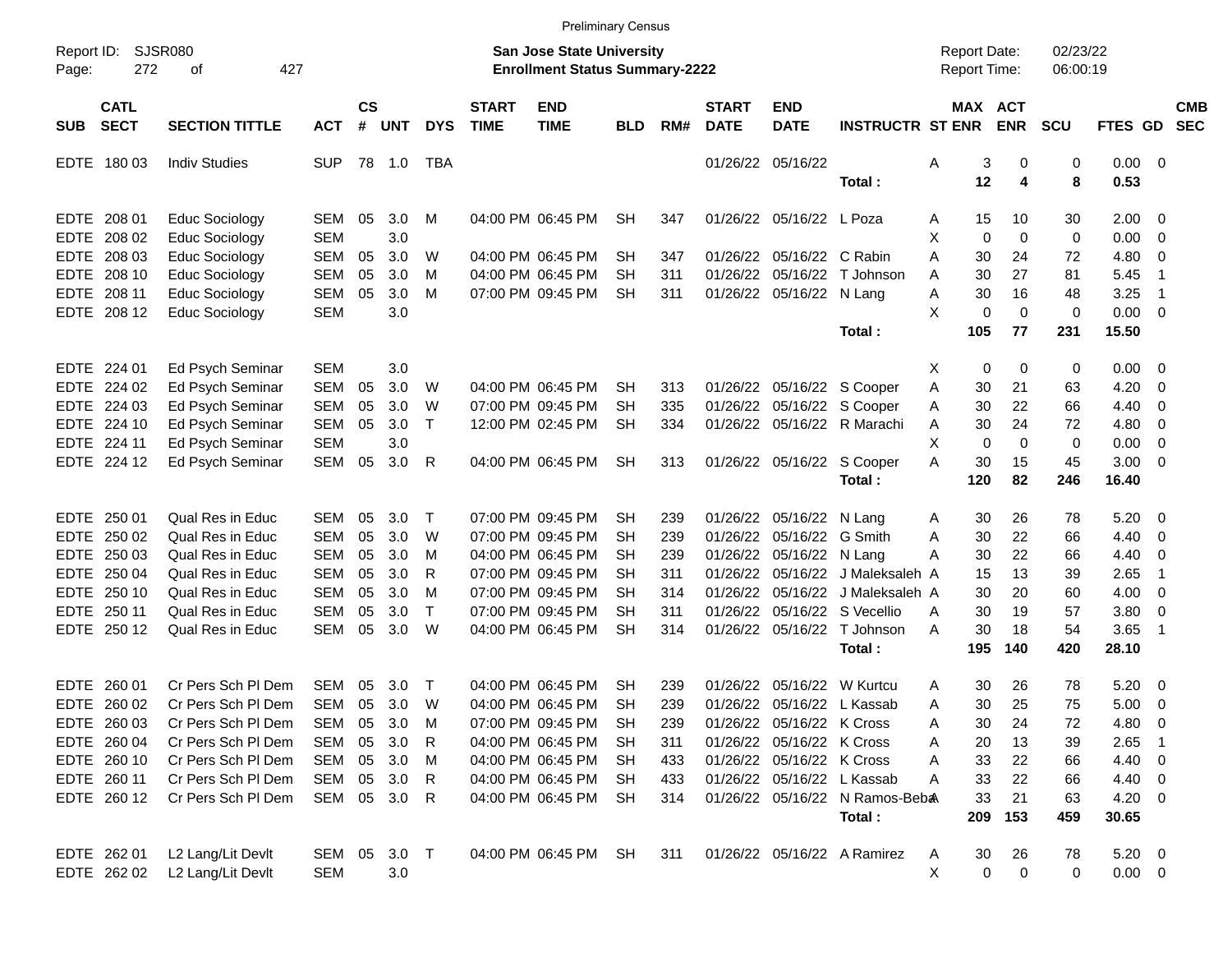|                                          |                             |            |                    |            |            |                             | <b>Preliminary Census</b>                                          |            |     |                             |                                |                                |                                            |                       |                      |               |                          |                          |
|------------------------------------------|-----------------------------|------------|--------------------|------------|------------|-----------------------------|--------------------------------------------------------------------|------------|-----|-----------------------------|--------------------------------|--------------------------------|--------------------------------------------|-----------------------|----------------------|---------------|--------------------------|--------------------------|
| Report ID:<br>Page:                      | SJSR080<br>273<br>427<br>οf |            |                    |            |            |                             | San Jose State University<br><b>Enrollment Status Summary-2222</b> |            |     |                             |                                |                                | <b>Report Date:</b><br><b>Report Time:</b> |                       | 02/23/22<br>06:00:19 |               |                          |                          |
| <b>CATL</b><br><b>SECT</b><br><b>SUB</b> | <b>SECTION TITTLE</b>       | <b>ACT</b> | $\mathsf{cs}$<br># | <b>UNT</b> | <b>DYS</b> | <b>START</b><br><b>TIME</b> | <b>END</b><br><b>TIME</b>                                          | <b>BLD</b> | RM# | <b>START</b><br><b>DATE</b> | <b>END</b><br><b>DATE</b>      | <b>INSTRUCTR ST ENR</b>        |                                            | MAX ACT<br><b>ENR</b> | <b>SCU</b>           | FTES GD       |                          | <b>CMB</b><br><b>SEC</b> |
| EDTE 262 03                              | L2 Lang/Lit Devlt           | SEM        | 05                 | 3.0        | R          |                             | 04:00 PM 06:45 PM                                                  | <b>SH</b>  | 213 |                             | 01/26/22 05/16/22              | B Rodriguez A                  |                                            | 15                    | 11<br>33             | 2.20          | 0                        |                          |
| EDTE 262 10                              | L2 Lang/Lit Devlt           | <b>SEM</b> | 05                 | 3.0        | м          |                             | 12:00 PM 02:45 PM                                                  | <b>SH</b>  | 334 |                             | 01/26/22 05/16/22              | B Rodriguez A                  |                                            | 30                    | 66<br>22             | 4.40          | 0                        |                          |
| EDTE 262 11                              | L2 Lang/Lit Devlt           | SEM        | 05                 | 3.0        | M          |                             | 04:00 PM 06:45 PM                                                  | <b>SH</b>  | 313 |                             | 01/26/22 05/16/22              | B Rodriguez A                  |                                            | 30                    | 18<br>54             | 3.60          | 0                        |                          |
| EDTE 262 12                              | L2 Lang/Lit Devlt           | <b>SEM</b> |                    | 3.0        |            |                             |                                                                    |            |     |                             |                                |                                | X                                          | 0                     | $\mathbf 0$<br>0     | 0.00          | 0                        |                          |
|                                          |                             |            |                    |            |            |                             |                                                                    |            |     |                             |                                | Total:                         | 105                                        |                       | 77<br>231            | 15.40         |                          |                          |
| EDTE 282 10                              | Assessment/Evaluatio SEM    |            | 05                 | 3.0        | -F         |                             | 12:00 PM 02:45 PM                                                  | <b>SH</b>  | 334 |                             |                                | 01/26/22 05/16/22 C Holmberg A |                                            | 30                    | 23<br>69             | 4.60          | $\overline{\mathbf{0}}$  |                          |
| EDTE 282 11                              | Assessment/Evaluatio SEM    |            | 05                 | 3.0        | W          |                             | 07:00 PM 09:45 PM                                                  | <b>SH</b>  | 433 |                             |                                | 01/26/22 05/16/22 C Holmberg   | A                                          | 30                    | 16<br>48             | 3.20          | 0                        |                          |
| EDTE 282 12                              | Assessment/Evaluatio SEM    |            |                    | 3.0        |            |                             |                                                                    |            |     |                             |                                |                                | X                                          | 0                     | $\mathbf 0$<br>0     | 0.00          | 0                        |                          |
|                                          |                             |            |                    |            |            |                             |                                                                    |            |     |                             |                                | Total:                         |                                            | 60                    | 39<br>117            | 7.80          |                          |                          |
| EDTE 294 80                              | Hith & Spec Ed Teach SEM 06 |            |                    | 3.0        | TBA        |                             |                                                                    |            |     |                             | 01/26/22 05/16/22 C Rabin      |                                | A                                          | 30                    | 25<br>75             | 5.00          | $\overline{\mathbf{0}}$  |                          |
| EDTE 294 81                              | Hith & Spec Ed Teach SEM    |            |                    | 3.0        |            |                             |                                                                    |            |     |                             |                                |                                | X                                          | 0                     | $\mathbf 0$<br>0     | 0.00          | 0                        |                          |
| EDTE 294 82                              | Hith & Spec Ed Teach SEM    |            |                    | 3.0        |            |                             |                                                                    |            |     |                             |                                |                                | X                                          | 0                     | 0<br>0               | 0.00          | 0                        |                          |
| EDTE 294 85                              | Hith & Spec Ed Teach SEM    |            | 06                 | 3.0        | <b>TBA</b> |                             |                                                                    |            |     | 01/26/22                    |                                | 05/16/22 J Madigan             | Α                                          | 30                    | 22<br>66             | 4.40          | 0                        |                          |
| EDTE 294 86                              | Hith & Spec Ed Teach SEM    |            | 06                 | 3.0        | <b>TBA</b> |                             |                                                                    |            |     |                             |                                | 01/26/22 05/16/22 J Madigan    | Α                                          | 30                    | 25<br>75             | 5.00          | 0                        |                          |
| EDTE 294 87                              | Hith & Spec Ed Teach SEM    |            | -06                | 3.0        | <b>TBA</b> |                             |                                                                    |            |     |                             |                                | 01/26/22 05/16/22 J Madigan    | A                                          | 30                    | 30<br>90             | 6.00          | 0                        |                          |
| EDTE 294 88                              | Hith & Spec Ed Teach SEM    |            |                    | 3.0        |            |                             |                                                                    |            |     |                             |                                |                                | х                                          | 0                     | $\mathbf 0$<br>0     | 0.00          | 0                        |                          |
| EDTE 294 89                              | Hith & Spec Ed Teach SEM    |            |                    | 3.0        |            |                             |                                                                    |            |     |                             |                                |                                | Χ                                          | 0                     | 0<br>0               | 0.00          | 0                        |                          |
| EDTE 294 90                              | Hith & Spec Ed Teach SEM    |            |                    | 3.0        |            |                             |                                                                    |            |     |                             |                                |                                | X                                          | $\pmb{0}$             | $\mathbf 0$<br>0     | 0.00          | $\mathbf 0$              |                          |
|                                          |                             |            |                    |            |            |                             |                                                                    |            |     |                             |                                | Total:                         | 120                                        | 102                   | 306                  | 20.40         |                          |                          |
| EDTE 298 01                              | <b>Spec Studies</b>         | <b>SUP</b> | 48                 | 3.0        | <b>TBA</b> |                             |                                                                    |            |     |                             | 01/26/22 05/16/22 C Rabin      |                                | A                                          | 12                    | 12<br>36             | 3.00 12       |                          |                          |
| EDTE 298 02                              | <b>Spec Studies</b>         | <b>SUP</b> | 48                 | 3.0        | <b>TBA</b> |                             |                                                                    |            |     | 01/26/22                    | 05/16/22 G Smith               |                                | A                                          | 12                    | 12<br>36             | 3.00 12       |                          |                          |
| EDTE 298 03                              | <b>Spec Studies</b>         | <b>SUP</b> | 48                 | 3.0        | <b>TBA</b> |                             |                                                                    |            |     | 01/26/22                    |                                | 05/16/22 W Watson              | A                                          | 12                    | 12<br>36             | 3.00 12       |                          |                          |
| EDTE 298 04                              | <b>Spec Studies</b>         | <b>SUP</b> | 48                 | 3.0        | <b>TBA</b> |                             |                                                                    |            |     | 01/26/22                    |                                | 05/16/22 W Watson              | A                                          | 12                    | 11<br>33             | 2.75 11       |                          |                          |
| EDTE 298 05                              | <b>Spec Studies</b>         | <b>SUP</b> | 48                 | 3.0        | <b>TBA</b> |                             |                                                                    |            |     | 01/26/22                    |                                | 05/16/22 N Ramos-Beba          |                                            | 12                    | 12<br>36             | 3.00 12       |                          |                          |
| EDTE 298 06                              | <b>Spec Studies</b>         | <b>SUP</b> | 48                 | 3.0        | <b>TBA</b> |                             |                                                                    |            |     | 01/26/22                    |                                | 05/16/22 N Ramos-Beb &         |                                            | 12                    | 11<br>33             | 2.75 11       |                          |                          |
| EDTE 298 07                              | <b>Spec Studies</b>         | <b>SUP</b> | 48                 | 3.0        | <b>TBA</b> |                             |                                                                    |            |     | 01/26/22                    | 05/16/22 M Green               |                                | A                                          | 12                    | 12<br>36             | 3.00 12       |                          |                          |
| EDTE 298 08                              | <b>Spec Studies</b>         | <b>SUP</b> | 48                 | 3.0        | <b>TBA</b> |                             |                                                                    |            |     |                             | 01/26/22 05/16/22              |                                | A                                          | 6                     | $\mathbf 0$<br>0     | 0.00          | $\overline{\mathbf{0}}$  |                          |
| EDTE 298 09                              | <b>Spec Studies</b>         | <b>SUP</b> | 48                 | 5.0        | <b>TBA</b> |                             |                                                                    |            |     |                             |                                | 01/26/22 05/16/22 H Schlaman A |                                            | 6                     | 4<br>20              | 1.67          | $\overline{4}$           |                          |
| EDTE 298 10                              | <b>Spec Studies</b>         | <b>SUP</b> | 48                 | 6.0        | TBA        |                             |                                                                    |            |     |                             |                                | 01/26/22 05/16/22 H Schlaman A |                                            | 6                     | 2<br>12              | 1.00          | $\overline{\phantom{0}}$ |                          |
| EDTE 298 12                              | <b>Spec Studies</b>         | <b>SUP</b> | 48                 | 6.0        | <b>TBA</b> |                             |                                                                    |            |     |                             | 01/26/22 05/16/22 L Poza       |                                | Α                                          | 14                    | 12<br>72             | 6.00 12       |                          |                          |
| EDTE 298 13                              | <b>Spec Studies</b>         | <b>SUP</b> | 48                 | 6.0        | TBA        |                             |                                                                    | ON         |     |                             | LINE 01/26/22 05/16/22 B LaMay |                                | Α                                          | 14                    | 6<br>36              | $3.00\quad 6$ |                          |                          |
| EDTE 298 14                              | <b>Spec Studies</b>         | <b>SUP</b> | 48                 | 6.0        | TBA        |                             |                                                                    |            |     |                             | 01/26/22 05/16/22 L Kassab     |                                | Α                                          | 14                    | 12<br>72             | 6.00 12       |                          |                          |
| EDTE 298 15                              | <b>Spec Studies</b>         | <b>SUP</b> | 48                 | 6.0        | TBA        |                             |                                                                    |            |     |                             |                                | 01/26/22 05/16/22 S Vecellio   | Α                                          | 24                    | 20<br>120            | 10.00 20      |                          |                          |
| EDTE 298 16                              | <b>Spec Studies</b>         | <b>SUP</b> | 48                 | 5.0        | TBA        |                             |                                                                    |            |     |                             |                                | 01/26/22 05/16/22 S Vecellio   | Α                                          | 6                     | 4<br>20              | 1.674         |                          |                          |
| EDTE 298 17                              | <b>Spec Studies</b>         | <b>SUP</b> | 48                 | 6.0        | TBA        |                             |                                                                    |            |     |                             |                                | 01/26/22 05/16/22 H Schlaman A |                                            | 6                     | 5<br>30              | $2.50$ 5      |                          |                          |
| EDTE 298 18                              | <b>Spec Studies</b>         | <b>SUP</b> |                    | 48 5.0 TBA |            |                             |                                                                    |            |     |                             | 01/26/22 05/16/22 B LaMay      |                                | A                                          | 6                     | 3<br>15              | $1.25 \t3$    |                          |                          |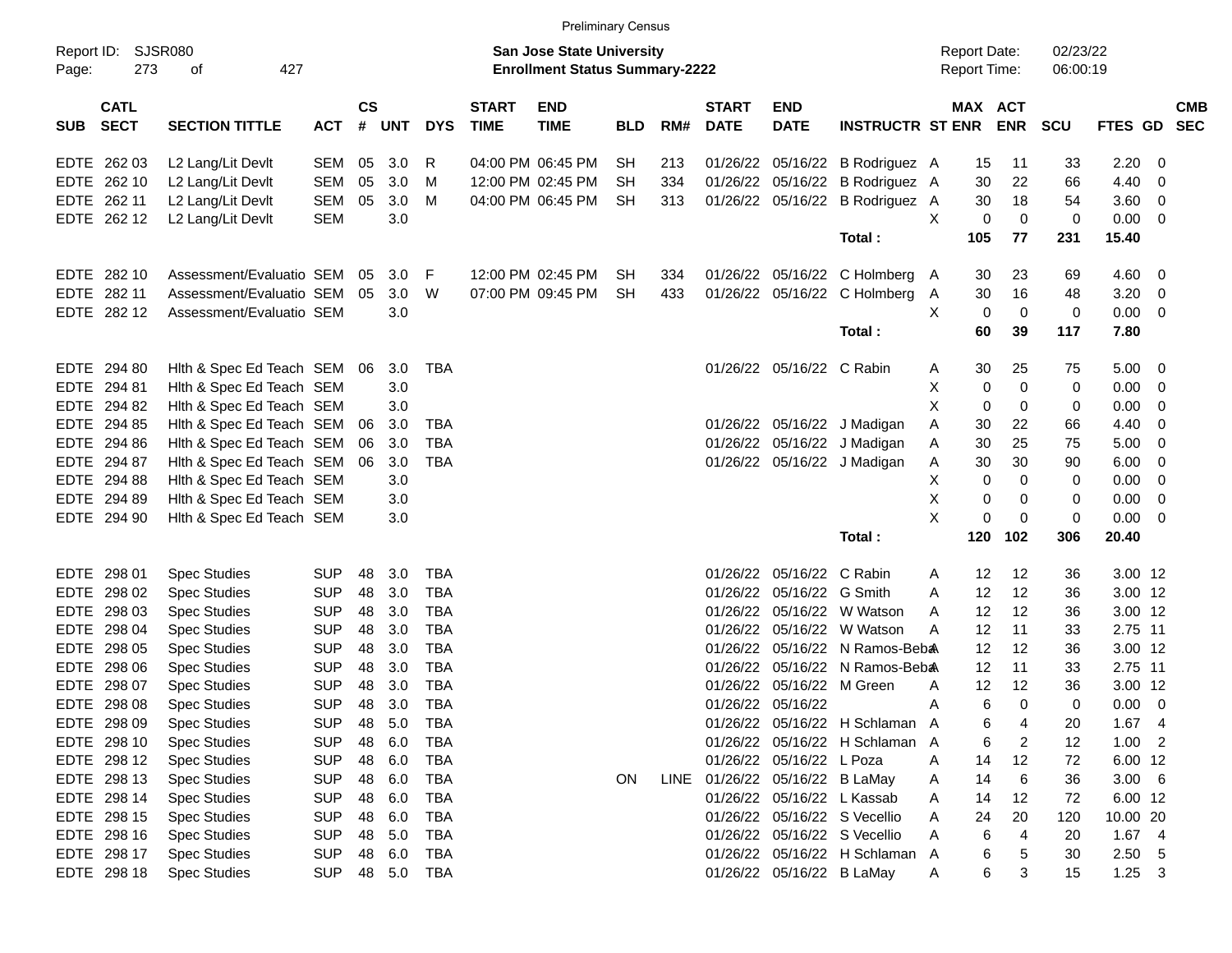|                     |                            |                          |            |                |            |            |                             | <b>Preliminary Census</b>                                                 |            |     |                             |                                                                              |                           |   |                          |                                            |                                  |                                    |                          |
|---------------------|----------------------------|--------------------------|------------|----------------|------------|------------|-----------------------------|---------------------------------------------------------------------------|------------|-----|-----------------------------|------------------------------------------------------------------------------|---------------------------|---|--------------------------|--------------------------------------------|----------------------------------|------------------------------------|--------------------------|
| Report ID:<br>Page: | 274                        | SJSR080<br>427<br>0f     |            |                |            |            |                             | <b>San Jose State University</b><br><b>Enrollment Status Summary-2222</b> |            |     |                             |                                                                              |                           |   |                          | <b>Report Date:</b><br><b>Report Time:</b> | 02/23/22<br>06:00:19             |                                    |                          |
| <b>SUB</b>          | <b>CATL</b><br><b>SECT</b> | <b>SECTION TITTLE</b>    | <b>ACT</b> | <b>CS</b><br># | <b>UNT</b> | <b>DYS</b> | <b>START</b><br><b>TIME</b> | <b>END</b><br><b>TIME</b>                                                 | <b>BLD</b> | RM# | <b>START</b><br><b>DATE</b> | <b>END</b><br><b>DATE</b>                                                    | <b>INSTRUCTR ST ENR</b>   |   |                          | MAX ACT<br><b>ENR</b>                      | <b>SCU</b>                       | <b>FTES GD</b>                     | <b>CMB</b><br><b>SEC</b> |
| EDTE                | 298 19                     | <b>Spec Studies</b>      | <b>SUP</b> | 48             | 5.0        | TBA        |                             |                                                                           |            |     | 01/26/22                    | 05/16/22                                                                     | Total:                    | A | 6<br>192                 | $\Omega$<br>150                            | $\Omega$<br>643                  | 0.00<br>53.58                      | $\overline{0}$           |
|                     | Department :               | <b>Teacher Education</b> |            |                |            |            |                             |                                                                           |            |     |                             | <b>Department Total:</b><br><b>Lower Division:</b><br><b>Upper Division:</b> | <b>Graduate Division:</b> |   | 1886<br>0<br>780<br>1106 | 1407<br>$\bf{0}$<br>587<br>820             | 4802<br>$\bf{0}$<br>2149<br>2653 | 387.92<br>0.00<br>200.08<br>187.83 |                          |